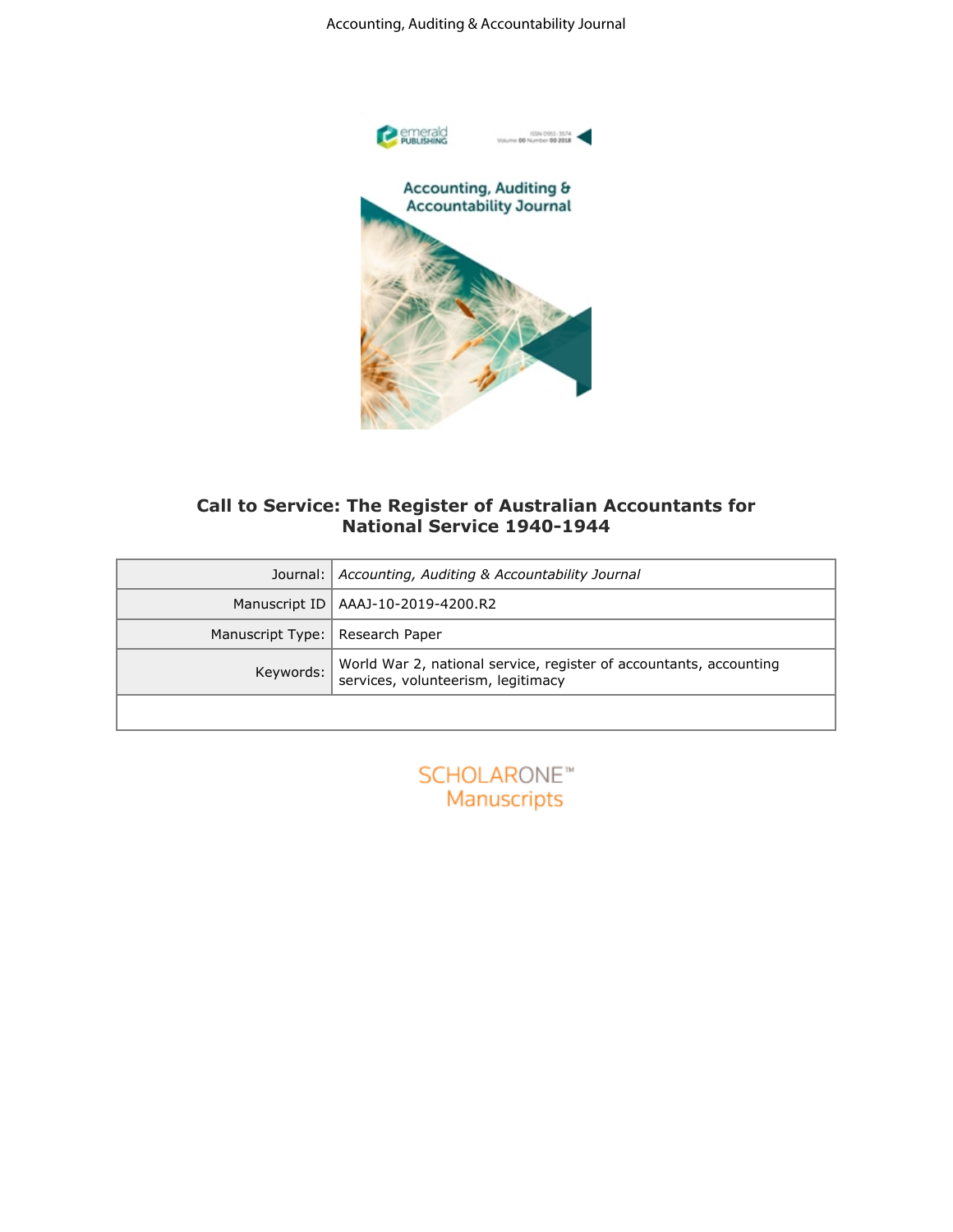# **Call to Service: The Register of Australian Accountants for National Service 1940-1944**

#### **Abstract**

**Purpose** – The paper explores the creation in Australia of the Register of Accountants for National Service. Established at the outset of World War 2, the Register operated for four years from June 1940 providing voluntary, non-remunerated, part-time and after-hours services to a highly stressed and seriously stretched Federal Government bureaucracy by members of the main Australian professional accounting bodies. Departments of the Navy, Army, Air Force, Supply and Development and Munitions were the largest consumers of the services offered.

Accounting, Actions are active and Accounting and Accounting and Account and Accounting for  $\frac{1}{2}$ <br>
Accounting and Accounting Securities (Securities 1940–1944)<br>
The Register of Australian Accountability of Equivalents **Design/methodology/approach** – The study of the Register relies mainly on an extensive archive of war-time documentation from the Federal Government and various accounting professional institutes which has survived, predominantly in the National Archives of Australia. The resource is particularly rich in material covering the complex negotiation processes that brought the Register into operation together with documentation recording and reporting the work of the Register. The themes of professionalization, institutional legitimacy, volunteerism and patriotism are all invoked to explain the presence of the Register in the machinery of government that was assembled to deliver the ultimately successful war effort. Created by the principal professional accounting institutes, the Register attests to the commitment of their members to the war effort and, thereby, the importance of the profession to Australian society.

**Research limitations/implications** – Discussion focusses only on Australia where the Register was unique. No other examples have been discovered where a profession has self-mobilised to serve a nation in a time of war. A further limitation is that the activities reported are restricted to self-reporting by the Register and a small loose collection of documents prepared by the Department of the Navy.

**Findings** – The perilous situation of Australia at a time of war provided a compelling incentive for the accounting profession to organise itself in an efficient and highly effective manner to assist with the war effort. The disparate and somewhat fractured accounting profession at the time was able to work together in a structured, cohesive and disciplined manner to provide voluntary services when called upon. To deliver the voluntary services promised, a purpose-built set of institutional arrangements was put in place. An extensive inventory of the potential services that could be provided by members of the main professional accounting bodies was conducted to facilitate the smooth matching of government needs with services available.

**Originality/value** – The uniqueness of the Register is the core of the originality and value of this study. How and why it came into being and the method by which it completed the 'task' assigned to it stand as testament to a profession strategically placed to contribute in a substantive manner to the war effort at minimal cost to the nation.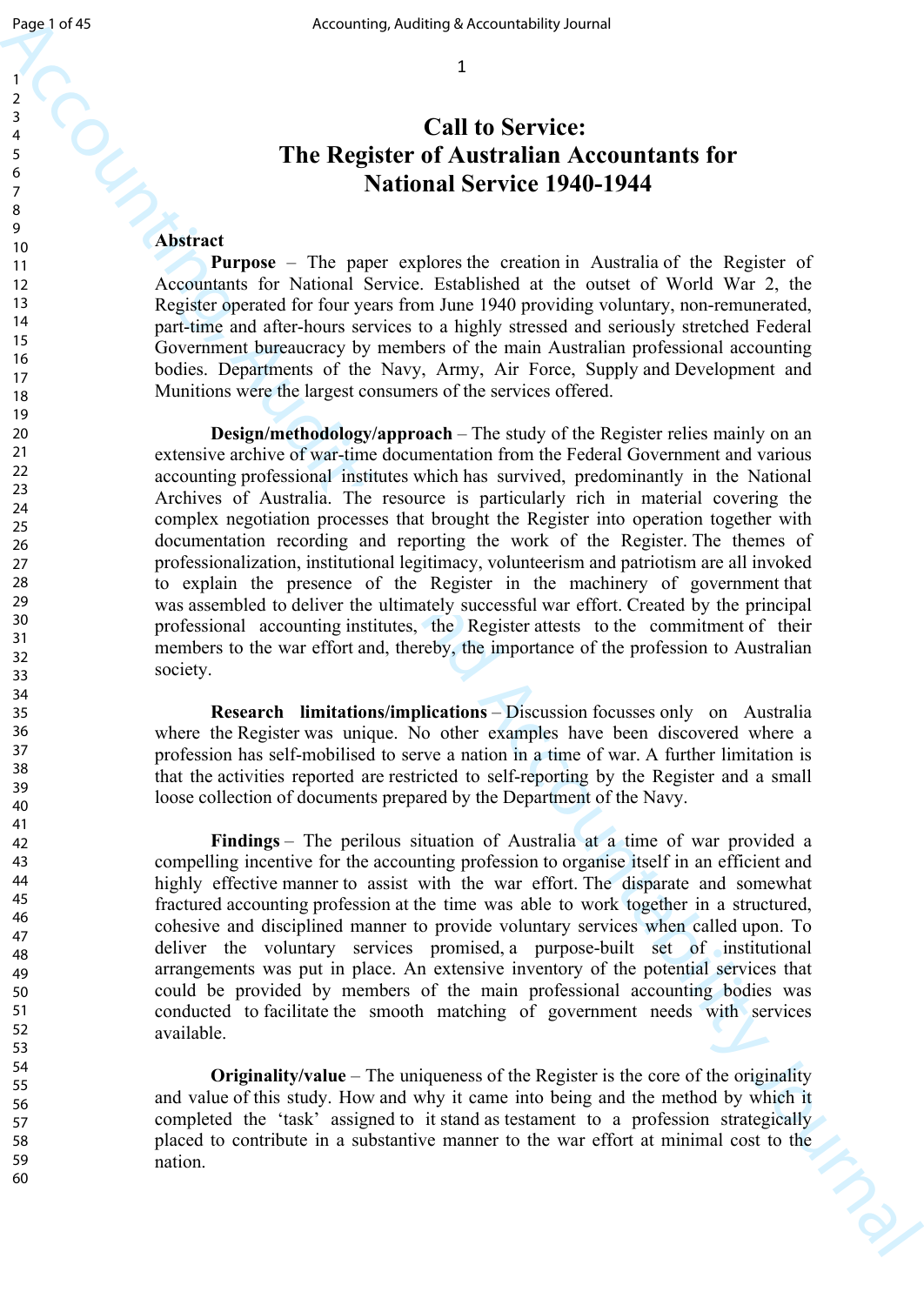**Paper type** – archival research paper

Accounting, Adding the Accountability Journal of Accountability Journal of Accountability Journal of Accountability Journal of Accountability Journal of Accountability Journal of Accountability Journal of Accountability Jo **Key words** – national service; World War 2; register of accountants; accounting services; volunteerism; legitimacy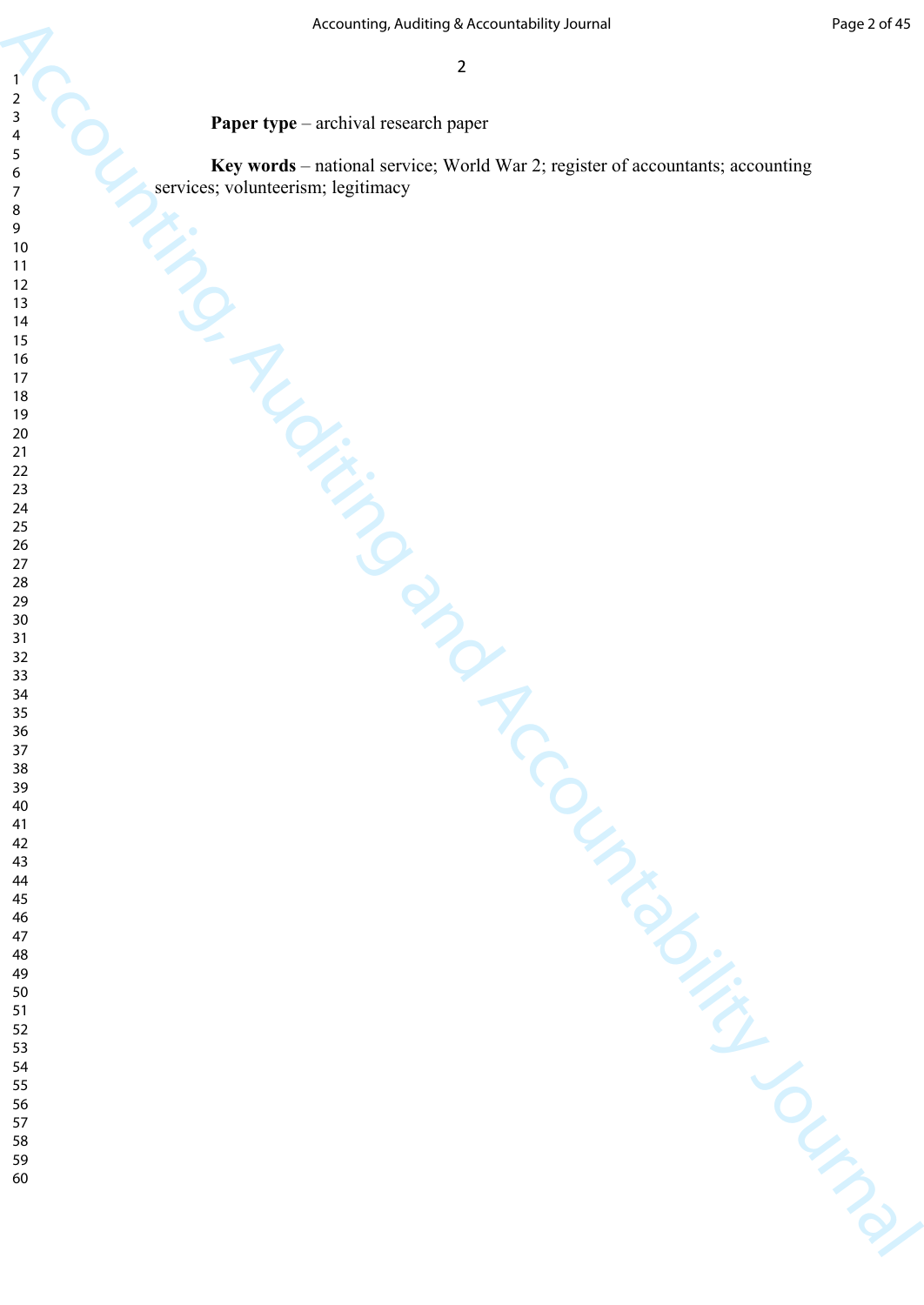## **Call to Service: The Register of Australian Accountants for National Service 1940-1944**

*"Australians have won their place with sacrifice, by miracles of production, by unstinted contributions ... and by an unswerving spirit of devotion to all tasks that war imposes."*

> J.B. Chifley Acting Prime Minister Address to the Parliament – House of Representatives 8 May 1945 on the event of the declaration of V-E Day

#### **Introduction**

Equal of the Mathematic Section of the Mathematic Section of the Service C and T and C Service C 111 to Service contrast to the Service C 111 to Service C 111 to Service C 111 to Service C 111 to Service C 111 to Service In July 1940 in response to the outbreak of war a register was created of Australian accountants who were members of the principal professional accounting bodies that constituted a form of national service. Officially designated as the Central Register of Accountants (hereafter the Register), the Register was created to provide the Australian Federal Government [1] with access to voluntary, unremunerated contributions from accountants. The initiative that became the Register was formalised on 1 July 1940 at a conference between senior representatives of the five principal accounting institutes and high-ranking officials of Federal Government departments [2] directly involved in the war effort. The Register was unique in that it is the only initiative discovered where a profession has been formally self-mobilised in the service of a nation during wartime [3]. Efforts in Great Britain during World War 2, for example, were made to manage the supply of accounting manpower through government sponsored agencies but not in the highly organised manner initiated by professional bodies that occurred in Australia (Armstrong 1987; Matthews et al., 1998). Volunteers on the Register were deployed to relieve pressure on government departments and improve efficiency of operations to meet the needs of a warbased economy. After a very active engagement by the Register with government departments in the early years of the war, contributions gradually reduced as departments became more able to contend with the exigencies of the war economy.

The successful establishment and operation of the Register as an instrument in the war effort between 1940 and 1944 confirmed that accounting practitioners had been not only able to navigate the professionalization process over many decades and emerge with the relevant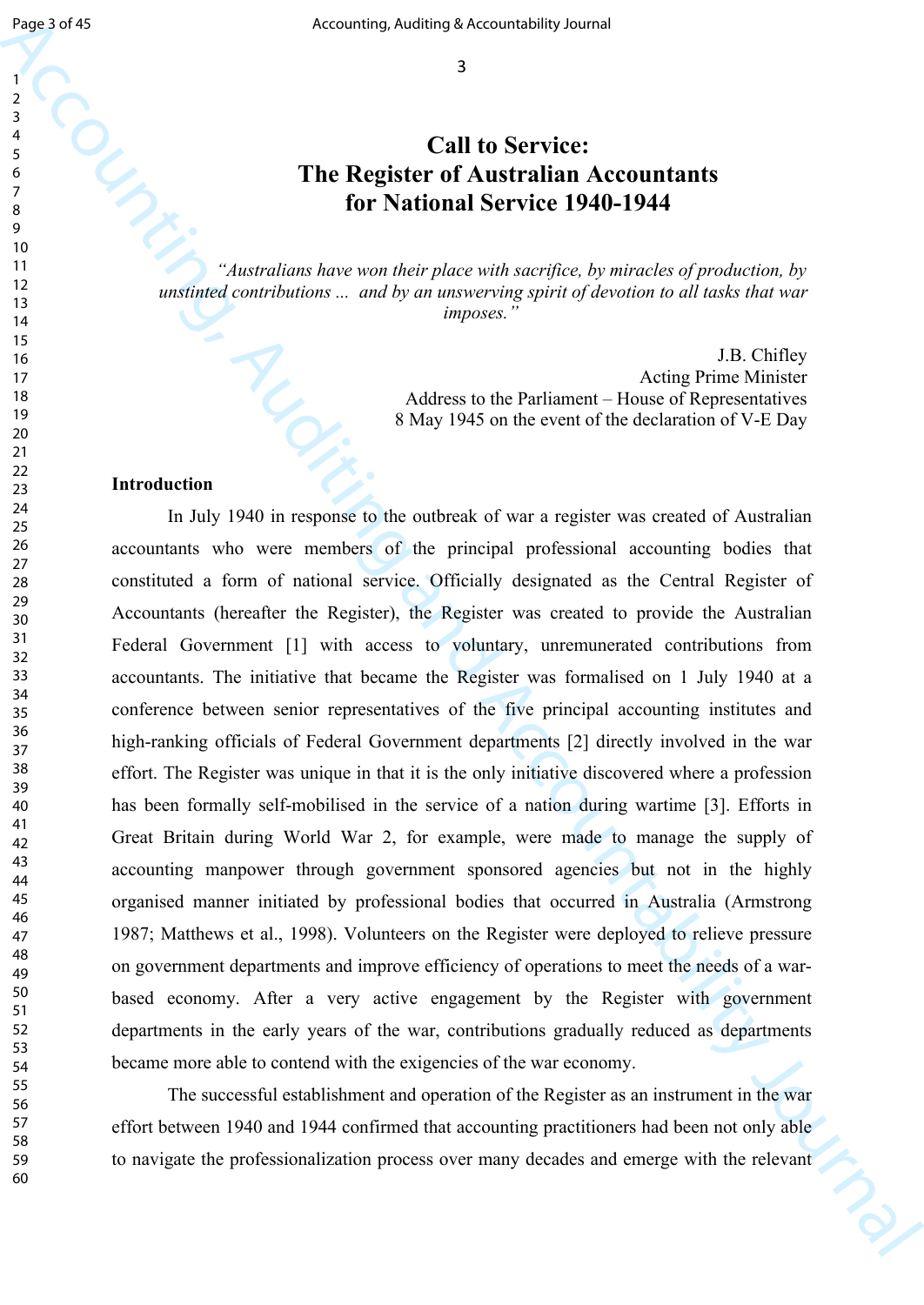attributes of a profession but, most especially, they had achieved a level of legitimacy within society that was critical to gaining the confidence of government in support of the initiative (Ashforth and Gibbs, 1990; Suchman, 1995). This legitimacy enabled the accounting profession to initiate action at a time of national crisis that would ultimately further enhance its standing in the eyes of the public. Grant's (2011, p.28) observation of World War 1 that 'the voluntary effort at home to support the men at the front … remains a phenomenon about which little has been written' is particularly apposite when applied to the Australian accounting profession in the context of World War 2. While a few fleeting references to the Register are included in institutional histories (Australian Society of Accountants, 1962; Graham, 1978; Marshall, 1978; Linn, 1996), there is no mention of the Register in either the histories of the major accounting firms (Falkus, 1993; Armitage, 1995; Abrahams, 2001) or in the semi-official histories of Australia during World War 2 (Hasluck, 1952; Butlin, 1955; Butlin and Schedvin, 1977). The present study is the first to identify how the contributions of accounting in the management of war efforts during World War 2 were able to be strengthened by creating a professional body which would be able to enlist most advantageously these contributions.

Accounting, Antimax because below they is the change in the change of the change of the continue of the continue of the continue of the continue of the continue of the continue of the continue of the continue of the conti The association between accounting and war has been attracting a growing interest by accounting researchers (Cobbin and Burrows, 2018; Chwastiak 2008, 2013; Funnell and Chwastiak, 2007). In this work the overwhelming focus is on the UK and to a lesser extent the US [4] and World War 1 and World War 2. Other literature in this genre extends from the Venice Arsenal of the late 16th century (Zan, 2004; Zambon and Zan, 2007) to the more contemporary times of the Gulf War 2 [5] (Chwastiak 2008, 2013). The emphasis has been primarily on seeking understandings of how accounting enables the state to maintain military forces through constitutional, political and financial controls in times of peace and war. Financial controls not only manifest themselves with procurement of war materials from third parties by the military but also a willingness to embrace and adopt contemporary business technologies and practices (Miley and Read, 2012). The significant presence given to World War 2 in the literature has been mainly concerned with the impact of war on costing, particularly the manufacture of munitions (Fagerberg 1990; Fleischman and Marquette, 2003; Djatej and Sarikas, 2009; Cinquini et al., 2016) and the vexed question of efficiency in the procurement and supply of men and materiel (Tyson and Fleischman, 2006; Cobbin, 2009; Miley and Read, 2012; Djatej and Sarikas, 2009). A small number of studies have taken a critical view to implicate accounting in the promotion and sustaining of war-like activities. In particular a charge of culpability is levelled at the accounting discipline for its role in the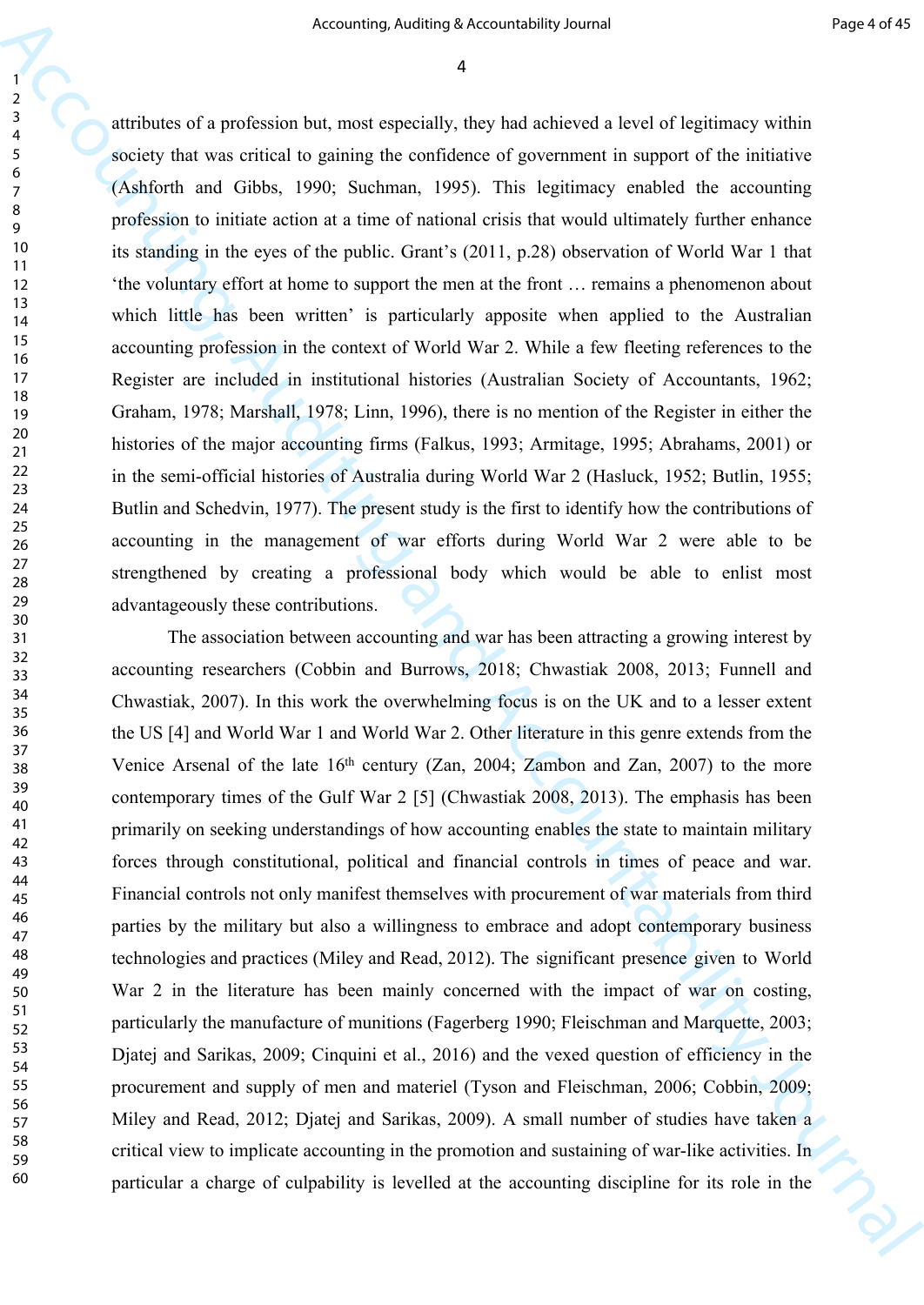perpetration of the Holocaust (Funnell, 1998; Lippman and Wilson, 2007) and the forced internment of Japanese-American citizens by the US government during World War 2 (Tyson and Fleischman, 2006).

Equal of the state of the Relactions of the Theorem (Note 13)<br>
Accounting Accountability Direct and Wikes, 2007) and the free of the<br>counter of the Holections children in the US government while World War 2 (Typin)<br>
and This study draws on an extensive archive of primary source material preserved by the National Archives of Australia. Documents from the departments of Defence, Defence Coordination, Supply and Development, Army, Navy and Air are particularly relevant. Copies of reporting activities carried out by the General Registrar of the Register and the Department of the Navy are also retained by the National Archives of Australia. Evidence is also drawn from minutes of meetings of the General Council and Executive and National Committees of the various accountancy institutes involved with the Register. Details of the specific nature and extent of voluntary services provided by the Register are found in periodic reports by the Register and government departments. The final and most extensive reporting by the Register came at the end of the first year of operations in June 1941. As activity levels declined and the nature of the work changed in later years, the commitment to reporting similarly declined.

The next section of the paper provides an overview of the importance of legitimacy in the emergence of accounting as a profession in the middle of the  $20<sup>th</sup>$  century and how this ensured that the offer of service by the main accounting professional bodies was unhesitatingly embraced by the Federal Government. This is followed by an examination, invoking notions of altruism, legitimacy-seeking, volunteerism and patriotism, of how an unusual and unique initiative such as the Register developed into an organization of considerable benefit to the war effort. The operations of the Register from its creation in July 1940 until its closure in late-1944 are then discussed, followed by an assessment of the contribution made by those who volunteered their services.

#### **Professional legitimacy and the advent of war**

The pathway to professional status for the accounting discipline in Australia and its standing and legitimacy in the eyes of the Australian Government were inextricably linked to the progress achieved in Great Britain from Victorian times, where the first professional association, the Society of Accountants in Edinburgh, was established in 1854, and in the United States in 1887 with the formation of the American Association of Accountants. In Australia the first professional body of accountants was the Adelaide Society of Accountants, in the state of South Australia, established in 1885. In each jurisdiction the founding of accounting institutes was not only critical in the development of the discipline but also the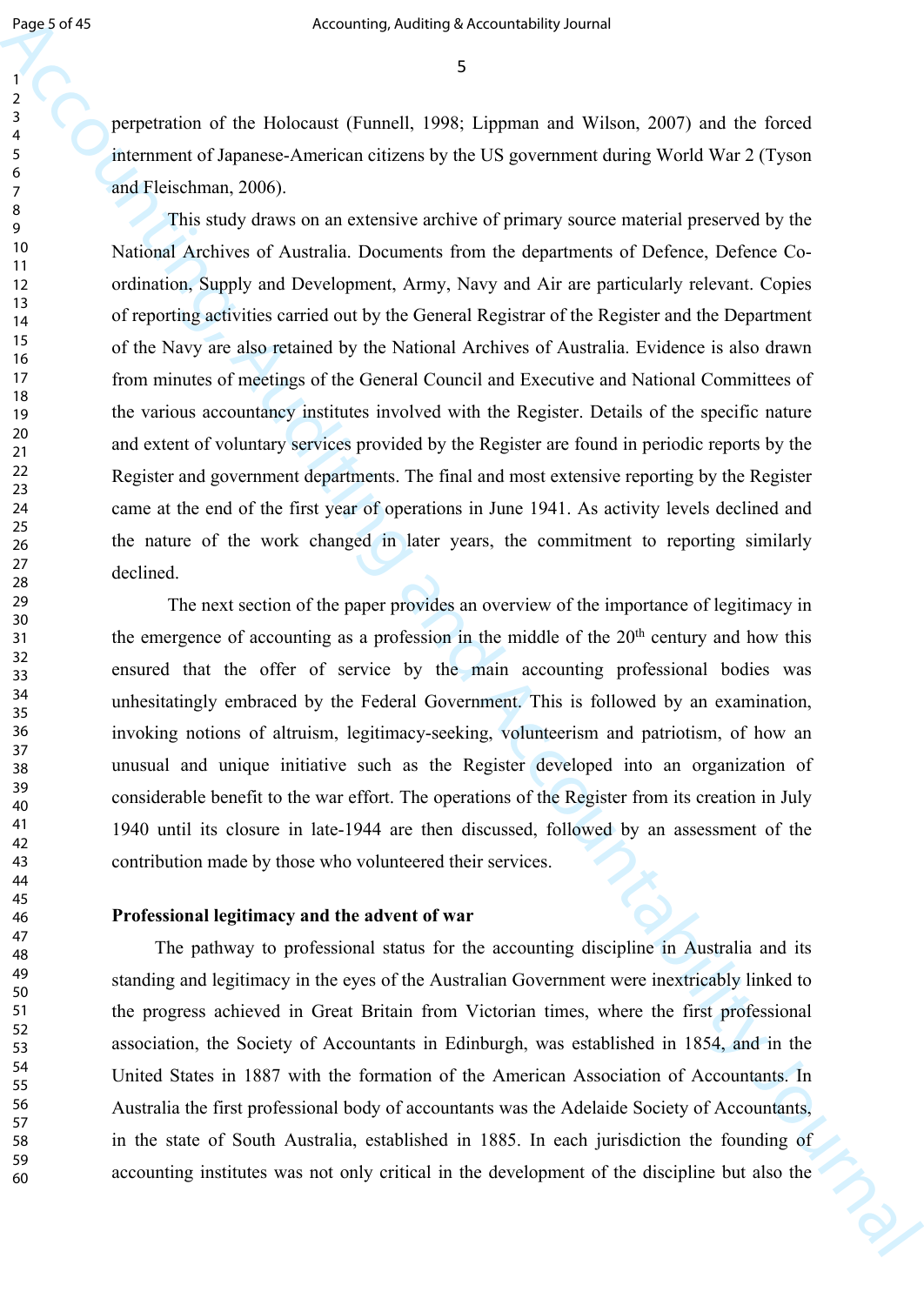crucible from which professional status was achieved, whereby the practitioners were accorded a high standing in society. At the outbreak of hostilities in 1939 the accounting profession in Australia was represented according to membership numbers, as shown in Table 1 below, by five principal accounting institutes and five minor institutes.

#### **Table 1 about here**

Accounting, Addinis a Accounting, Anders is  $\theta$  and the spectral of the spectral of the spectral of the spectral of the spectral of the spectral of the spectral of the spectral of the spectral of the spectral of the spec The process and related strategies by which occupations achieve professional status with related social and economic advantages has been debated, albeit inconclusively, at some length in the sociology of the professions literature. The amalgam of competing hypotheses and the extant research into professions and professionalisation is, as described by Meiksins and Watson (1989, p. 561), one with 'no single theory of the professions; rather, there are competing theories, no one of which has become completely hegemonic'. Meiksins and Watson (1989, p. 561) further observe that the 'most notable characteristic of this sociological research on professions … is dissensus'. To navigate these competing theories, Willmott (1986) adopts a taxonomic approach that encapsulates three widely adopted theoretical genres; functionalist, interactionist and critical. Each approach gives a clear presence but a different emphasis or precedence to altruistic motives and recognises that, irrespective of the suggested primary motivations for gaining professional status, ultimately there will be benefits to members, both social and economic, that may not otherwise have been possible.

Drawing on a number of theorists [6], Willmott (1986) suggests that the functionalist viewpoint emphasises that a group of practitioners accorded the status of a 'profession' who are in possession of expertise and knowledge and who give a priority to maintaining independence, a commitment to altruism and a sense of self-discipline, will apply these traits to facilitate the smooth operation and functioning of society in which they are a part. However, the profession offers these attributes in exchange for high levels of prestige and other rewards. The interactionist understanding of professions, suggests Willmott (1986), is more focussed on the notion that professions carry out an occupational role in concert with their clients and colleagues that is crucial to establishing and maintaining the claim to professional status, which the interactionists conclude will justify better rewards. This view further asserts that members of the profession will exert deft political skills to retain legitimacy and standing in society that comes with professional status. Finally, the critical perspective asserts that members of the profession adopt a more mercenary approach to establish professional credentials consistent with a capitalist society. Invoking Weberian and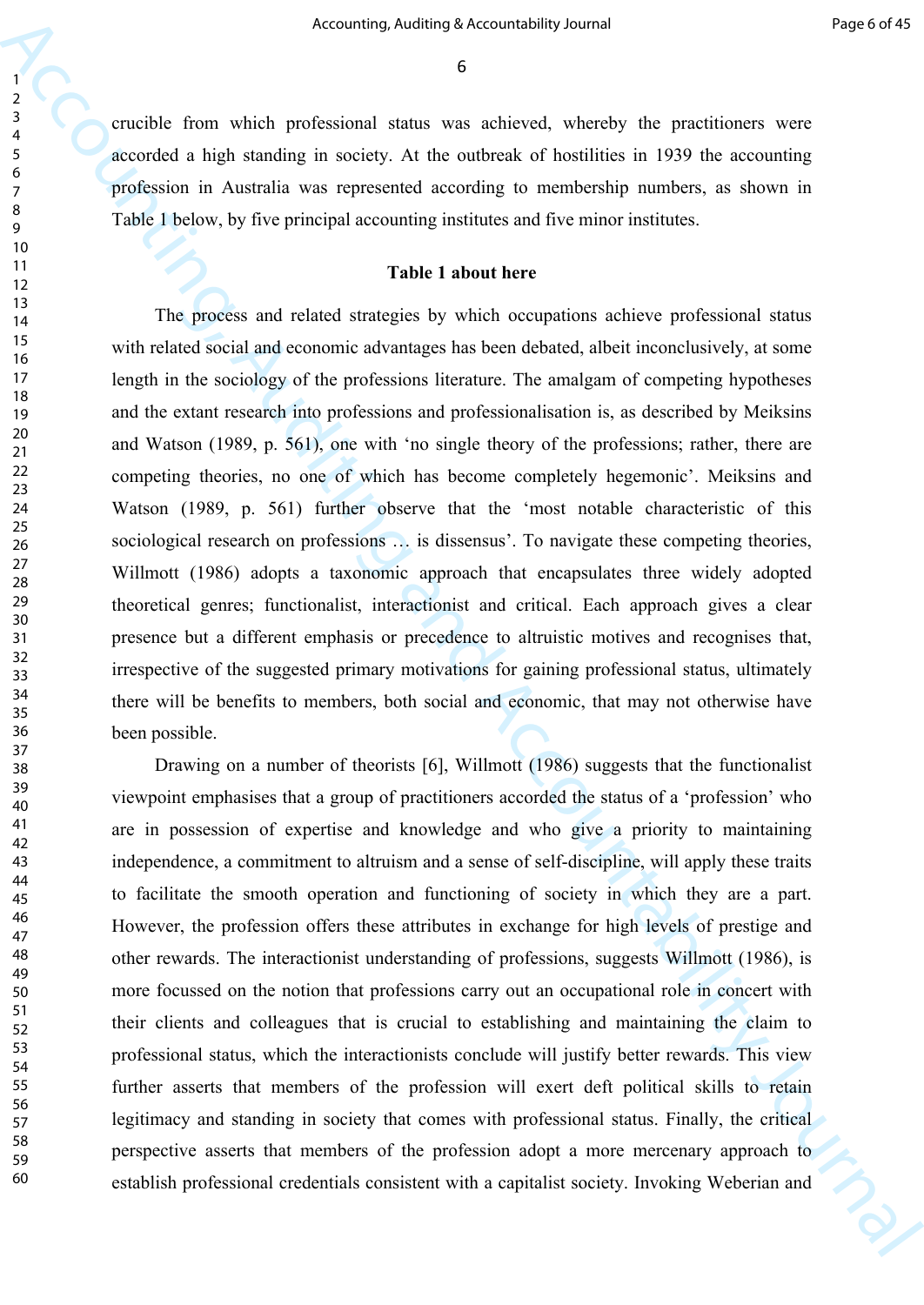Marxist ideology, the critical theorists according to Willmott (1988) suggest aspiring professions are fixated on achieving social status and the financial advantages that this will make possible by using the authority of their specialist knowledge to gain hegemony over an occupational domain. Notions of closure, exclusion, control, and solidarity abound within this domain.

In the theoretical approaches identified by Willmott, each of which encompasses in different measures the same key elements, professionalisation will not be motivated by one, all-encompassing aim. While there are differences between these understandings of what might be the primary motivations of particular occupational groups in seeking professional status, there is one important constant in the justifications that they provide; specialist, expert knowledge. West (1996, p. 82) observes that specialist knowledge as the common thread in the different theoretical understandings of professionalisation 'is persistently identified as either a benign but distinguishing trait of professions or, in the more critically inspired literature, the primary source of professional power'. Accordingly, a different priority is accorded to the relevance of specialist knowledge; whether in an altruistic sense, primarily allowing high quality service to clients and society, or for using the status that this provides for personal financial gain.

Equal of the state of the continuum observated big backwideling backwideling backwideling and the state of the state of the state of the state of the state of the state of the state of the state of the state of the state Irrespective of the suggested priorities of professional bodies, achievement of these on behalf of their members will depend upon these being consistent with the needs and expectations of the social and economic environment in which members provide their services. Recognition of the legitimacy of professional bodies and their members is 'dependent upon the good will (sic) and tolerance of the society of which they [professions] are a part' (Van Maanen and Barley, 1984, p. 318). Professions need to be constantly alert to and 'eternally vigilant' (Macdonald 1995, p. 204) of the need to work assiduously to retain standing. This has been clearly demonstrated with accounting professionals during times of major financial crises, such as during the Great Depression in the 1930's and the Financial Crisis of 2008, when accounting professionals were expected to take a leading role in restoring the financial well-being of not just individual private businesses but also that of the Nation itself. The present study shows that this association assumed even greater importance at a time of war with the creation of the Register. At a time of extreme national crisis, a time of war when the very survival of the Nation was threatened, less selfish, altruistic motivations for the accounting profession's commitment to the war effort were to be given an unquestioned priority. Thus, while ultimately achieving professional status may bring with it many advantages to members of professional bodies, this was not the reason for the creation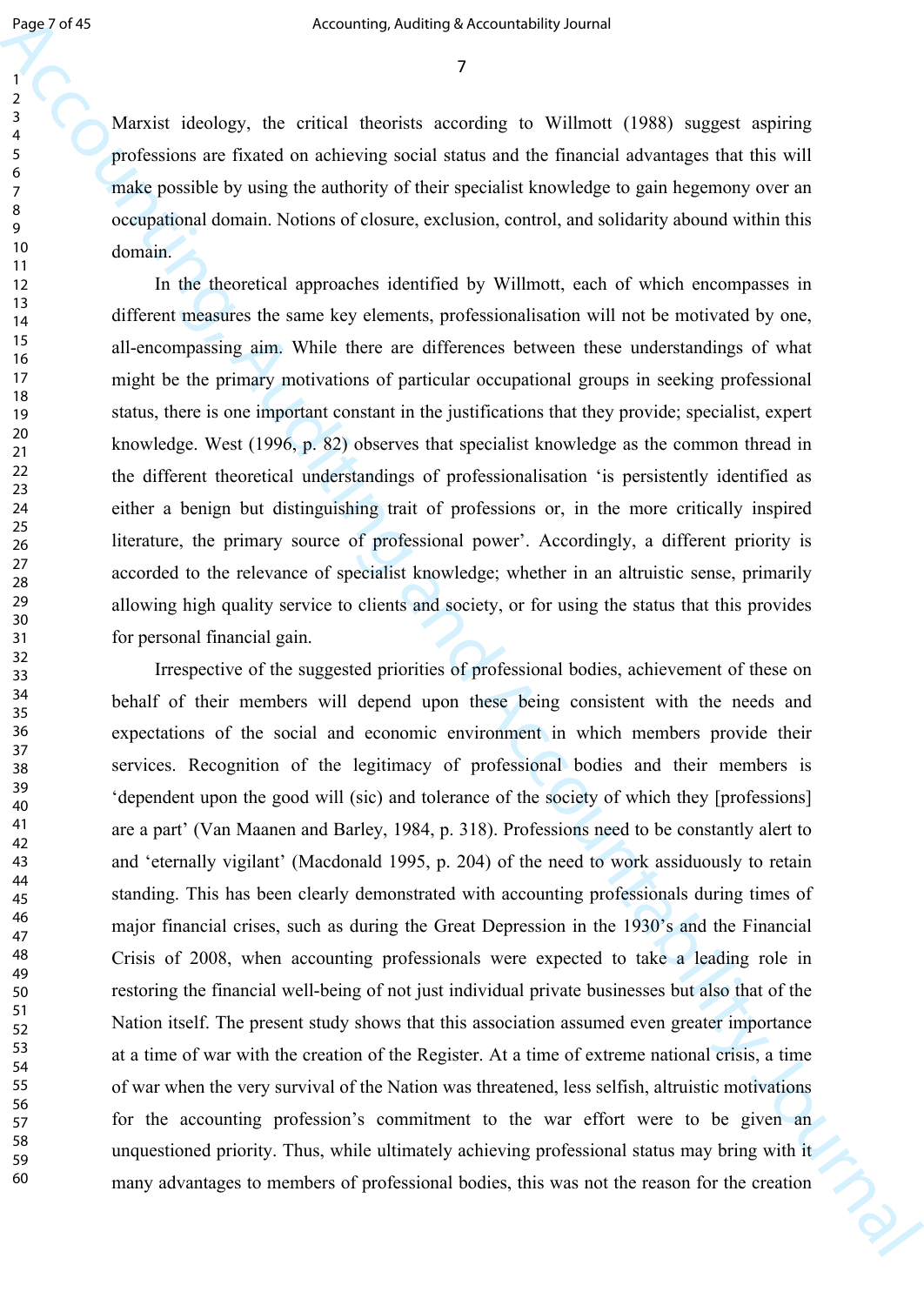of the Register. This was clearly recognised when preparations for the Register began very soon after the declaration of war and the Australian Government's 'all-in' policy was proclaimed with the need to begin immediate preparations to defend the country.

Accounting, Additing a becometablity Journal Frame Constitution ( $\frac{1}{2}$ <br>
2. The Replace This was density reception when researchies for the Replace heges of the Replace This and Accounting the Constitution of war task The institutes listed earlier in Table 1 were the legatees of a long and sometimes difficult evolutionary journey that many occupations have been confronted with as they strove to achieve professional status. Poullaos (1994, p. 219) has described the Australian experience as having been 'born of struggle and compromise, not to mention dangerous and difficult liaisons'. In the case of Australian accounting, half a century of mergers, amalgamations, takeovers and cessations among accounting practitioners had delivered a profession that was widely recognised as 'a legitimate organisation … worthy, meaningful, predictable and trustworthy' (Suchman, 1995, p. 575), and thus well placed to make a substantive and, what Loft (1986) has described as, a constitutive contribution to the war effort if the circumstances permitted. The opportunity for, and capacity of, any assemblage of persons to successfully self-mobilise and serve in the national interest at a time of national emergency is predicated on two factors: an ability to set aside any enduring differences between constitutive bodies, and an established highly regarded reputation and standing with government, within the business community and the wider society.

Within the Australian accounting profession, long-standing internecine rivalries and residual resentments dating from the early years of the 20<sup>th</sup> century characterised by three attempts to obtain a highly prestigious Royal Charter (Poullaos, 1994) [7] initially cast doubt on the capacity of the profession to make a collective, sustained contribution. However, despite these enduring differences, accountants had established a well-recognised professional standing and were integrated within the commercial and social fabric of the Nation (Lee, 1995). Therefore, as 'a powerful sector of the modern economy' (Lee, 1995, p. 64), they were in a strategically strong position to contribute to the war effort. Loft (1986, p. 137) argues that in the decades prior to World War 2 the accounting profession had 'come to play an important role in the working of modern society' and according to Burchell et al., (1980, p. 8) it had 'become an identifiable form of organizational and social practice'. This identity was the basis upon which the principal accounting professional institutes were able to offer successfully, their services to the Nation.

At the time that the professional bodies were offering the services of their members, the government was in the process of moving from a peacetime economy to a wartime economy. This transformation brought with it considerable challenges for government departments, particularly those in the defence realm, to improve efficiency in the delivery of men and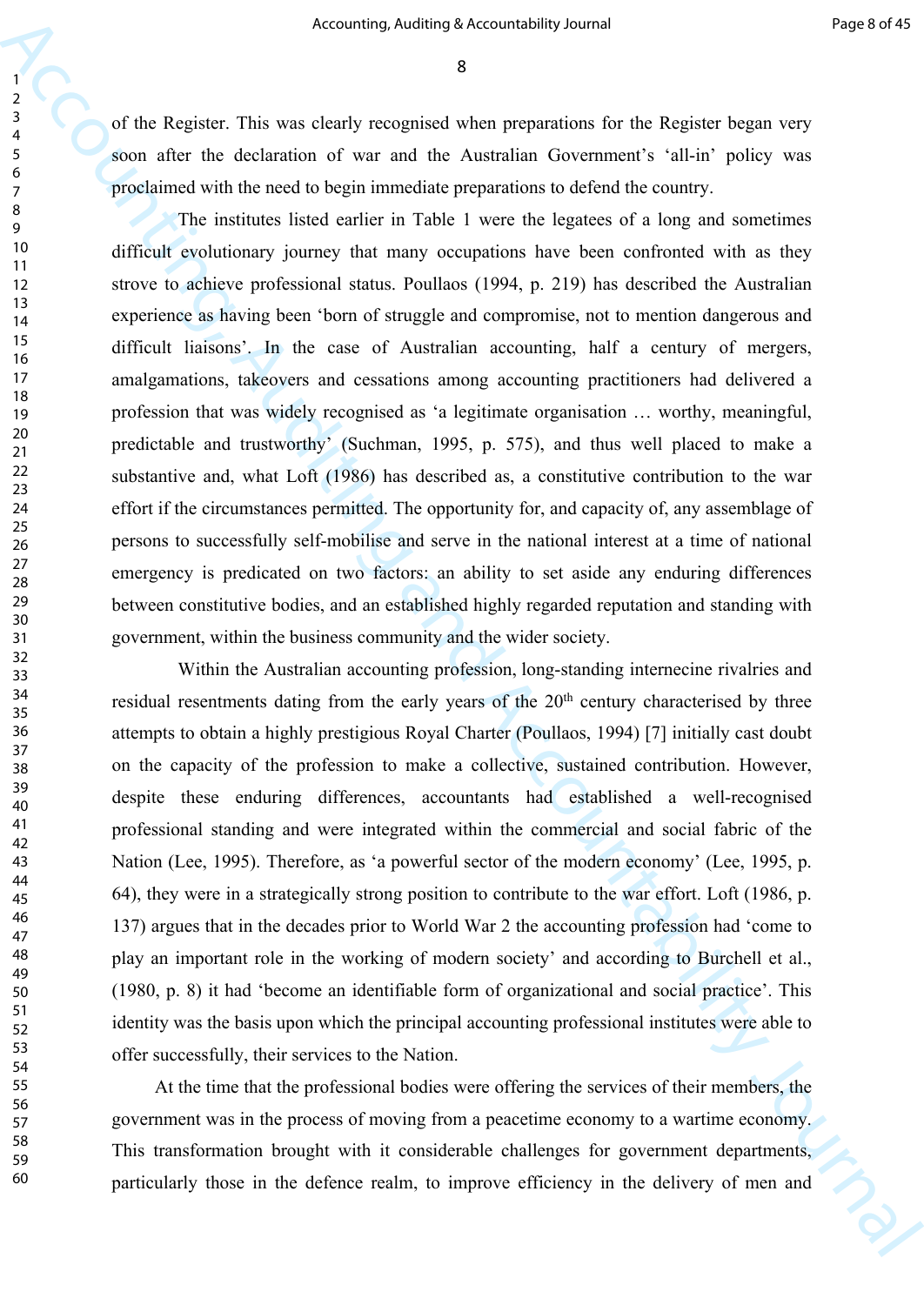Equips of the method of the same of the same of the same of the same of the same of the same of the same of the same of the same of the same of the same of the same of the same of the same of the same of the same of the materiel for the war effort. The legacy of the World War 1 efficiency scandals in the UK (Funnell 2005, 2006) and the exigencies of the new war accentuated the need to make this shift as quick and efficient as possible. Within the senior ranks of the defence bureaucracy the co-ordinated offer from the accounting profession came at an opportune time for they foresaw the opportunity to access a significant store of knowledge and competency possessed by the members of the profession. The government recognised that this significant 'body of specialist knowledge' (Carr-Saunders and Wilson, 1933, p. 307) or 'expert labour' (Abbott, 1988) could be readily and usefully deployed to ease this crucial transformation to a state of war. Government officials knew that they had a critical asset at their disposal without the need to divert urgently needed resources to organise the expertise needed. That the government was ready and willing to engage suggests it was not only acknowledging the standing of accounting as a profession but that it had every confidence the profession could deliver on the promises made.

Delivering the knowledge and competence base to government in the manner proposed enabled the profession to establish itself as a willing participant prepared to deliver selflessly any necessary services to the Nation. Although ultimately this would further consolidate and build on the standing and legitimacy that had already been achieved by the accounting profession, at a time when the Nation was fighting for its very survival the nature of the services provided and the close working relationship established with the relevant government departments confirmed that less altruistic intentions were not the primary motivation of the offer by the principal accounting institutes. The majority of services were to be delivered entirely out of business hours in members own time, located usually in secure premises with attendant security requirements, and provided on a *pro bono* basis at no cost to the government. As such, all participating members were sacrificing their own time in the interests of the Nation.

In the format that services were given as specified by the profession, the Register also provided a strategic advantage in that it provided a means of assistance that would not be constrained and denied the best possible contribution by strictures that were likely to be introduced if (and when) the government moved to introduce wartime regulation of the supply and management of all manpower resources, including accounting. Given that accounting as a discipline is complex (Burchell et al., 1980; Lee 1990), fragmented and diverse (Horovitz 1980 as cited by Hopwood 1983; Burchell et al., 1980; and Sikka and Willmott 1995), a specific-purpose institutional mechanism designed located and managed by those well acquainted with the associated specialist knowledge could arguably maximise the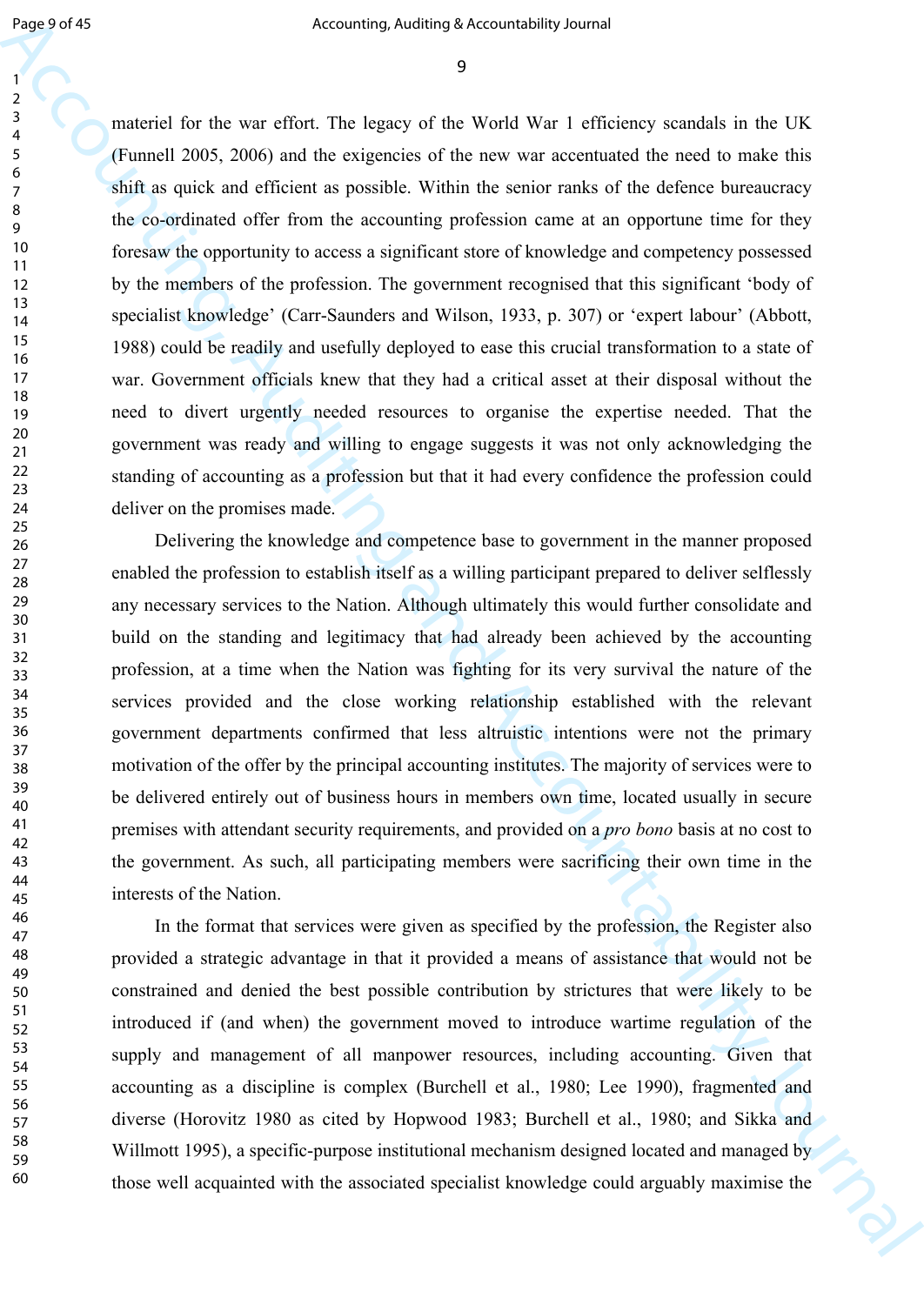effectiveness and efficiency with which government might utilise the services on offer. In recognition of the apparent regard in which the accounting profession was held by government and acknowledging the complexity that was accounting, the government chose to cede entirely to the profession via the Register the co-ordination of the potential contributions of accountants in the interests of the war effort. It chose to take the exceptional measure of using the Register rather than the Directorate of Manpower in the Department of Defence Coordination that was ostensibly tasked to manage 'all' manpower resources in the economy on behalf of government. Once the confidence of government was assured and the decision was taken to proceed and that services would be overwhelmingly provided without charge, the opportunity was then available for the profession to put in place suggested institutional arrangements that were entirely consistent with societal expectations of professions by enlisting the higher-level characteristics of altruism, service and responsibility (Dowling and Pfeffer, 1975, paraphrased in Ashforth and Gibbs, 1990). This also potentially would maintain and extend the legitimacy already achieved (Ashforth and Gibbs, 1990).

#### **Formation of the Register**

Accounting, Addining Society dollarige is the controlled phonol of the 1981 Constitution of the system of the system of the system of the system of the system of the system of the system of the system of the system of the The Register had its genesis in efforts by the Commonwealth Institute of Accountants [8] in December 1938 to signal at a time of growing uncertainty in Europe and Asia its unconditional 'willingness to cooperate with government to the fullest extent possible', following an indication by the government that it wanted to strengthen the defence services (S.W. Griffith, President, Commonwealth Institute of Accountants to J.A. Lyons, Prime Minister, Letter, 1 December 1938, NAA: A664 524/402/590 524/402/32). Despite support at the highest level, the proposal did not proceed and lapsed for the next eighteen months, to be overtaken by the outbreak of war. In the wake of a broadcast to the Nation on Sunday, 16 June 1940, in which the Australian prime minister R.G. Menzies extolled the virtue of the government's 'all-in' policy, the Commonwealth Institute of Accountants resurrected the idea of a co-ordinated effort by the accounting profession to assist the government. In acknowledgement of the social and political standing of the accountancy profession, the offer was accepted immediately with liaison responsibility passing to the Department of Defence Co-ordination and its fabled secretary F.G. Shedden (Horner, 2000) who recommended a centralized arrangement so that departments could draw help through a single agency. The accounting profession was to be the only profession during the war in Australia to create a body to marshal and co-ordinate the services which were provided by its members. Extensive contributions to the war effort were consistently made by members of other professions, such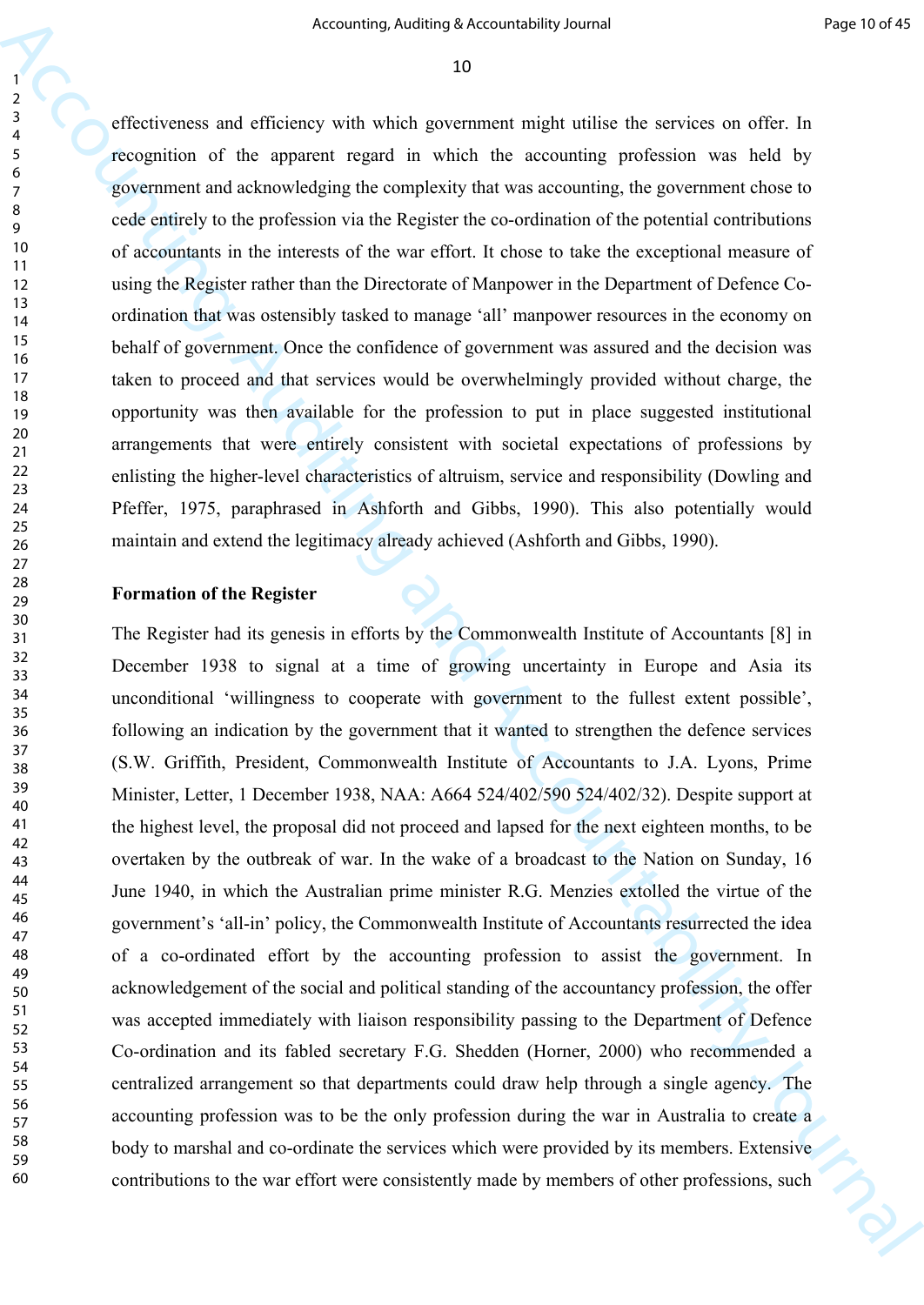as engineers and medical practitioners, but not as part of a broad initiative by their relevant professional bodies.

Equal of 50<br>
Accounting, Antimas Securited<br>big shown the specified by their effective proposarion of the state of the<br>specific and Accounting and Accounting and Accounting Security Securities<br>  $\frac{2}{\sqrt{3}}$  are effective The Register of Australian Accountants for National Service was formed on Monday, 1 July 1940 at the Department of Defence Co-ordination offices, Victoria Barracks, Melbourne, at which officials from government departments [9] and the main accounting institutes [10] attended. The task of chairing the gathering devolved upon a leading Melbourne-based chartered accountant, E.V. Nixon, who was highly regarded in government circles. Nixon, having been appointed Director of Finance in the newly created Ministry of Munitions, had recently relinquished chairmanship of the earlier disbanded Advisory Accountancy Panel in the Department of Supply and Development which had been established 'to advise on a scheme of costing and profit control for the production of munitions by private industry in an emergency' (Cobbin and Burrows, 2019). Acquainted personally with the prime minister R.G. Menzies, Nixon chaired the conference as the prime minister's personal representative delivering a prime-ministerial letter of commendation of the profession and the initiative (R.G. Menzies, Prime-Minister to The President of the Commonwealth Institute of Accountants, June 22nd 1940, NAA: A1608 R31/1/1). The minutes of the meeting indicate that the focus was the creation of a general scheme confined to the five largest, and therefore principal, professional accounting institutes which were the participating bodies, excluding the five minor institutes (Minutes of Meeting of Presidents and Registrars of Accountancy Institutes held on Monday 1st July 1094, NAA: MP504 236/702/104).

The decision to engage with the five main accounting associations had its genesis in the earlier decision to appoint the Accountancy Panel in the Department of Supply and Development. F.G. Shedden, Secretary of the (then) Department of Defence, where the panel was initially proposed before the establishment of the Department of Supply and Development, had sought advice about the standing of the various accountancy bodies in a series of personal communications with a long-time friend H.J. Trist of H.J. Trist and Stranger, Chartered Accountants, Sydney, between December 1938 and February 1939. They eventually settled on the five institutes with the largest membership, and thus most extensive reach and penetration in Australian business. These institutes, which the government referred to as the 'principal' institutes, were subsequently invited to nominate members to the panel in March 1939 [11].

A Central Committee created for the Register, composed of the presidents of the five principal institutes, formed the national coordinating body. C.W. Andersen, National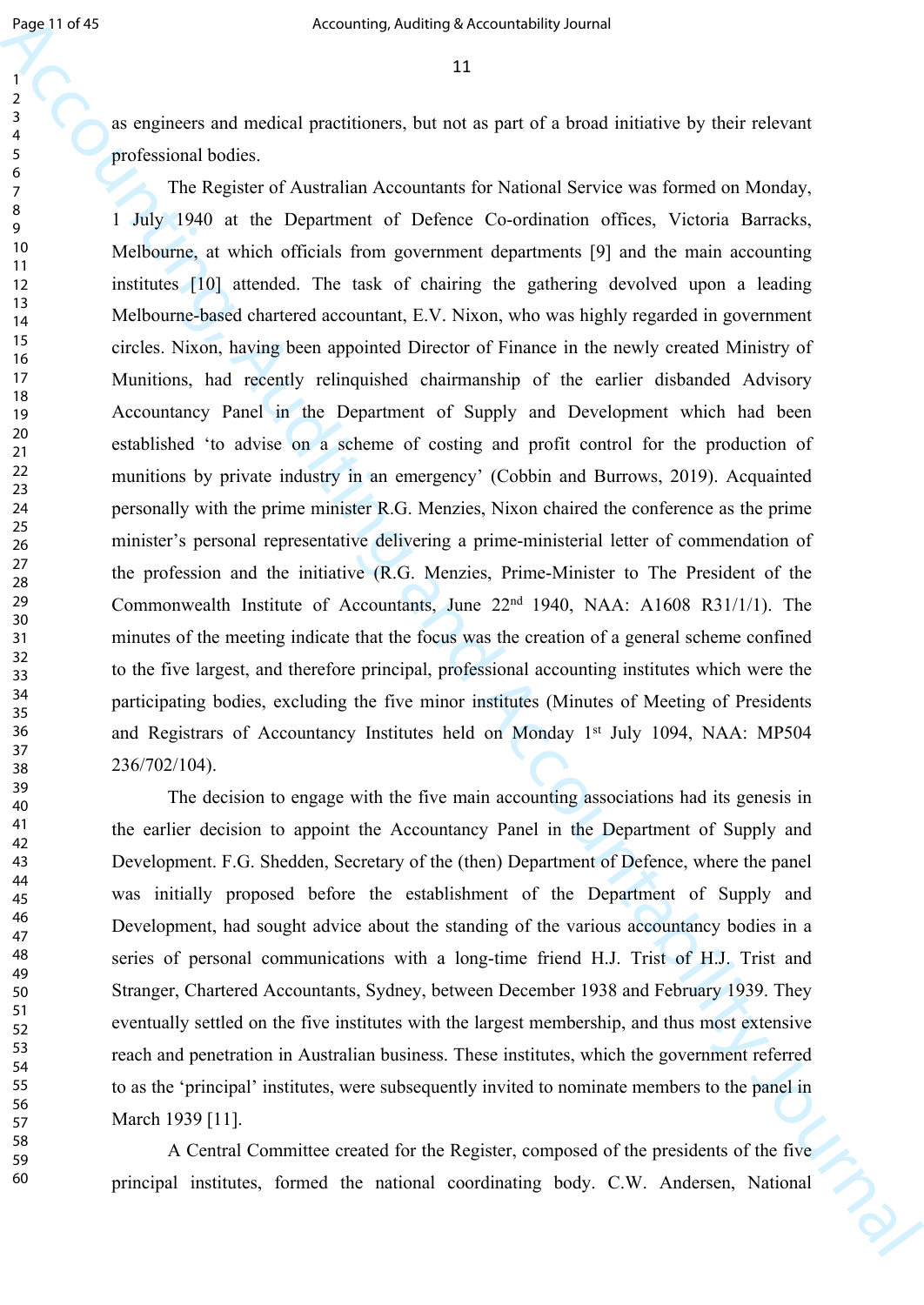Registrar of the Commonwealth Institute of Accountants, was appointed General Registrar with overall national administrative responsibility. Committees and registrars were established in each state and several tasks were identified for immediate action:

- (i) preparation of a working constitution,
- (ii) conduct a survey of members' readiness to serve,
- (iii) preparation of a Classification of Accountancy Services and,
- (iv) design of a system to record the services that members could provide.

Accounting, Addition Seizunstehlig bined<br>  $\frac{1}{2}$ <br>  $\frac{1}{2}$ <br>  $\frac{1}{2}$ <br>  $\frac{1}{2}$ <br>  $\frac{1}{2}$ <br>  $\frac{1}{2}$ <br>  $\frac{1}{2}$ <br>  $\frac{1}{2}$ <br>  $\frac{1}{2}$ <br>  $\frac{1}{2}$ <br>  $\frac{1}{2}$ <br>  $\frac{1}{2}$ <br>  $\frac{1}{2}$ <br>  $\frac{1}{2}$ <br>  $\frac{1}{2}$ <br>  $\frac{1}{2}$ <br>  $\frac$ While no formal title was given to the Register's constitution it was referred to as the Plan of Organisation. Conduct of the survey was the responsibility of the Central Committee, with the compilation of registers to be undertaken by each of the Registrars appointed in each state. A letter explaining the initiative was prepared in the names of the five participating institutes and sent to all members with the signature of each of their presidents on the Central Committee. Documents were modified to reflect local characteristics and to engender a sense of local association. The letter exhorted involvement and advised that 'Government departments are finding it increasingly difficult to cope with the growing volume of accounting work. Accountants … can give valuable assistance in the present national emergency by making their services available' (Circular, National Service, undated, NAA: A663 O130/2/574). The questionnaire accompanying the letter was laid out in three sections covering General Information, Honorary Services and Remunerated Services. Initially designed to ascertain availability for service, it also sought specifics of experience in the accounting and auditing fields. A copy of the questionnaire is shown below as Figure 1.

#### **Figure 1 about here**

The brief given to the Register by the government encompassed three service options : high level consultancy, location-specific support and full-time personnel placement. The first, which was mainly for a select number of senior members of the profession, was to undertake work of an administrative, advisory or consultative nature. Although no elaboration was provided, the structure of a questionnaire suggests that this service was likely to be fee-for-service [12]. The second service option, the main focus of the Register, was directed to all members able to offer honorary services of a general accountancy or auditing nature. Initially tasks were likely to be relatively low-level and repetitive, including checking or general assistance in accounting but more complex tasks emerged in due course. This type of service could be rendered during the daytime but was more likely to be rendered in the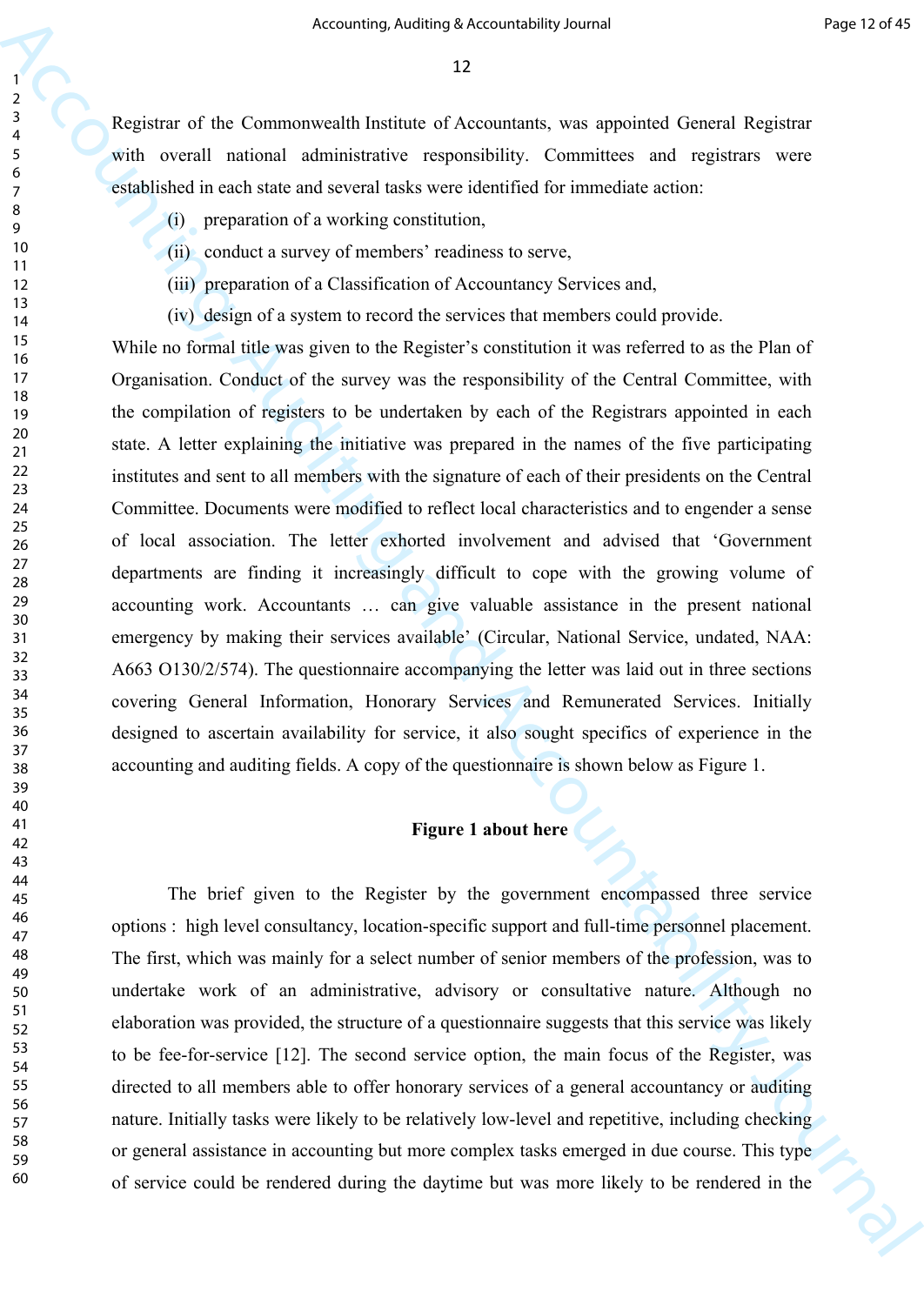evening, depending on members' availability. The third option, which was for those able to take up full-time remunerated service, required a different level of commitment. In this latter option members of the five principal accounting institutes who had special knowledge of cost accounting, factory organization and management were targeted. Demand was expected to be limited as recruiting was restricted to the Department of Supply and Development and the Ministry of Munitions and salaries were unlikely to be commensurate with those paid in private industry. Thus, it can be seen that those who would leave any present employment to undertake these positions were making a decision that was mainly altruistically motivated; a desire to serve their nation in its time of need by responding 'generously to the call for national service' (Anon., 1941, p. 449). The second form of service listed provided the basis for the reports prepared by the Register. On-going maintenance and advancement of the national Register was also vested in local officials drawn from the contributing institutes who were expected to establish lines of communication with government departments.

Figure 3 of the method is not anti-mixed by the state of the state of the method is not anti-mixed and the method is not anti-mixed and the method is not all the method is not all the method is not all the method is not The next major task was the preparation of a Classification of Accounting Services (hereafter Classification) to facilitate matching and allocation of expertise and experience to the needs in government departments. The Classification, which is replicated in Appendix I, was the means to inform government departments of services available. Developed in two stages, it initially identified Primary Classes of services followed by a series of Secondary Classes within each Primary Class. Eleven Primary Classes of accounting services as identified by the Register (see Part A of Appendix I) were categorised along industry sector lines. Primary Classes 1 and 2 were mainly reserved for members either practicing in or employed by accounting firms. Primary Class 1 - Administrative and Consultative, was reserved for senior practitioners and senior accounting executives in commerce who were judged to have exceptional experience and ability in their fields of expertise. If the detail provided by members did not match the expectations of Class 1 they were classed as Primary Class 2 - General Accountancy and Auditing. The majority of members placed in Primary Class 2 were drawn from the middle and junior ranks of accounting firms but it also served as a catch-all for members who did not qualify under any of the remaining Primary Classes. Primary Classes 3 to 5 related to secondary industries, Class 6 to primary industries and Classes 7 to 10 tertiary industries. Class 11 covered those in government and municipal service. Limitations associated with the Primary classes became apparent very early during the processing of over 1,000 Victorian member registrations. To alleviate the problem an additional 74 mutually exclusive sub-classifications called Secondary Classes were identified for Primary Classes 3 to 10. These are listed under Part B of Appendix I. As Primary Class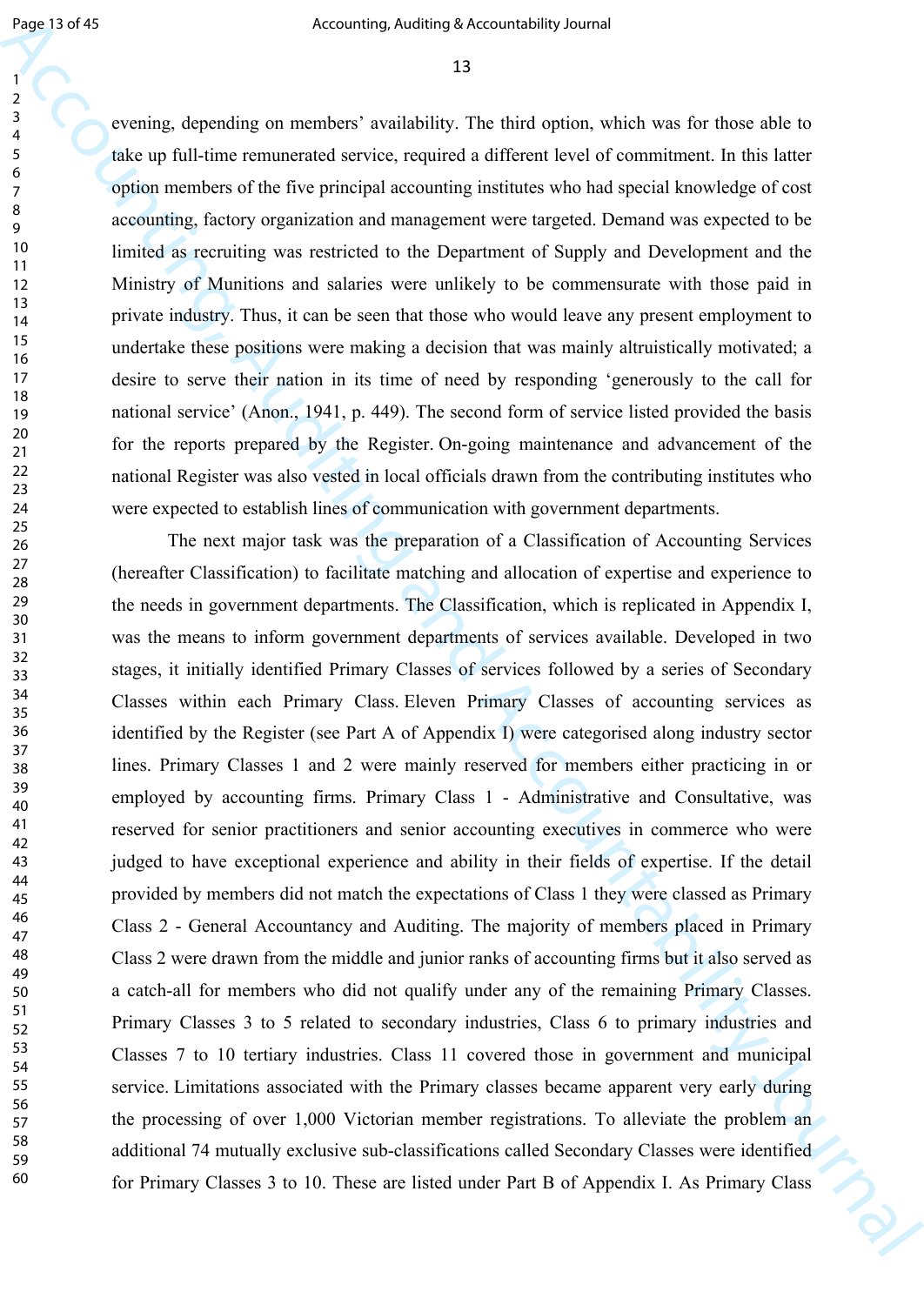11 was restricted to public servants and municipal officers who were deemed not to be engaged in specialised work, no Secondary Classes were identified.

There is no evidence that members of the Committee based their work on any preexisting classification or taxonomy, although they may have drawn inspiration from some existing material as suggested by a brief comment in a Note to Secondary Class 3, Engineering. The note states that 'This classification embraces work of a highly specialized character. The fabrication of iron and steel is embraced by [Secondary] Class 5 (5) (See Commonwealth Year-Book 1939*,* page 735)'. In a time of emergency and when expediency was necessary, the Committee used the Classification to bring the Register to an operational level in a timely manner. The Classification was neither definitive nor exhaustive as gaps are observable in the numbering system to make provision for possible expansion but there is no evidence to suggest that they were used. This is the only known occasion of a large-scale effort to catalogue the skill base in the accounting profession.

Accounting, Additing Seizuner<br>
Accounting Account and the properties of the state of the state of the state of the state of the state of the state of the state of the state of the state of the state of the state of the st The Committee recognised from an early stage the need for a system that would easily match expertise with need. This expectation was met via a single-sheet Visible Record System which was a machine-printed document manually prepared for each submission to the Committee by a stenographer after the completed questionnaires had been coded. The Visible Record System sheet (see Figure 2) was laid out with demographic detail on the first four lines together with Primary / Secondary classes from the Classification. Brief career-todate detail followed together with any specialist experience of Costing (denoted C) and / or Machine Accounting (denoted M). Details of the industry(ies) in which the costing experience had been gained were also sought. The final line of the sheet recorded additional demographic data, availability of members for service and the nature of service available according to the Classification. Colour-coded metal clips were also attached to the base of the card to facilitate identification of relevant personnel.

#### **Figure 2 about here**

When the Register was brought to an operational level, promotion of resources available was initiated by Shedden. Tactfully referring to the long hours being worked by department officials and the amount of overtime accruing, he let it be known throughout the defence realm that there was a pool of qualified accountants ready to give honorary service (NAA: MP508 236/720/104 S236/702/86). The chance to alleviate overtime and other pressures on government departments was obvious but Shedden was also acutely aware of the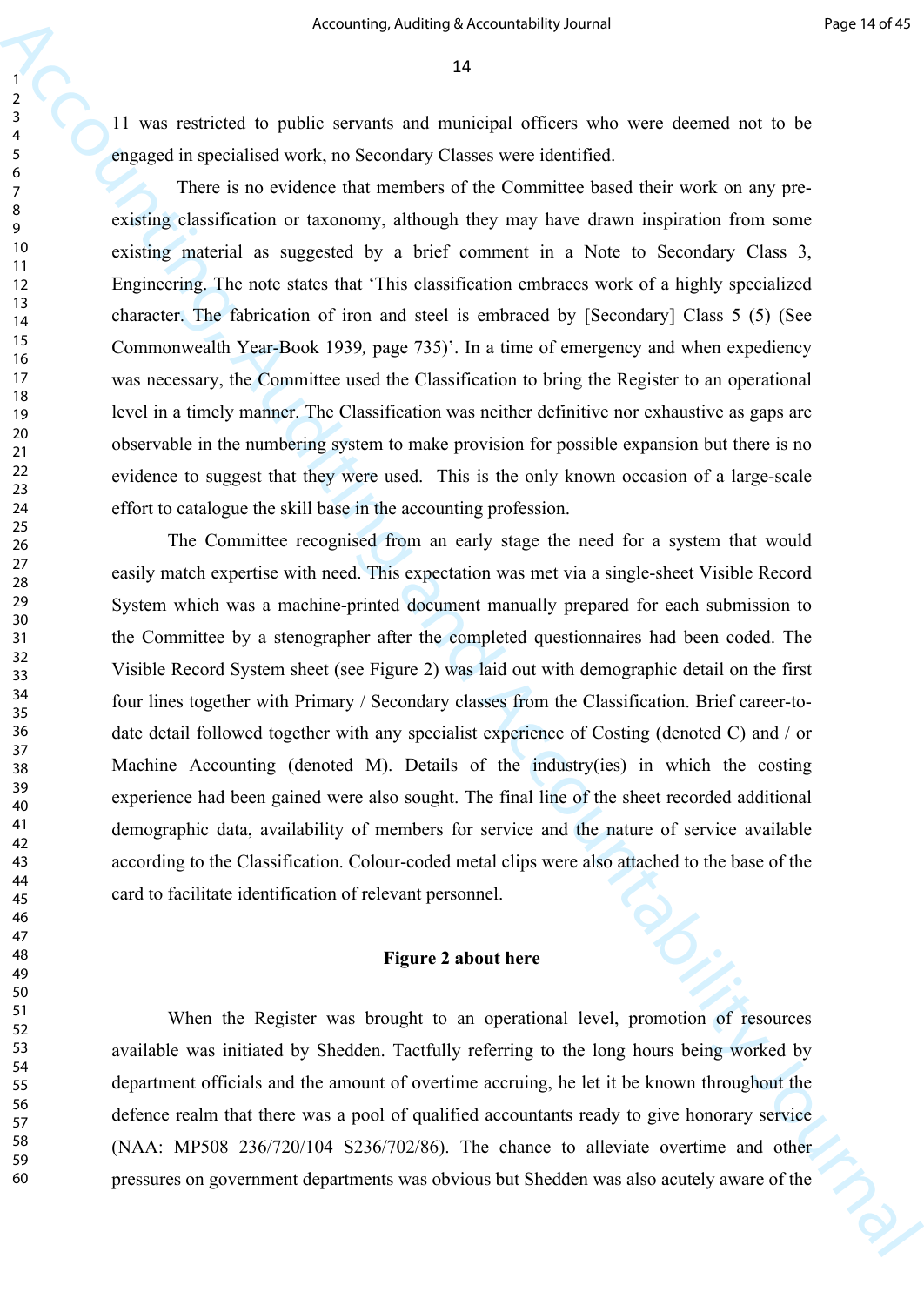natural caution of public servants and the misgivings many held with engaging outsiders in the business of government. To encourage colleagues Shedden invoked the earlier-mentioned prime-ministerial endorsement along with some micro-level advice as to how voluntary accounting services might be usefully deployed. Typical tasks suggested by Shedden are listed in Table 2 below:

#### **Table 2 about here**

#### **The Register's first year – July 1940 to June 1941**

Equiverial to the Markov of the Markov of the Sixteen College and the Contribution of the Contribution of the Contribution of the Contribution of the Contribution of the Contribution of the Contribution of the Contributi An extensive 25-page compilation report was produced by the Register for the first full year of operations, 1 July 1940 to 30 June 1941, including analysis across all states, departments and branches (Central Register of Accountants – Report of Voluntary Services to 30 June 1941 (One Year), NAA: A5954 371/1 and A663 0130/2/699). In a note appended to the report, the General Registrar recorded unequivocally that accountants on the Register who 'responded generously to the call for national service' were 'making a substantial contribution to the war effort' (Anon., 1941, p. 449). Andersen also conveyed the view to Shedden that 'the decision to establish the Register has justified itself beyond expectations' (C.W. Andersen, Secretary, Central Register of Accountants to F.G. Shedden, Secretary Department of Defence Co-ordination, Letter, 19 September 1941, NAA: A5954 371/1 O184/1/93). Extolling the virtue of, and foresight in, developing the Classification, the report also pointed to the ability of the Register to meet the needs of departments by matching expertise to task. This, the only report prepared, covered a period of constantly expanding activity and the greatest level of combined engagement by the accounting profession during the war. Composed of three parts, it included detail of the number of accountants registered, honorary service provided, costs incurred by the Commonwealth Institute of Accountants together with nation-wide summaries of work-in-progress and work completed. State-by-state and department/branch breakdowns were also included. The extent of the spread of registrations and the quantum of services delivered are summarized in Table 3 below.

#### **Table 3 about here**

The willingness to participate is evidenced by 3,070 members, or an estimated 22% of total membership of the participating institutes [13]. Victoria led the way, providing 33% of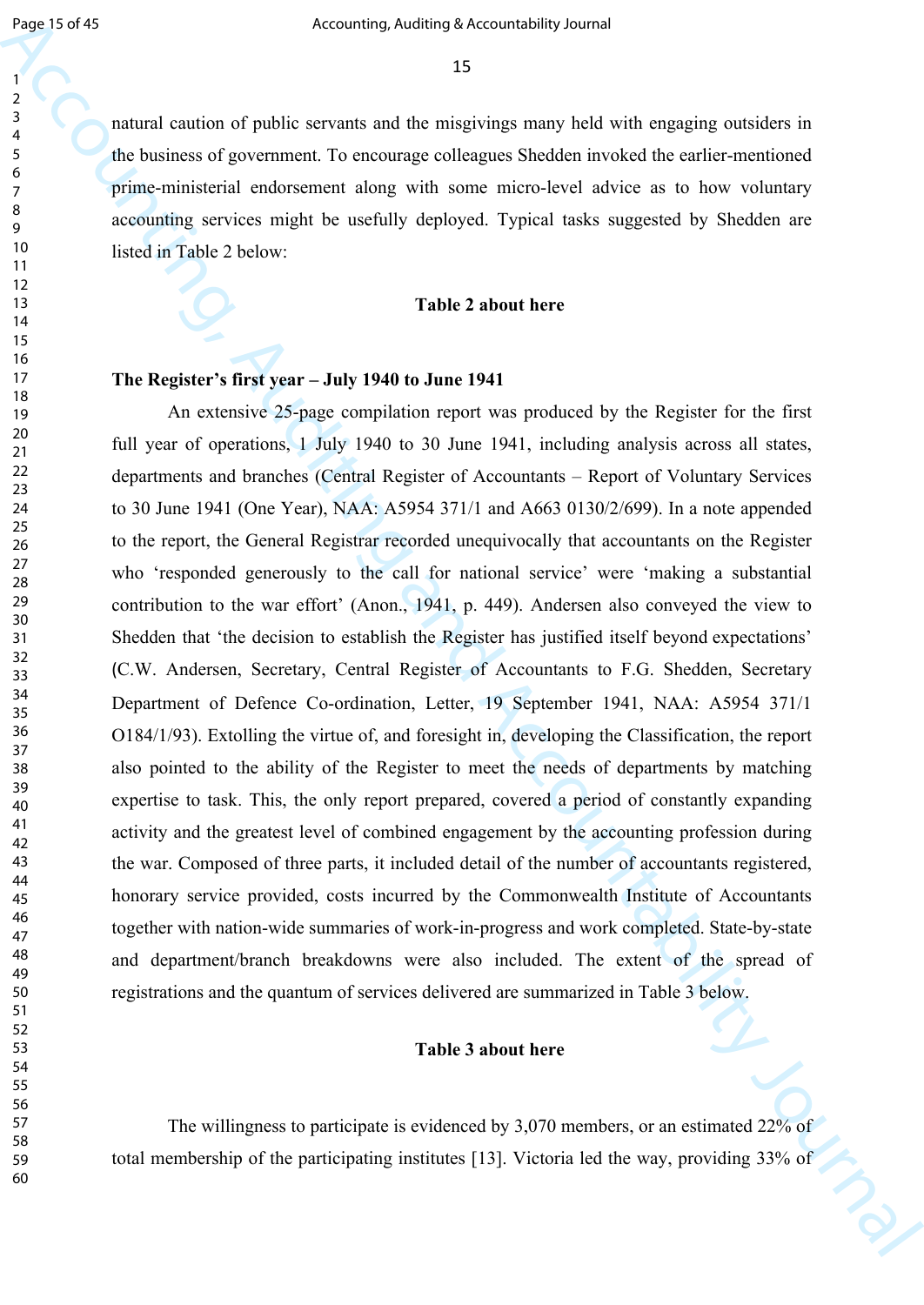the total with New South Wales at 25%, followed by Queensland, South Australia and Western Australia, all contributing approximately 13% and Tasmania 3%. In the first year 901 individuals contributed to work classed as complete whilst on-going commitments reported as ongoing work-in-progress involved 499 members. Summaries of work completed in the first year, as measured on an hourly basis by state, department and branch are shown in Table 4 below.

#### **Table 4 about here**

Accounting, Addings because<br>their general controlling and Exercise the Controlling and Accounting and<br>Segment According approximately 15% and Tananah 2%. In the first year<br>of Segment According and Controlling approximatel More than 31,000 voluntary hours were provided on completed work in the first year with activity reported in most states, across several departments, and different defence branches [14]. The state-by-state breakdown in Table 4, Panel A, shows the greatest usage of the service was in Victoria, accounting for 49% of work completed, while 27% was completed in Western Australia, 20% in NSW and 4% in South Australia. South Australian usage was particularly low, reflecting a concern expressed by the Deputy Director of Volunteer Service in that state to Defence Co-ordination in Melbourne that indicated 'Departments here fail to use the voluntary help available' (Deputy Director of Voluntary Services, Department of Defence Co-ordination, Adelaide to Director of Voluntary Services, Department of Defence Co-ordination, Melbourne, Memo, 19 November 1941. NAA: A663 O130/2/699). Thus, offers of service had been made but not all had been able to be implemented. The primacy of Victoria in the statistics is not surprising as the headquarters of all major defence-related departments were located in Melbourne, the capital city of Victoria. Victoria was also the main location of the manufacturing industry in Australia and most of the government munitions manufacturing facilities were also in the State. The Department of Army and Army Headquarters were also located at Victoria Barracks, Melbourne.

The spread in the usage of services provided by the Register was also reported in two additional ways. A summary of hours worked in certain departments, which is shown in Table 4, Panel B, confirms that in the first year the Department of Army accounted for the overwhelming proportion. At its peak the Register was servicing facilities on at least 44 air stations in all states except Tasmania. Branches of the armed services that utilised the Register are shown in Table 4, Panel C. Ordnance Branch and Finance Branch, including Treasury and Pay, accounted for most of the hours consumed. Within the Department of Army, Ordnance Branch 3rd Military District (3MD) and the Master-General of the Ordnance 3MD consumed 10,236 hours alone whilst the 2<sup>nd</sup>Australian Imperial Force Section of the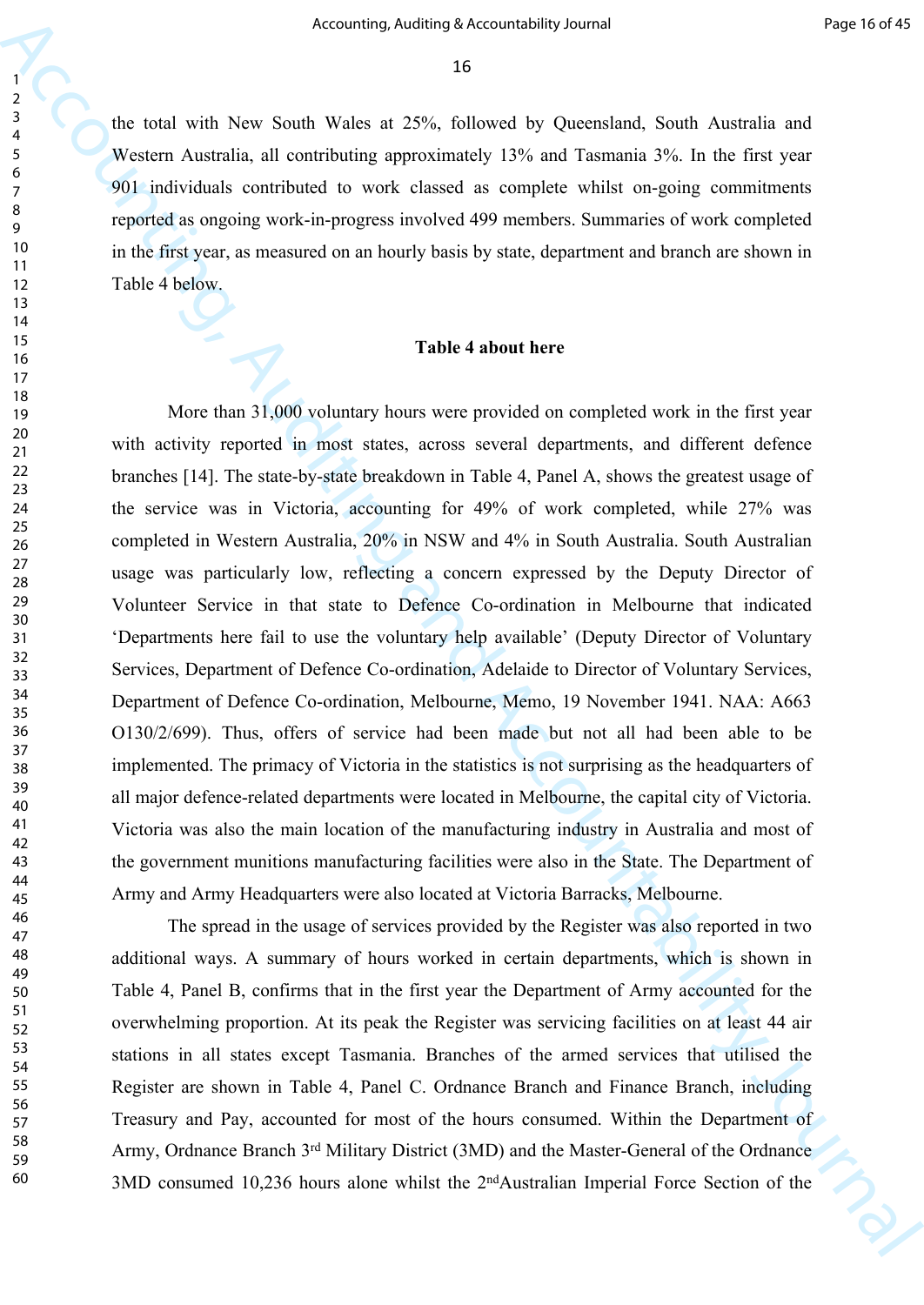District Finance Office (DFO) and Finance Branch, also at 3MD, consumed an additional 3,462 hours. In New South Wales the DFO in the 2nd Military District consumed more than 4,000 hours and the respective office in Western Australia (5th Military District) accounted for nearly 5,000 hours. In total, more than 80% of all service reported in the first full year of operations was consumed by these four branches, all within Army.

For the months immediately following the report for the first year of the Register, ongoing commitment was evidenced through work-in-progress. The expected delivery of services reflected the patterns that had been established in the first year as shown in Table 5 below.

#### **Table 5 about here**

Equal of 45<br>
Accounting, Action and Finance Branch, also as TMD, consumed in additional<br>  $\frac{2}{3}$ <br>
Therefore Franch (FIFO) and Finance Branch, also as ND, consumed in additional<br>
A 3-62 hours. In New South Watse to DFO Table 5 indicates that as at 30 June 1941 there was an ongoing commitment to deliver 1,866 hours of service per week related to work that was currently in progress. If this were extrapolated to a full 52-week year a further 97,000 hours would have been delivered. However, this was not the reality for by the end of 1941 the services on offer by the Register and delivered were being scaled back significantly. There is also no formal reporting of service delivery in this period. As far as ongoing work in progress was concerned, as expected Victoria accounted for the largest number of hours with smaller contributions distributed unevenly over each of the other states (Table 5, Panel A). Dissection by department indicates again that the Army was the major consumer (Panel B). Ordnance, Finance and Aircraft Production were the major consumers of the services at the branch level (Panel C).

While the report for the first year of the Register provides an indication of the quantum and range of activities, a micro-level appreciation of the work assigned and duties undertaken by volunteers can be obtained from the General Registrar's descriptions in the report, a full listing of which is included in Appendix II. The listing reveals the extraordinary breadth of tasks performed. Some tasks were self-explanatory but in other cases there was less clarity. Procedures, documents or terminology would have been familiar only to those working within relevant areas of government.

#### **The evolving role of the Register post July 1941**

As the war progressed a second conference was scheduled for 21 November 1941 [15] with the surviving minutes portraying an organisation about to go through significant transition. Despite an unwavering commitment to the war, by late-1941 the level of voluntary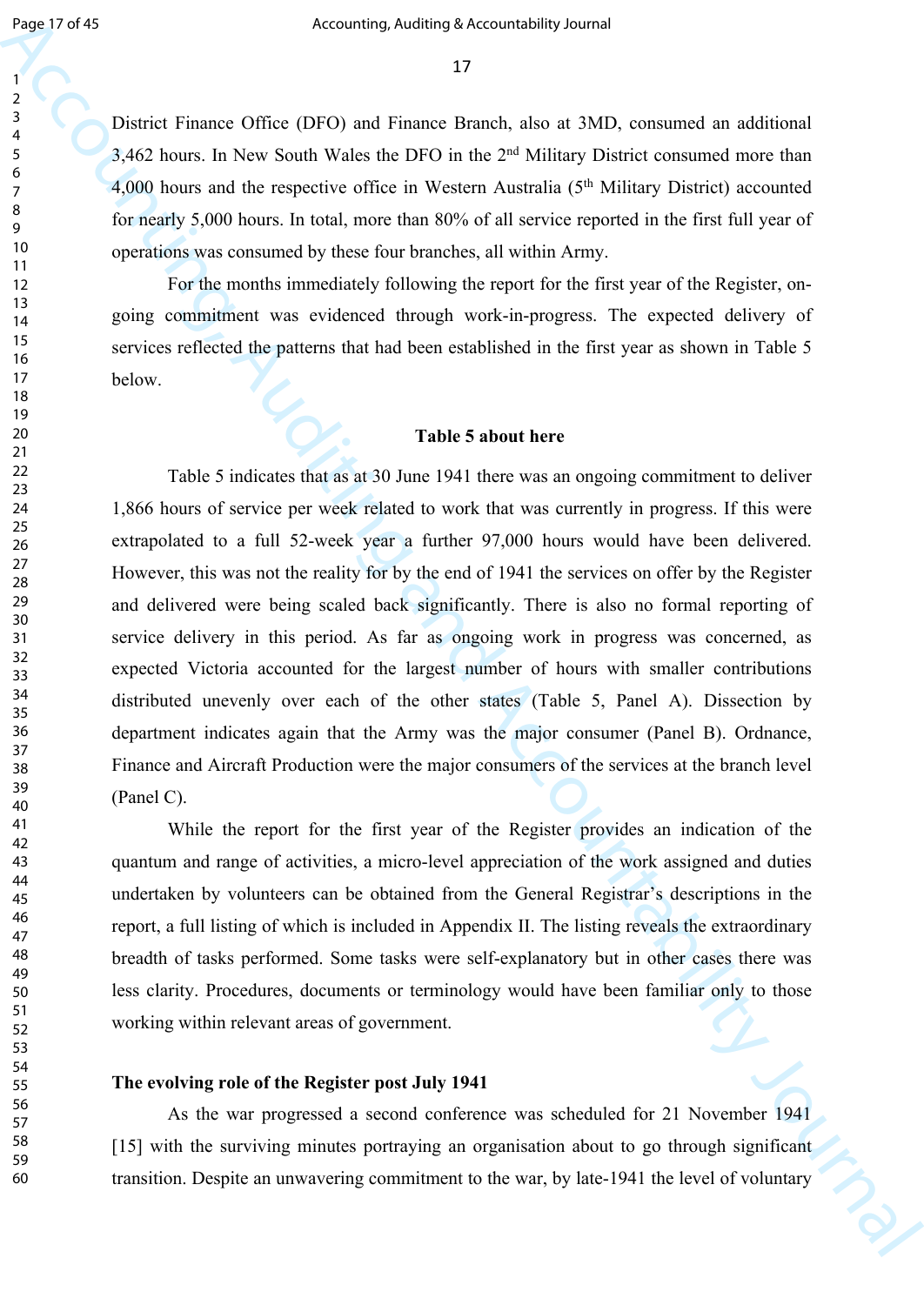Accounting, Addition a Secured<br>Addition and Figure 10.49 Securities of the accounting profession<br>and the system of the system of the system of the system of the system of the system of the system of the system control of service provided was adversely affecting the functioning of the accounting profession nationwide. In addition, there were significant consequences for the Register and the wider accounting community with the enlistment of accountants in the forces, two weeks attendance at Universal Training Camps, and the placement of qualified personnel into various governmental and service departments. From the outbreak of hostilities the profession had to contend with a constant stream of members enlisting for active or home service. Although this had not been part of the original brief given the Register, willingness to enlist placed great strain on the wider profession. Concurrently a second movement of nonconscripted [16] yet to enlist members into fulltime, remunerated, civilian government service consistent with the third element of the initial brief, significantly exacerbated the strain. At the same time, the profession was starting to encounter issues with delivery of services. The reality at the departmental level was that considerable advancement had been made in bringing the economy and bureaucracy onto a full functioning war-footing.

The potential impact of the difficulties facing the profession and the spectre of a diminishing supply of accounting expertise prompted some to counsel caution and suggest a more judicious and strategic approach to utilizing available personnel. A week later, on 28 November 1941, a third meeting was convened to consider the future of the Register and concluded that the need for utilising qualified personnel to carry out routine tasks may have passed but that there was still the possibility of retaining service at senior levels. This effectively set the agenda for the remaining tenure of the Register. The period in which a substantial and sustained effort was needed as the government, at a time of national emergency, placed the armed services on a more effective, efficient war footing had all but passed by the end of the first 15 months of operations. Although the Register continued operating for at least another 36 months, the second phase was characterised by a switch in focus to personnel placement and a reduced provision of voluntary services. No formal reporting was prepared by the Register in the post-1941 period.

From early-1941 the Directorate of Voluntary Services in the department of Defence Coordination maintained ongoing contact with the Register, monitoring all voluntary accounting services consumed by government. A series of brief reports prepared indicated 1,993 hours provided by the Register in Victoria in September to Navy, Army, Air, Auditor-General (Contracts Board) and Supply and Development, and 2,525 hours in October to Air and Navy (Director of Voluntary Services, Department of Defence Co-ordination, Melbourne. NAA: A663 O130/2/1067, 1099, 1228). Activity in Air and Navy was reported by the Directorate of Voluntary Services for each of November and December 1941 and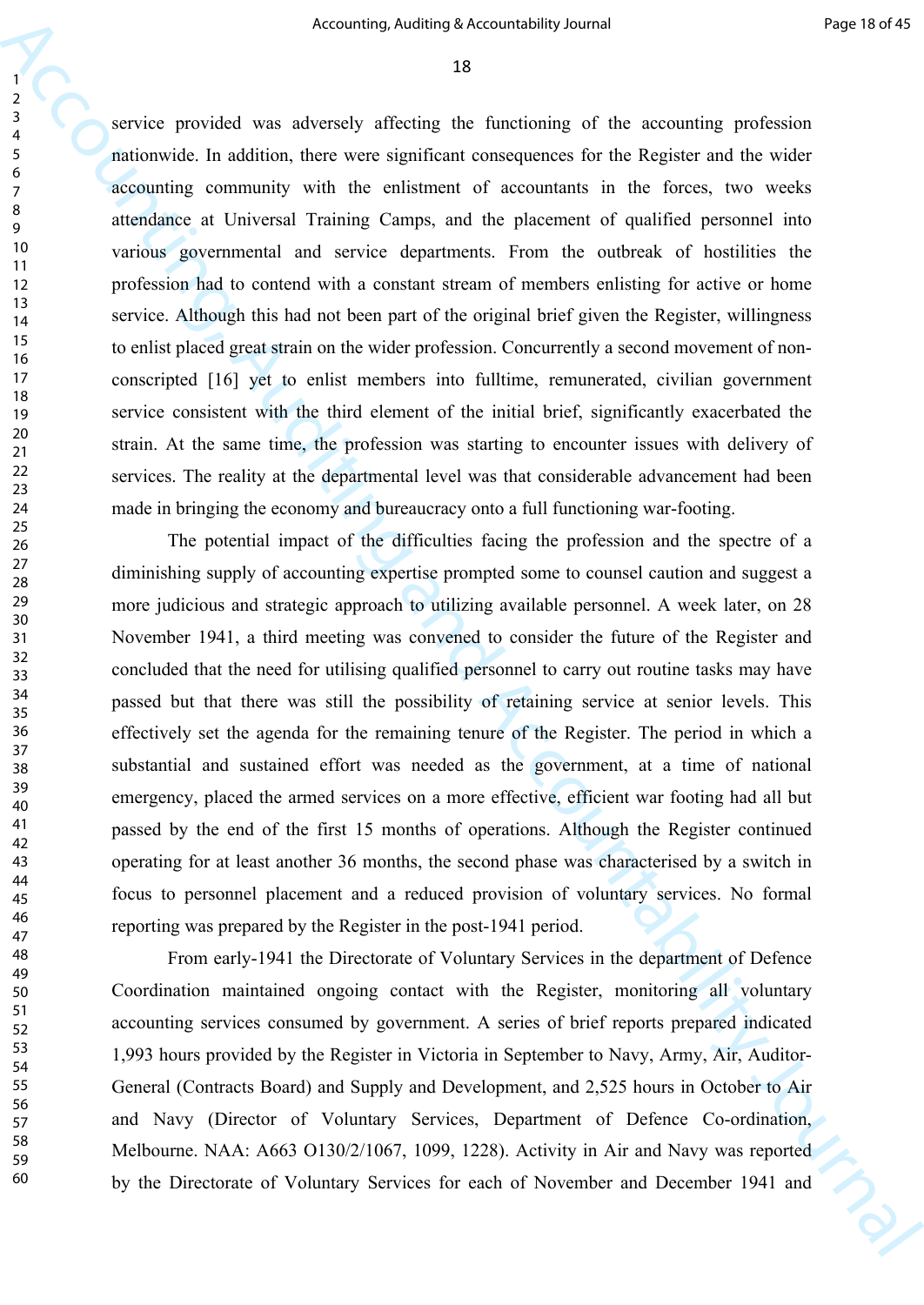January 1942, although hours used have not been discovered. No further Directorate of Voluntary Services reports are available for the remaining period. The Minute Books of the Commonwealth Institute of Accountants, Federal Institute of Accountants and the Australasian Institute of Cost Accountants include some references to continuing voluntary work but they are brief and provide no further detail other than the statistical information reported by the Directorate of Voluntary Services.

Equivery 1978) Accounting, Andining Secure deligy Bureal Constraints of the Constraints Section Accounting and the Constraints of Section Section Accounting and Accounting and Accounting and Accounting and Accounting and The scaling back of voluntary service by the Register coincided with a significant increase in the need to identify personnel to fill remunerated positions within government. As one of the initial tasks this had been a secondary issue for the Register in its early stages. Increased activity levels were reported in 1942 by the Commonwealth Institute of Accountants when it noted that the 'Public Service Inspector's Office was in constant touch with the Secretary and during the past year obtained from him information which admitted of appointments to the various Departments being made promptly' (Commonwealth Institute of Accountants General Council Minutes 1941, Minute No. 24, p. 4). For the first time the identification of personnel for full-time appointment had become the predominant role of the Register, driven by an extraordinary demand on the part of government to fill roles as the economy, and particularly the munitions industry, was scaled up to levels not previously envisaged. This pattern continued until late-1943 when the government introduced new Manpower Regulations that ceded to the Directorate of Manpower control over all occupations and trades including, for the first time, accounting.

Despite some residual activity, the tenure of the Register effectively came to an end in late-1944. This reality was acknowledged for the first time by the Federal Institute of Accountants when it noted that 'the original purpose … had ceased to exist, and an attempt should be made to obtain the records relating to members of the Institute' (Federal Institute of Accountants Executive Committee, Minute Book, 1944). The Institute of Chartered Accountants in Australia came to a similar conclusion by confirming that 'work is practically completed and that provision for the disposal of the records and assets of the Register would also be made' (Institute of Chartered Accountants in Australia National Committee, Minute Book Volume VIII, 20 November 1944, Minute No. 3284, p. 759). The proposals as put by the Federal Institute of Accountants and the Institute of Chartered Accountants in Australia to retrieve member-related information, dis-establish the Register and arrange for the disposal of all possessions brought the operation to finality [17].

**Discussion and concluding comments**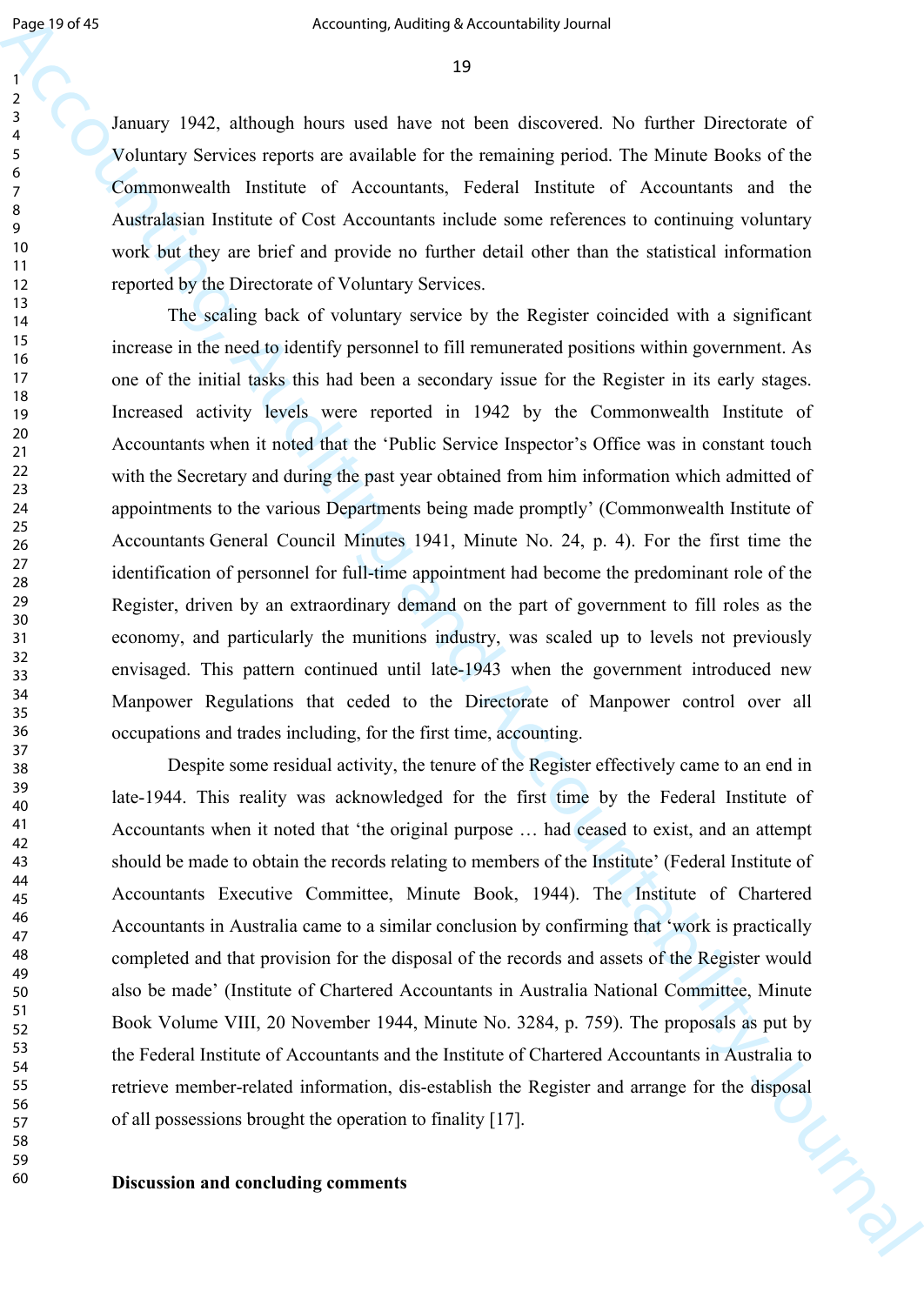Accounting Addining Securitofship binned<br>  $\frac{1}{2}$ <br>
The unique numer of the Replex of Accounting the Nichard Service is a rise of<br>
anticolar contentions with a material of the contents of the Replex contents of<br>  $\frac{1}{2}$ The unique nature of the Register of Accountants for National Service in a time of national emergency lies in the method of its creation, the way in which it was managed, the number and commitment of members who volunteered, several strategic decisions taken during its existence and possible legacies it created. The existence of the Register emphasises the preparedness of a group of individuals drawn from a profession previously riven with discord, disunity, resentment and mistrust who were able, through strong leadership, to put aside at a time of war the rancour that had bedevilled the profession in the two decades leading up to the outbreak of war. Encouraged by the prime minister at the time, the leaders of each of the participating accounting institutes put aside these differences and, in so doing brought together, under one agency, a resource that would be of great value to the Nation. The intervention of the accounting profession in the months prior to the outbreak of hostilities acknowledged an awareness of the precarious state of readiness within the government bureaucracy and a willingness to help relieve some of the pressure that was building on government department officials as they sought to bring the economy onto a fully functioning war-footing. The Register is an important event in Australia's journey through the war years as it was conceived at a time when the country was ill-prepared for war (Long, 1952; Mellor, 1958; Horner, 1996; Grey, 1999, 2001; Andrews, 2001; Palazzo, 2001; Stephens, 2001; Stevens, 2001).

The Register was not only a response to a dilemma confronting government officials but also senior officers of the accounting institutes whose members sought to render service to the Nation. As a natural progression of earlier moves dating from early 1938, it was a rational approach to organising the available resources for maximum benefit of the Nation. Fortuitously, the profession had planned early and the Register was brought into operation in a timely manner. In the absence of a properly coordinated effort by either the government or the profession, valuable, useful individual service might have been rendered, but the advantage derived from a disparate and potentially disorganised resource would have been limited.

The day-to-day operation of the Register was founded on rational principles as the Committees sought to optimize the matching of expertise to departments. This was achieved by firstly canvassing membership of the profession via survey to ascertain availability for service and the skill sets on offer. Secondly, an extensive Classification of Accountancy Services using industry as the primary means of differentiating experience and expertise was developed. This approach presumed accounting skill sets within industry groupings to be homogeneous and readily transferable within industries but not necessarily between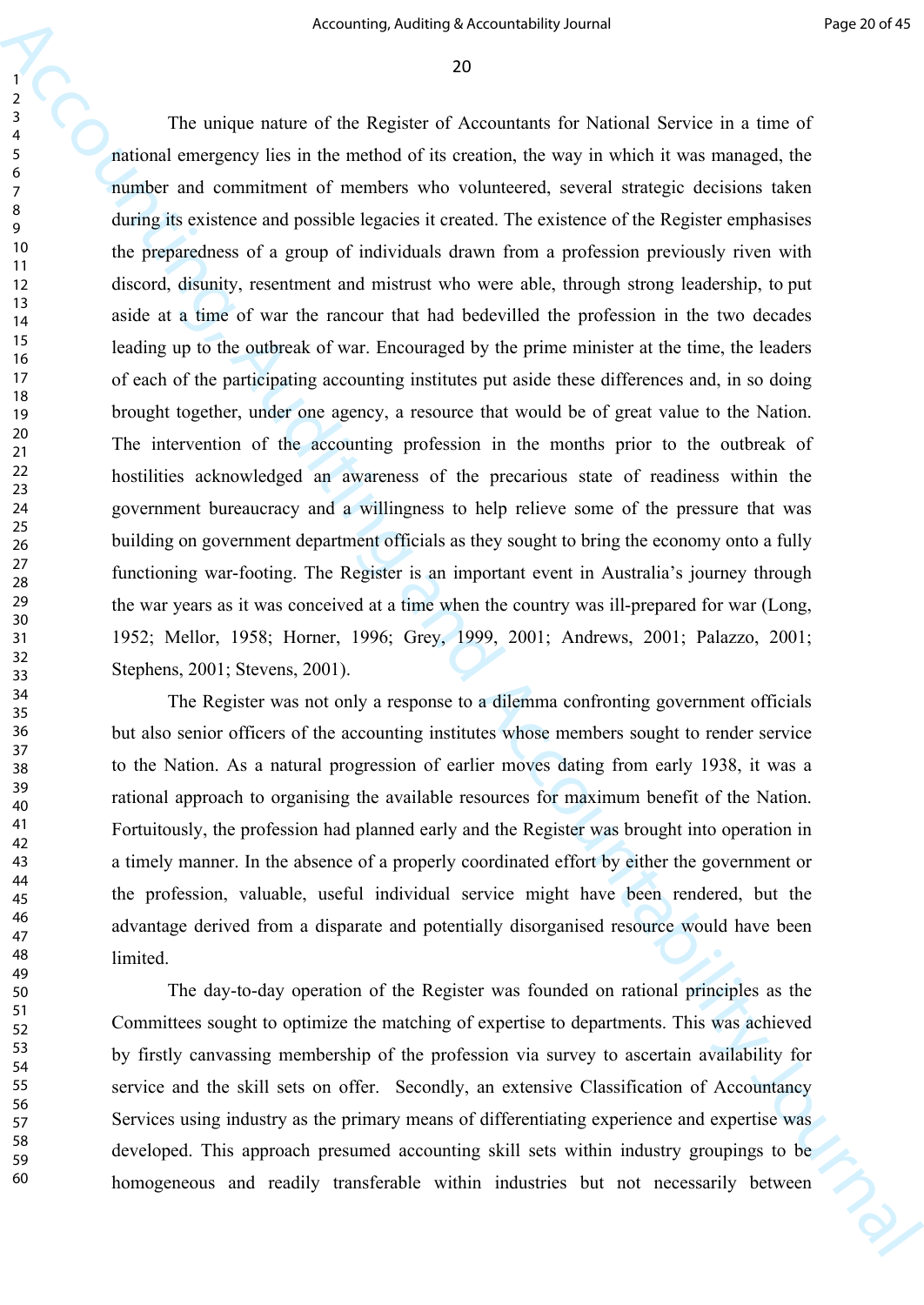industries. Descriptions based on functional expertise of different costing systems, pricing, inventory management, payroll record-keeping and machine-accounting could have been an alternative approach to take. Although this was not considered when developing the Classification, the survey elicited details of experience with costing and machine accounting. The functional approach, in a limited way, constituted a third dimension to coding when questionnaires were processed.

Equal of 50<br>
Monoming, Andiany 8-Accountability Journal<br>
2<br>
Accounting Account and the method and provide of different coviding goalters, principy<br>
accounts consider the same and are for the method and accountable with a Success of the Register can be judged in several ways. In the first instance it was organised and well led from within the ranks of the Commonwealth Institute of Accountants. A strategic approach to planning was adopted utilising detail developed in the Classification, data collected via survey from members and departmental needs that had been identified. In this way the Register was able to target expertise to where it was desperately needed by matching, wherever possible, needs with expertise. Rather than providing personnel to only carry out mundane tasks, the Register sought to utilise to the fullest extent possible, the experience and specialist knowledge embedded within the membership that had registered for service. It responded to a desperate need for short term work to overcome backlogs and improve efficiency by marshalling a large cadre of personnel for voluntary service in a range of government departments and agencies. In quantitative terms, the Register achieved impressive outcomes. Overall 22% of the total membership was marshalled to serve. This measure would be significantly higher if those already in government service or enlisted in the armed forces could be identified to determine actual available members. The quantum of hours delivered by the Register was similarly impressive. More than 31,000 hours were delivered on tasks that were classed as completed and an additional indeterminate amount of ongoing works in progress were reported at the end of the first reporting period to the end of June 1941.

As a well-functioning war time bureaucracy emerged from the earlier difficulties, the need for voluntary services that was the staple of the first fifteen months of operation of the Register abated. As the needs of government changed so too did the focus of the Register. A transition occurred as the major focus moved from provider of mass voluntary services to, in the context of the time, a recruitment agency of exceptional reach. In response, senior officials at the Register were quick to shift their attention to a secondary brief that had been given by the government at the outset: the supply of accounting personnel into full-time remunerated roles. The Register was so successful in delivering this later role that it started to compromise the capacity of the profession to fulfil its role in the wider commercial world. The gravity of the situation was noted by the Chairman of the General Committee who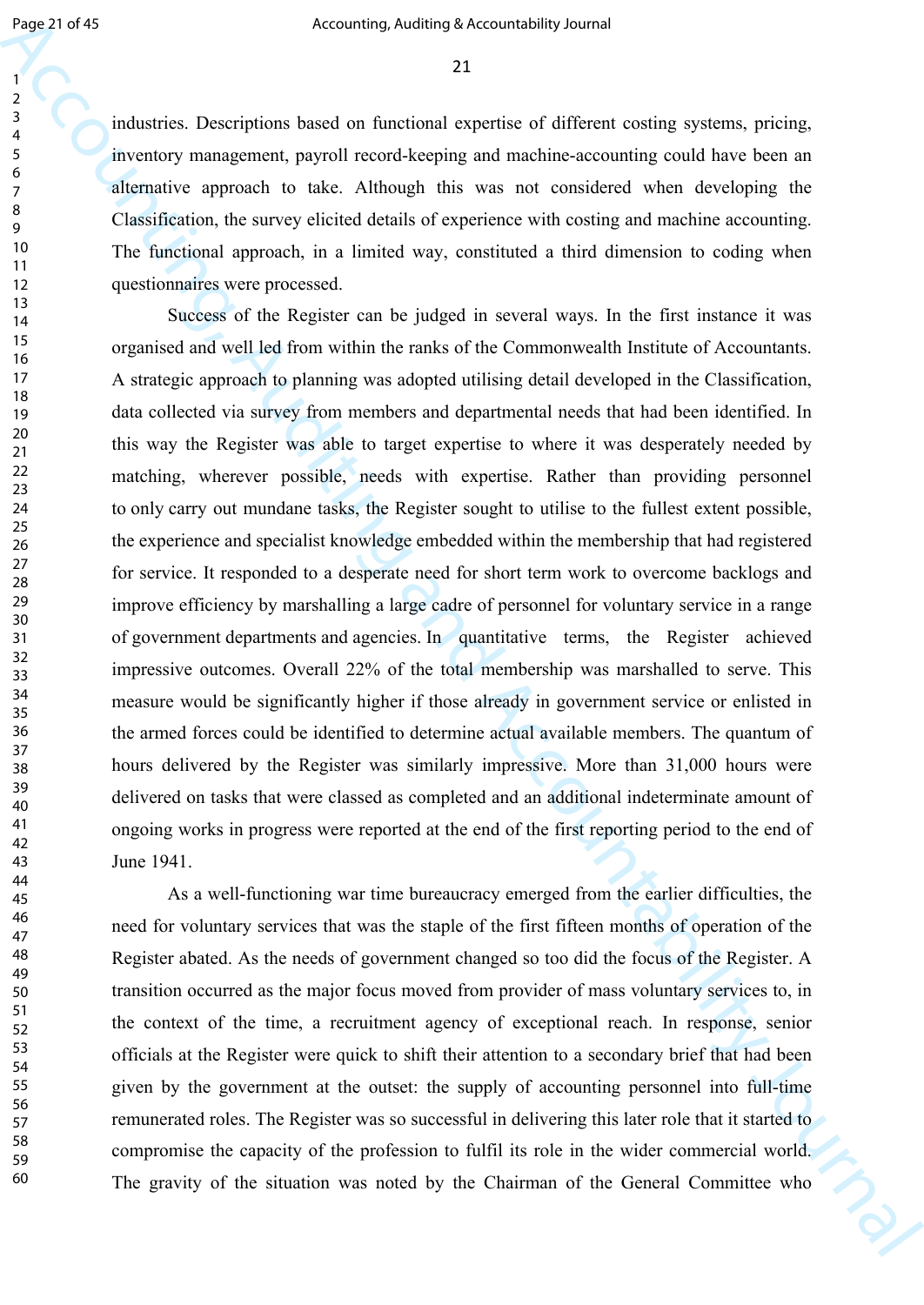reported 'a serious drain on commercial houses and practising firms' (Letter, C.B. Harvey, Chairman of the General Committee of the National Register of Accountants to Lieut. General Sir Carl Jess, Chairman Manpower Committee, Department of Defence Coordination, 26 March 1941, NAA: A663 O130/3/708). This role remained with the profession through the Register until the middle of 1943 when regulatory changes saw the transfer of responsibility for the sourcing of accounting personnel for fulltime civilian service to the Directorate of Manpower Services. By this time the urgency that had bedevilled defence realm departments had been successfully addressed. While there are no benchmarks against which to compare and judge the contribution made, the very nature of the services provided, often at a strategic level by senior members of the accounting profession, had an important positive impact on the war effort. Consistent through this period of change was the final objective where the Register provided, on an as-needs basis, high-level consultancy and advisory services.

Accounting, Addinisy Securitof<br>bigs 2 can be represented to the controller of the CFR Representation of the CFR Representation of the CFR Representation of the CFR Representation of the CFR Representation of the CFR Repre When peace was in sight in early 1944 government requirements moved quickly. Once the Register's usefulness had been exhausted the end was, predictably swift, and it slipped, with little fanfare, into abeyance. As with most special-purpose agencies created in war time no formal *ex poste* assessments were conducted, although the work and success of the Register had not gone unrecognised beforehand. Contemporaneous and reflective accolades recorded by senior public servants recognised that the Register had performed admirably. For example, J.T. Pinner, Commonwealth Public Service Inspector at the time who had worked closely with officials of the Register, noted that the Register and members 'have done a wonderful job in assisting the war effort on the Accountancy side' (Letter, J.T. Pinner, Commonwealth Public Service Inspector to F.G. Shedden, Secretary, Department of Defence Co-ordination, 22 August 1941. NAA: A5954 371/22). This vote of confidence was affirmed by T. Trumble, Director of Voluntary Services, who recorded that the Register has made 'a most valuable contribution to the war effort' and provided with an altruistic determination a 'fine record of patriotic service' (Memorandum, T. Trumble, Director of Voluntary Services to Deputy Directors – All States, 1 September 1941. NAA: A663 0130/2/699, 16926, 17075). In a similar vein C.G Brown, Chief Inspector, Finance in the Department of Defence Co-ordination, referred to the 'excellent voluntary service' that had been provided and alluded to the fact that 'sufficient prominence [was seldom given] to the security the public must necessarily feel when they know that the Service Departments, in their accounting transactions, are receiving the help and advice of members of the Accountancy profession' (Closing comments, Conference, 21 November 1941. NAA: MP508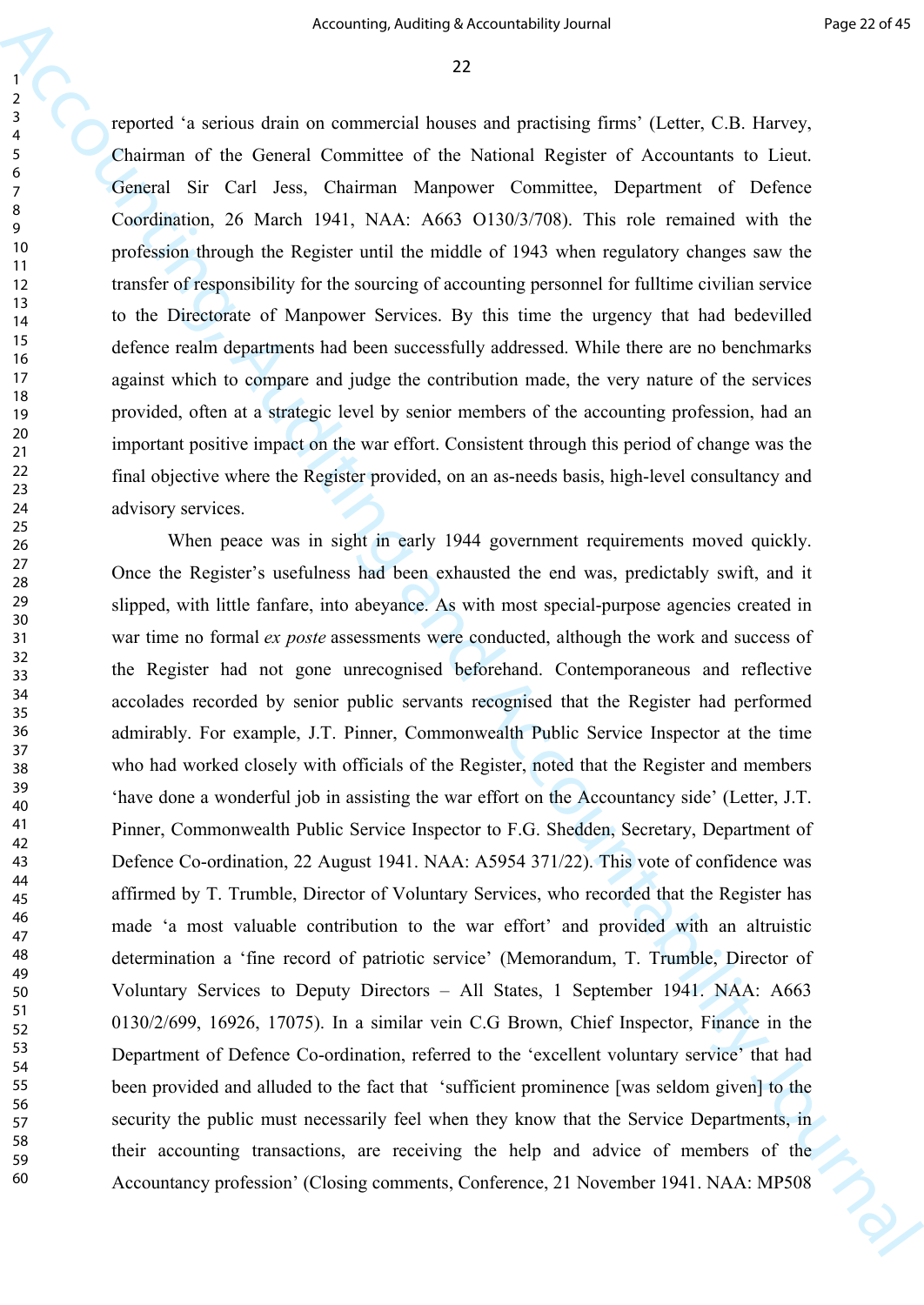236/702/109). High level appreciation was also recorded with the prime minister paying 'tribute to the splendid voluntary work that had been performed by accountants anxious to assist in the war effort'. (R.G. Menzies, Prime Minister, File Note, 12 October 1940. NAA: A663 0130/2/656). Thus, the total effort mustered by the Register produced not only important outcomes for government, and by extension the Nation, but also for the profession itself.

Equation 5 Accounting, Andining Society Andre Holey burstle in the prime minister paying  $\frac{2}{3}$ <br>  $\frac{2}{3}$  256/702/109) High hard appreciation would that based particular the prime minister paying thicks to the glacie In 'producing concrete, meritorious outcomes' (Suchman, 1995, p. 588), as evidenced by the positive reflections noted above, the precisely targeted contribution had further enhanced the profession's standing within society. The means by which the profession offered its services and the model of delivery, mostly costless to the country, conveyed commitment and service to the Nation and in the early days of the war it also provided an opportunity for service for members who had yet to enlist for home or active service [17]. Collectively the contribution enabled the profession to convey what Carr-Saunders and Wilson described in their seminal 1933 work as an important attribute of a profession, a 'sense of philanthropy [altruism]' (p.472). Not only was the profession and its members demonstrating a willingness to act in the public interest but they were also adopting a socially responsibility approach to service; behaviour which would also enhance professional standing in the eyes of the community. In this way, 'a sense of occupational honor through doing the public good' was achieved at this time of national crisis (Hughes, 1958, cited in Van Maanen and Barley, 1984, p. 302).

The activities of the Register also provided opportunities for members to act individually in a voluntary capacity. Musick and Wilson's (2008) six different motivators of this type of behaviour as articulated in their 'volunteer functions inventory' is particularly apt and provides further explanation as to why this initiative was ultimately successful. These include 'values [construed as] doing something for a cause', developing an 'understanding – through personal growth and ego enhancement that provides a feeling of importance' and personal 'enhancement – the offer of learning experiences and to advance one's skills' (pp. 56-63). Each provided strong incentives for members to be involved.

The Register is important in the history and development of the accounting profession on several levels. Most importantly, the motivation of those who eventually served with the Register confirmed their sense of duty and, most significantly, professionalism in times of great stress, not only for themselves but also for the Nation. In the longer term, although not the conscious, determining objective of national service at a time when everyone's future was in obeyance, the Register was a well-conceived, effective means by which the accounting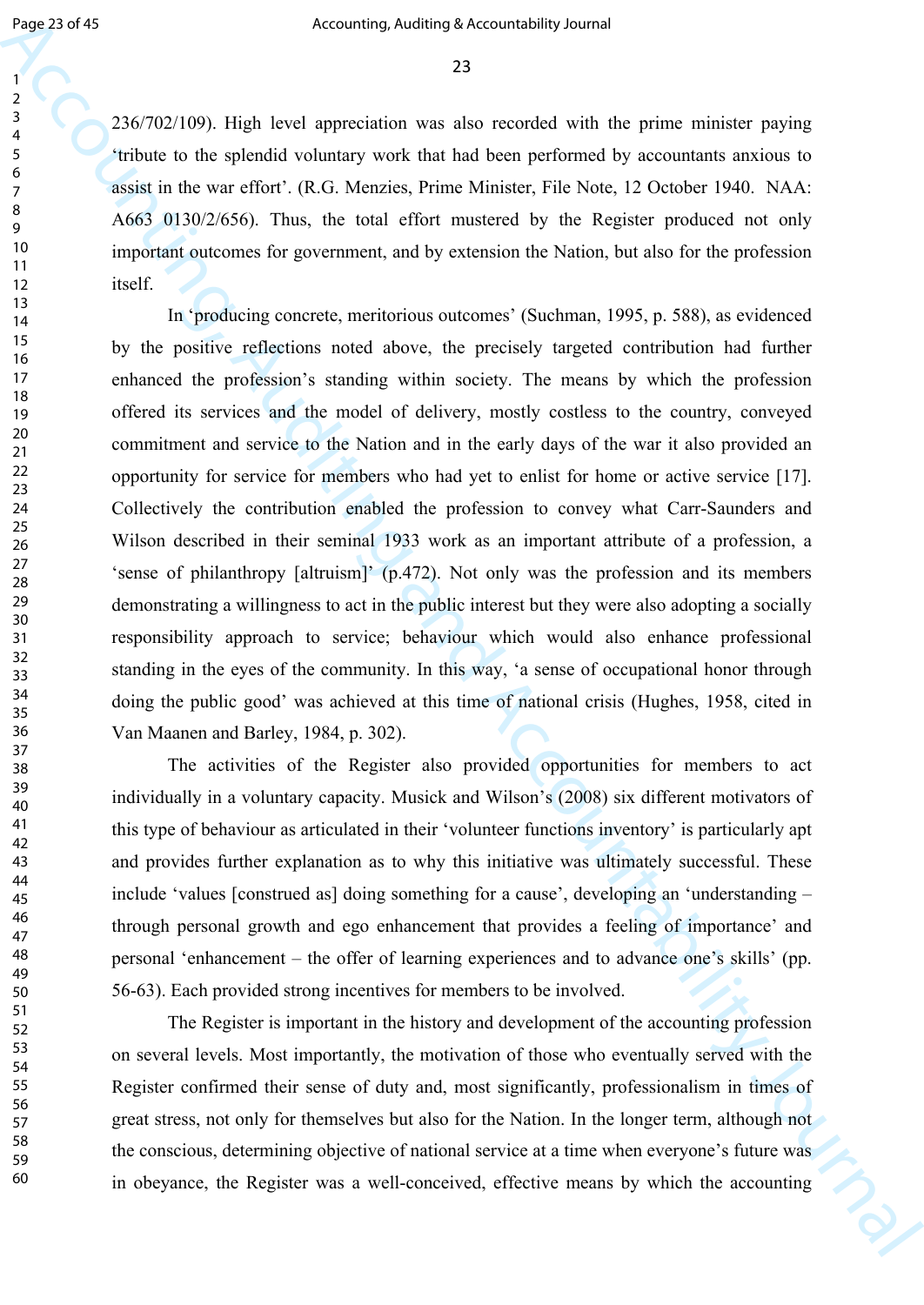profession was able coincidently, in the best interests of the Nation, to enhance the legitimacy it enjoyed within the business community and wider community generally. It was at once a contribution made sacrificially but at the same time the profession arguably reaped an important dividend; enhanced legitimacy and standing within society.

Accounting, Addinis a Accounting Addinis and Accountability Journal For Prior Controllers<br>
2. Controller and the basic controllers of the basic method of controllers and the projections<br>
2. Controller and Accountability J As a first provider of voluntary services, accounting was an exemplar at the forefront of the professions at the time. The achievements made by the Register are significant in the history of accounting in Australia as they arguably helped to pave the way for a long period of, albeit competitive, cooperation by the major players in the profession in the second half of the twentieth century. Finally, and most importantly at a national level, the Register of Accountants for National Service and the members who volunteered played a vital role in the wider war effort and as one instrument of final victory contributed significantly to Australian society.

#### **Notes**

- 1. Australia is a federation of six states, two territories and a central government, referred to at the time as the Federal Government.
- 2. Included in the defence realm were Defence, Defence Co-ordination, Army, and Navy.
- 3. No evidence was discovered in the archive or reported in official histories of the war effort (e.g. Hasluck 1952, Butlin 1955, Butlin and Schedvin 1977) of any similar initiative by other professions.
- 4. Other countries include Australia, Canada, France, Germany, Ireland, Italy, Spain and the Soviet Union.
- 5. Gulf War 2 includes Operation Enduring Freedom Afghanistan 2001 to 2014 and Operation Iraqi Freedom – Iraq 2002 to 2011.
- 6. For example: in the functionalist domain, Carr-Saunders & Wilson 1933; Greenwood 1957; Parsons 1959, Ritzer 1963 and Barber 1963; in the interactionist domain Becker et al 1962; Haug & Sussman 1963; Roth 1974 and in the critical domain Larson 1977; Klegon 1978 and Parkin 1979.
- 7. The third attempt (1922-1928) that proved successful in 1929 followed two earlier unsuccessful attempts, one by the Incorporated Institute of Accountants in Victoria (later Commonwealth Institute of Accountants) in 1904-1906 and a later attempt by the Australasian Corporation of Public Accountants in 1906-1914. Each of these attempts caused long-standing bitterness and resentment within the profession based primarily around the practitioner – non-practitioner divide, and the Melbourne - Sydney geographical divide (Poullaos 1994).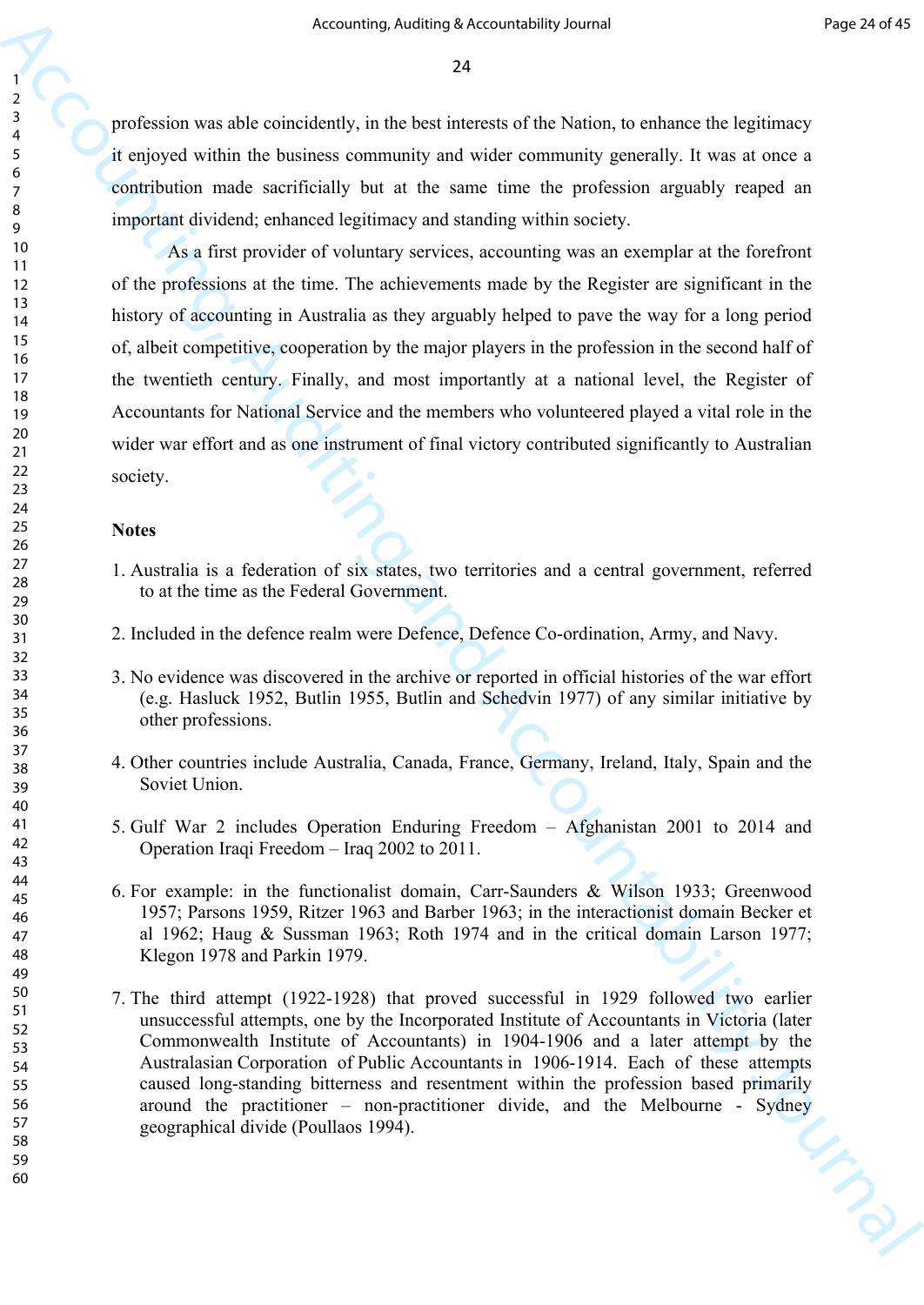- 8. The offer by the Commonwealth Institute of Accountants is the only one known amongst the accounting bodies. Others may have made similar offers and held similar sentiments, but none have been discovered in the archive and nothing is referenced in the negotiations that followed.
- 9. C.G. Brown, Chief Inspector of Finance of the Department of Defence Co-ordination; Department of the Army - Colonel Fordyce, District Finance Officer, 3<sup>rd</sup> Military District Melbourne and Colonel S.B. Holder, Chief Accountant AIF; Department of the Navy - F.H. Smith, Assistant Director of Naval Accounts.
- 10. Commonwealth Institute of Accountants A.A. Fitzgerald President, C.W. Andersen Registrar; Institute of Chartered Accountants in Australia - A.H. Outhwaite (as alternate of the president Sir Gordon Mason Allard) and J.R. Fullarton – Registrar; Federal Institute of Accountants - E.L. Wilson – President, G.T. Moore – Registrar; Association of Accountants of Australia (Inc) - R. Kinsman – President, C.W. Parkinson – Registrar; Australasian Institute of Cost Accountants - J.E. Morton – General President, J.R. McKenzie – State President, M.G. Roberts – Registrar.
- Equipe 36.48<br>
Accounting, Addinis 3 Accounting is the arb) yield when a monopoly<br>
2.5<br>
A consequence of Accounting and Accounting is the arb) yield explore and<br>
2.4 Accounting both collective Characteristics of Accountin 11. The decision to engage with five accounting associations only, had its genesis in the earlier decision to appoint the Accountancy Panel in the Department of Supply and Development. F.G. Shedden, Secretary of the (then) Department of Defence (where the panel was initially proposed before the establishment of the Department of Supply and Development) had engaged in a series of personal communications with a long-time friend H.J. Trist of H.J. Trist and Stranger, Chartered Accountants, Sydney between December 1938 and February 1939. Shedden sought advice about the standing of the various accounting bodies and they eventually settled on the five institutes that were invited to nominate members to the panel in March 1939. The extensive personal correspondence between Shedden and Trist was lodged by both parties with the wider departmental documentation and is retained by the National Archives of Australia at serial A594, 972/1.
	- 12. There is no evidence to suggest than any system of recording this activity was ever developed and so it is impossible to estimate the level of magnitude of the services provided or fees paid under this category.
	- 13. This was the first and only occasion when registration numbers were officially reported by the Register. Membership of the participating institutes in 1940 was as follows:

| <b>Accounting body</b>                  | <b>Membership</b> | <b>Source</b>                 |
|-----------------------------------------|-------------------|-------------------------------|
| Commonwealth Institute of               | 5,000             | Based on 4,300 known in 1938  |
| Accountants                             | (estimate)        |                               |
| <b>Federal Institute of Accountants</b> | 5,936             | <b>CPA</b> Australia Archives |
|                                         |                   | File: FIA003                  |
| Australasian Institute of Cost          | 600               | <b>CPA</b> Australia Archives |
| Accountants                             |                   | File: AICA001                 |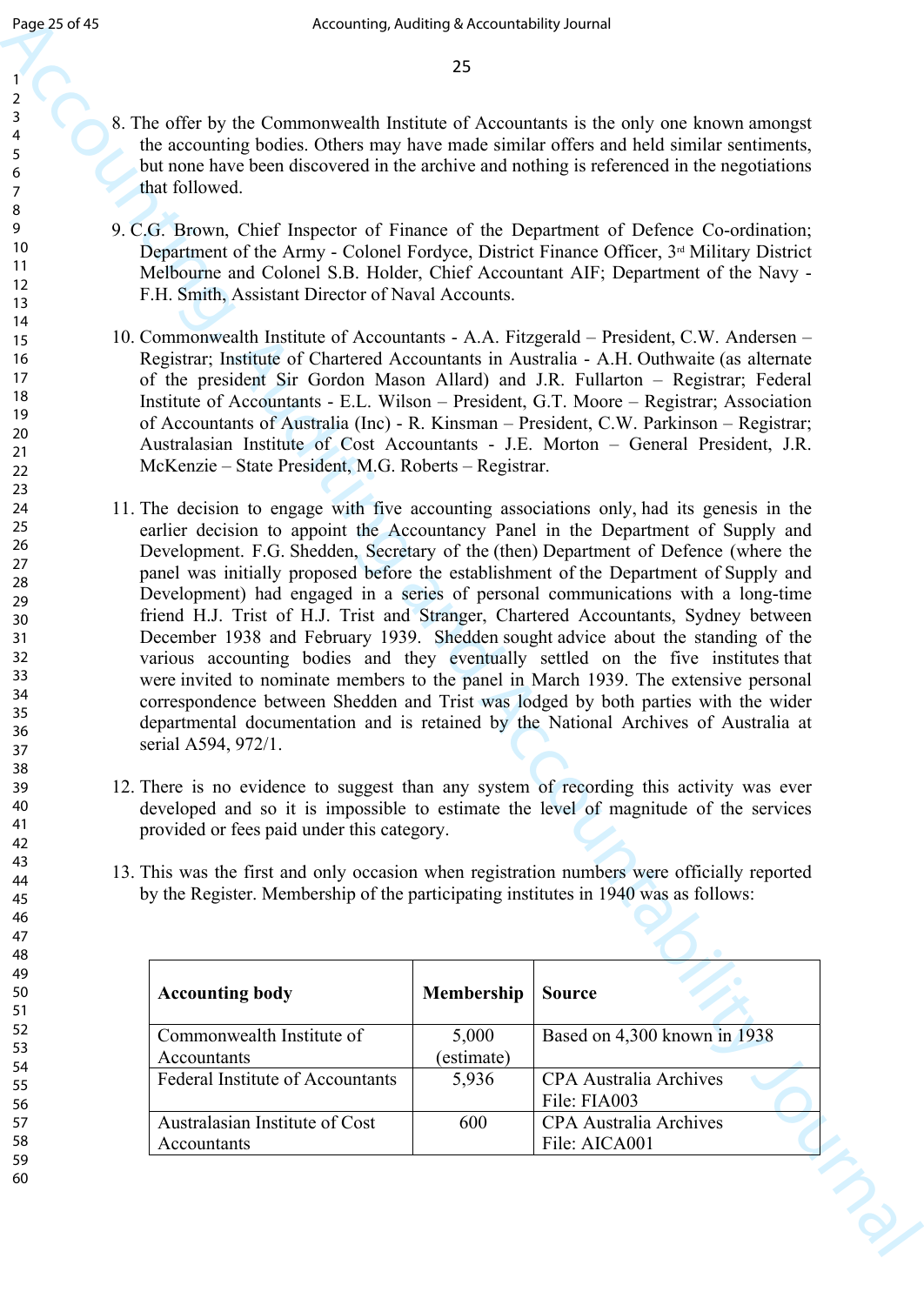| Institute of Chartered            | 2,700      | Based on 1934 Membership |
|-----------------------------------|------------|--------------------------|
| Accountants in Australia          | (estimate) | <b>Booklet</b>           |
| Association of Accountants of     | unknown    |                          |
| Australia, Inc.                   |            |                          |
| <b>Estimated total membership</b> | 14,000     |                          |
| <b>Registrations</b>              | 3,070      |                          |
| Registrations as a % of           | 22%        |                          |
| estimated total membership        |            |                          |

- 14. Curiously Department of the Navy is not included at this point although there was considerable activity within Naval establishments in Sydney. A similar situation occurred with regards to Department of Air / Royal Australian Air Force. The hours reported are lower than actual as hours contributed to the administration and audit of Officers' and Sergeants' messes and Other Ranks' clubs and canteens have not been included. At its peak the Register was servicing facilities on at least 44 air stations in all states except Tasmania.
- 15. C.B. Harvey, chairman of the Central Committee (Institute of Chartered Accountants in Australia), A.A. Fitzgerald (Commonwealth Institute of Accountants), J.E. Morton (Australasian Institute of Cost Accountants), E.L. Wilson (Federal Institute of Accountants) and C.W. Andersen (General Registrar) represented the Register. Government was again represented by C.G. Brown, F.H. Smith and Col. S.B. Holder. H.C. Elvins and Flight Lieutenant L. Schofield represented the Department of Air and J.T. Pinner - Public Service Inspector represented the Commonwealth Public Service Board.
- Accounting, Additing a because delay is a control of the state of the state of the state of the state of the state of the state of the state of the state of the state of the state of the state of the state of the state of 16. A limited form of conscription was introduced in Australia in November 1939 where unmarried, 21year old men were called up for three months training in the Militia (home defence). Militia personnel were not able to transfer to 2nd AIF (the de facto full-time Army – expeditionary force) nor were they allowed to serve overseas. After the declaration of war against Japan in December 1941 when the Nation came under direct threat of invasion, enlistments in both the Militia and 2nd AIF increased significantly. In May 1942 the voluntary transfer of Militia personnel to the 2<sup>nd</sup> AIF was permitted and in January 1943 the Militia were permitted to service overseas (defined as the near islands to the north and north-west of the continent – the South West Pacific Zone) (Hasluck, 1952; Dennis et al, 2008). Through this period larger numbers of members of the Register continued to enlist in all branches of the defence forces or were employed in full time positions in government departments and agencies. Membership of the Register did not afford an opportunity to avoid conscription
	- 17. There is no evidence to suggest these documents have survived in the archives of either CPA Australia or Chartered Accountants Australia and New Zealand. CPA Australia or Chartered Accountants Australia and New Zealand.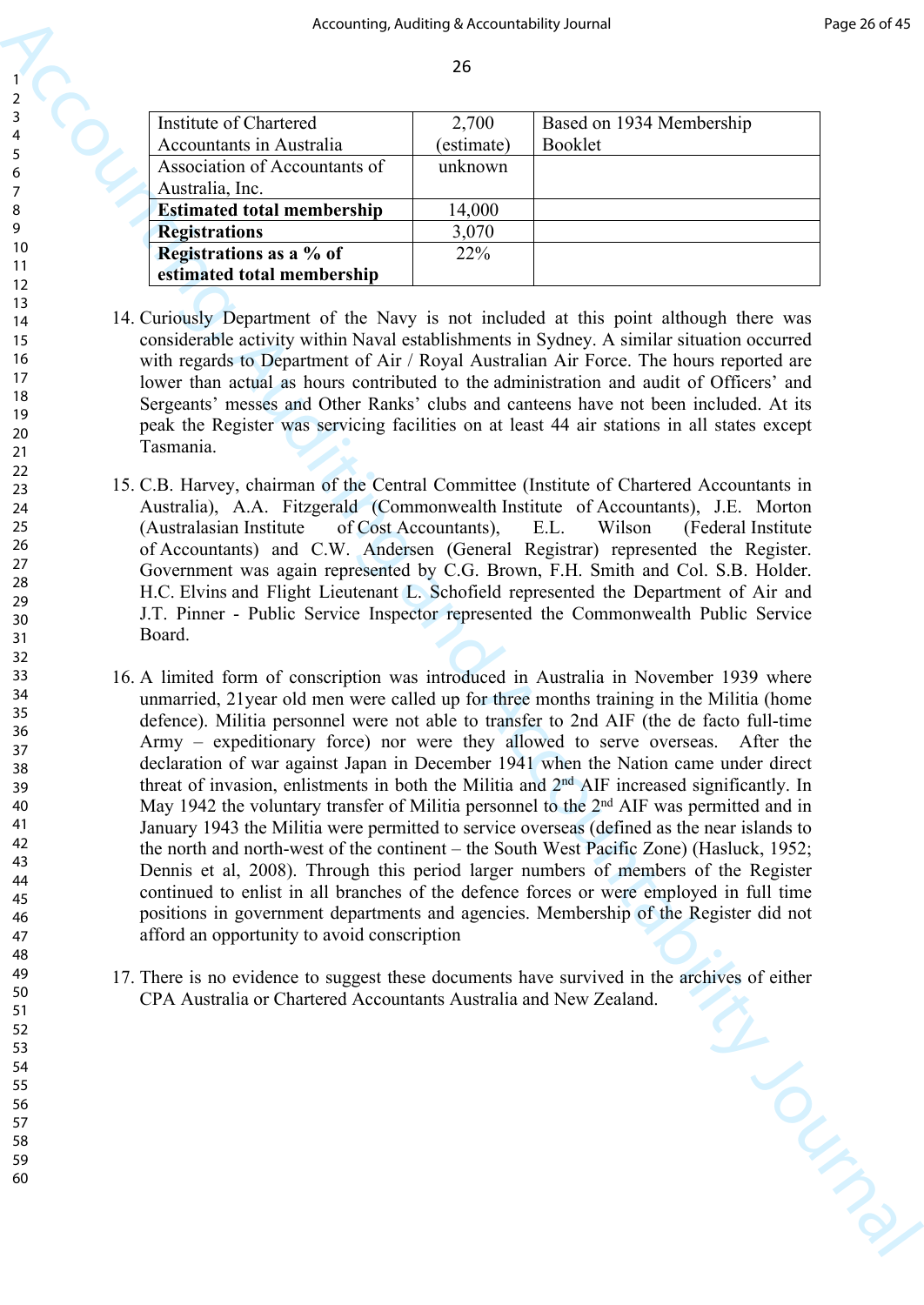## **References**

**Primary Sources:**

Equal of 45<br>
Accounting, Auditors of American Equal of Accounting the Security Journal of the Security Survey of Accounts<br>
Account Security Survey:<br>
Accounts of American Accounts (American Central Accounts Accounts Accoun **National Archives of Australia, series** A663 A664 A1608 A5954 MP508 **CPA Australia Archives** FIA003 AICA001 FIA Executive Committee Minute Book 1944 CIA Executive Committee Minute Books 1943 **CAANZ Archives** National Committee Minute Books 1944

## **Secondary Sources:**

Abbott, A. (1998), *The System of Professions: An Essay on the Division of Expert Labor,* University of Chicago Press, Chicago.

Abrahams, H. (2001), *By All Accounts: The History of Ernst & Young Australia 1884– 2005,* Ernst & Young, Sydney.

Andrews, E. (2001), *The Australian Centenary History of Defence, Volume V – The Defence Department*, Oxford University Press, Melbourne.

Anon. (1941), "*Central Register of Accountants: Review of work of first year*", The Australian Accountant, Vol. 1 No. 9, pp. 449-450.

Armitage, A. (1995), *100 Years: Smith Johnson & Cop. To KPMG: 1895 to 1995*, KPMG, Paddington.

Armstrong, P. (1987), "*The rise of accounting controls in British capitalist ent*erprises", Accounting, Organizations and Society*,* Vol. 12 No. 5, pp. 415-436.

Ashford, B.E., and Gibbs, B.W. (1990), "*The double-edge of organizational legitimation*", Organization Science*,* Vol. 2 No. 2, pp. 177-194.

Australian Society of Accountants (1962), *History of the Australian Society of Accountants and its Antecedent Bodies: 1887-1962,* Australian Society of Accountants, Melbourne.

Barber, B. (1963), Is American business becoming professionalized? In Tiryakian, E.A., 9ed) *Sociocultural Theory, Values and Sociocultural change: essays in honor of P.A. Sorokin, Free Press, New York.*

Becker, H.S., Geer, B., Hughes, E.C., and Strauss, A.L. (1961), *Boys in White,* University of Chicago Press, Chicago.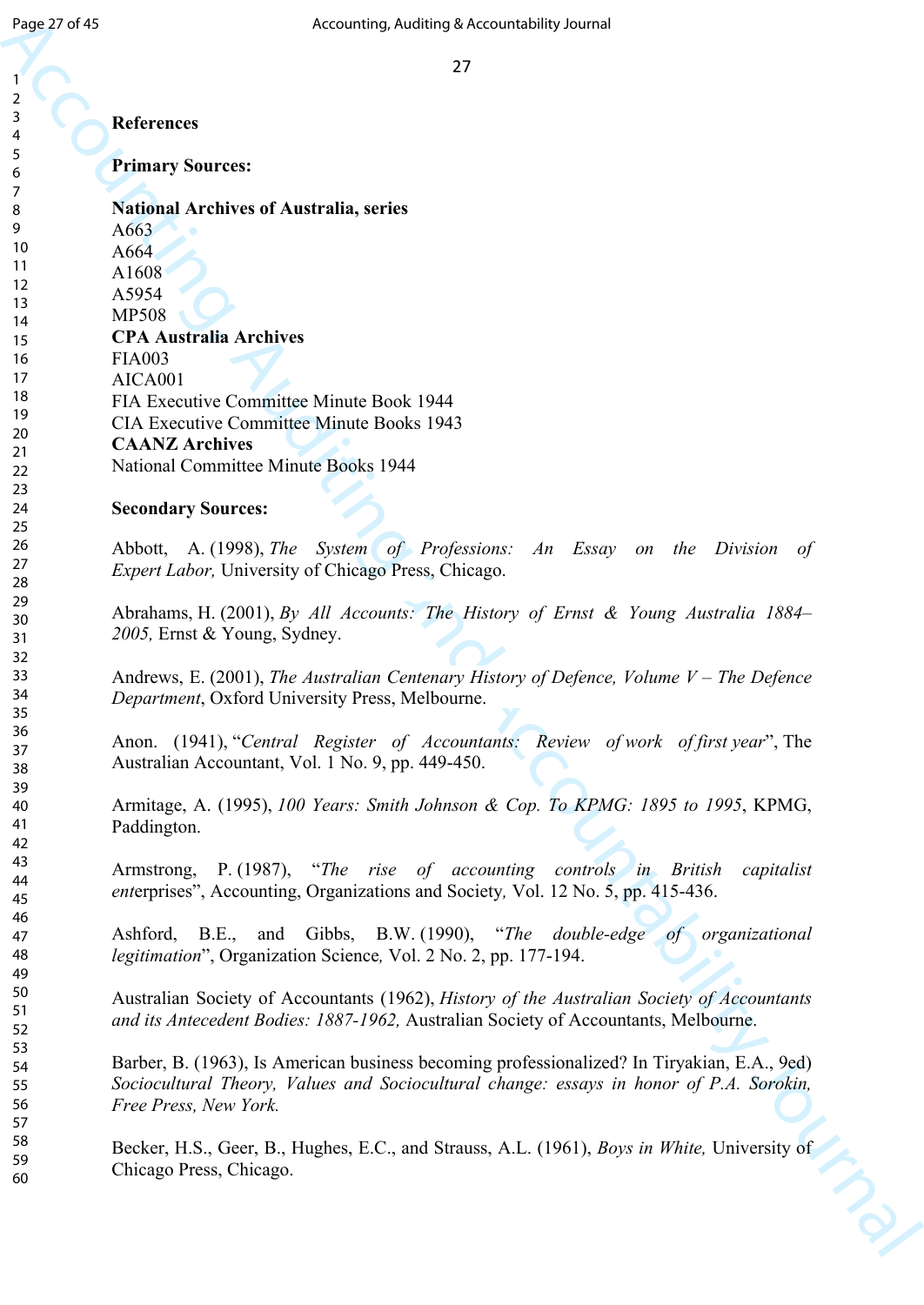Birkett, W., and Evans, E. (2005), "*Theorising professionalisation: a model for organising and understanding histories of the professional activities of occupational associations of accountants*", Accounting History, Vol. 10 No. 1, pp. 99-127.

Burchell, S., Clubb, C., Hopwood, A., Hughes, J. and Nahapiet, J. (1980), "*The roles of accounting in organizations and society*", Accounting, Organizations and Society, Vol. 5 No. 1, pp. 5-27.

Butlin, S.J. (1955), *Australia in the War of 1939-1945, Series 4 (Civil), Volume III – War Economy 1939-42,* Australian War Memorial, Canberra.

Butlin, S.J. and Schedvin, C.B. (1977), *Australia in the War of 1939-1945, Series 4 (Civil), Volume IV – War Economy 1942-45,* Australian War Memorial, Canberra.

Carr-Saunders, A.M. and Wilson, P.A. (1933), *The Professions,* Oxford University Press, Oxford.

Chwastiak, M. (2008), "*Rendering death and destruction visible: counting the costs of war*", Critical Perspectives on Accounting, Vol. 19 No. 5, pp. 573–90.

Chwastiak, M. (2013), "*Profiting from destruction: the Iraq reconstruction, auditing and the management of fraud*", Critical Perspectives on Accounting*,* Vol. 24 No. 1, pp. 32-43.

Cinquini, L, Giannetti, R. and Tenucci, A. (2016), "*The making of uniform cost in a war economy: The case of the Uniconti Commission in Fascist Italy*", Accounting History, Vol. 21 No. 4, pp. 445-471.

Cobbin, P.E. (2009), "*"The best brains of the public accounting world": The restricted membership of the Army Accountancy Advisory Panel, 1942-1945*", Accounting Historians Journal, Vol. 36 No. 2, pp. 1-29.

Cobbin, P.E. and Burrows, G. (2018), "*The profession of arms and the profession of accounting numbers – accounting, the military and war: a review*", Accounting History*,* Vol. 24 No. 4, pp. 487-520.

Accounting, Addition, Schwartschleig bezonstability Journal Forgatterial<br>
Accounting and Evines. E. (2005). "Therefore gradientical control for organization of<br>
and unateracting interiors, of the professional according co Cobbin, P.E. and Burrows, G. (2019), "*A progressive traditionalist: Sir Edwin Van-Der-Vord Nixon CMG, Accountant, (1876-1955*)", Accounting History, Vol. 25 No. 1, pp. 134- 159.

Dennis, P., Grey, J., Morris, E., Prior, R. and Bou, J. (1995), *The Oxford Companion to Australian Military History*, Oxford University Press, South Melbourne.

Djatej, A. and Saritas, R. (2009), "*The Second World War and Soviet accounting*", Accounting History*,* Vol. 14 Nos. 1 and 2, pp. 35-54.

Dowling, J. and Pfeffer, J. (1975), "*Organizational legitimacy: social values and organizational behavior*", Pacific Sociological Review*,* Vol. 18 No. 1, pp. 122-136.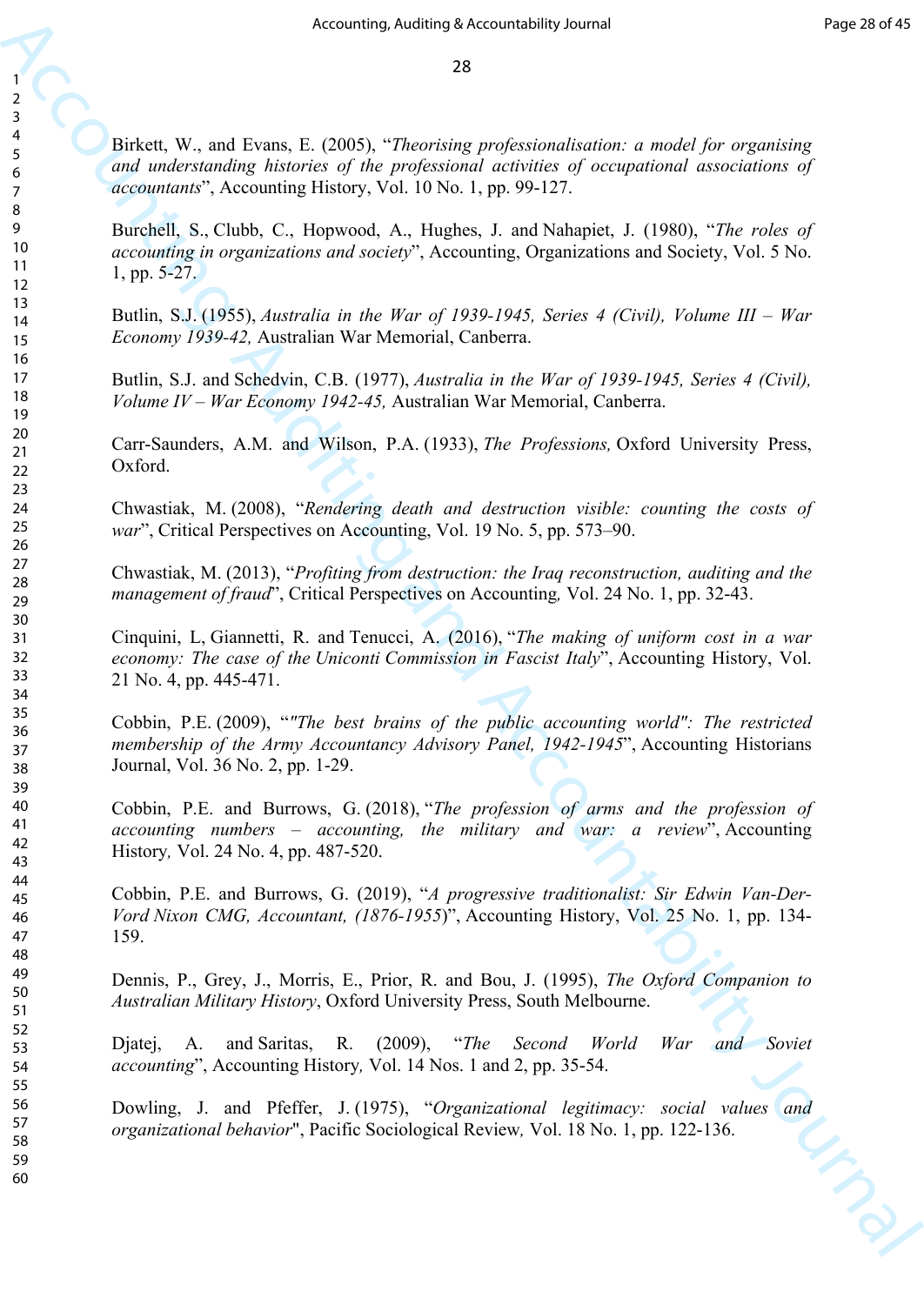Fagerberg Jr, D. (1990), "*A World War II cost accounting assignment*", Accounting Historians Journal, Vol. 17 No. 1, pp. 81-88.

Falkus, M. (1993), *Called to account: a history of Coopers & Lybrand in Australia,* Allen & Unwin, St. Leonards.

Fleischman R. and Marquette R. (2003), "*The impact of World War II on cost accounting at Sperry Corporation*", Accounting Historian Journal, Vol. 30 No. 2, pp. 67-104.

Funnell, W.N. (1998), "*Accounting in the Service of the Holocaust*", Critical Perspectives on Accounting, Vol. 9 No. 4, pp. 435-464.

Funnell, W. (2005), "Accounting on the frontline: cost accounting, military efficiency and the South African War", Accounting and Business Research, Vol. 35 No. 4, pp. 307-326.

Funnell, W. (2006), "National efficiency, military accounting and the business of war", Critical Perspectives on Accounting, Vol. 17 No. 6, pp. 719-751.

Funnell, W. and Chwastiak M. (2007), "*Call for papers – accounting and the military*". Accounting History, Vol. 12 No. 1, p. 123.

Equiped 45<br>
Accounting Action (and the Papel 2019)<br>
Accounting and the Papel 2019 (Accounting and the Papel 2019)<br>
This counter of the Counter of the Counter of the Counter of the Counter<br>
Figure 3. The Counter of the Co Gavens, J. J. (1990), An historical perspective of integration of the Australian accounting profession. In Parker, R. H. (Ed.). (2013). *Accounting in Australia (RLE Accounting): Historical Essays*. Routledge, 381-407.

Graham, A.W. (1978), *Without Fear or Favour: A History of the Institute of Chartered Accountants in Australia 1928-1978*, Butterworths, Sydney.

Grant, P. (2011), "Voluntarism and the impact of the First World War", in Hilton, M., and McKay, J. (Eds), *The Ages of Voluntarism: How we got the Big Society*, Published for the British Academy by Oxford University Press, Oxford, pp. 27-46.

Greenwood, E. (1957), "*Attributes of a profession*", Social Work, Vol. 2 No. 3, pp. 45-55.

Grey, J. (1999), *A Military History of Australia*, Cambridge University Press, Cambridge.

Grey, J. (2001), *The Australian Centenary History of Defence, Volume 1 - The Australian Army*, Oxford University Press, South Melbourne.

Hasluck, P. (1952), *Australia in the War of 1939-1945, Series 4 (Civil), Volume I – The Government and the People, 1939-42,* Australian War Memorial, Canberra.

Haug, M.R. and Sussman, M.B. (1969), "Professional autonomy and the revolt of the client", Social Problems, Vol. 17 No. 2, pp. 153-160.

Higgins, T.G., and Olson, W.E. (1972), "*Restating the ethics code: a decision for the times*", Journal of Accountancy*,* March, pp. 34-39.

Horner, D. (1996), *Inside the War Cabinet: Directing Australia's War Effort 1939-45*, Allen and Unwin in association with the Australian Archives, St. Leonards.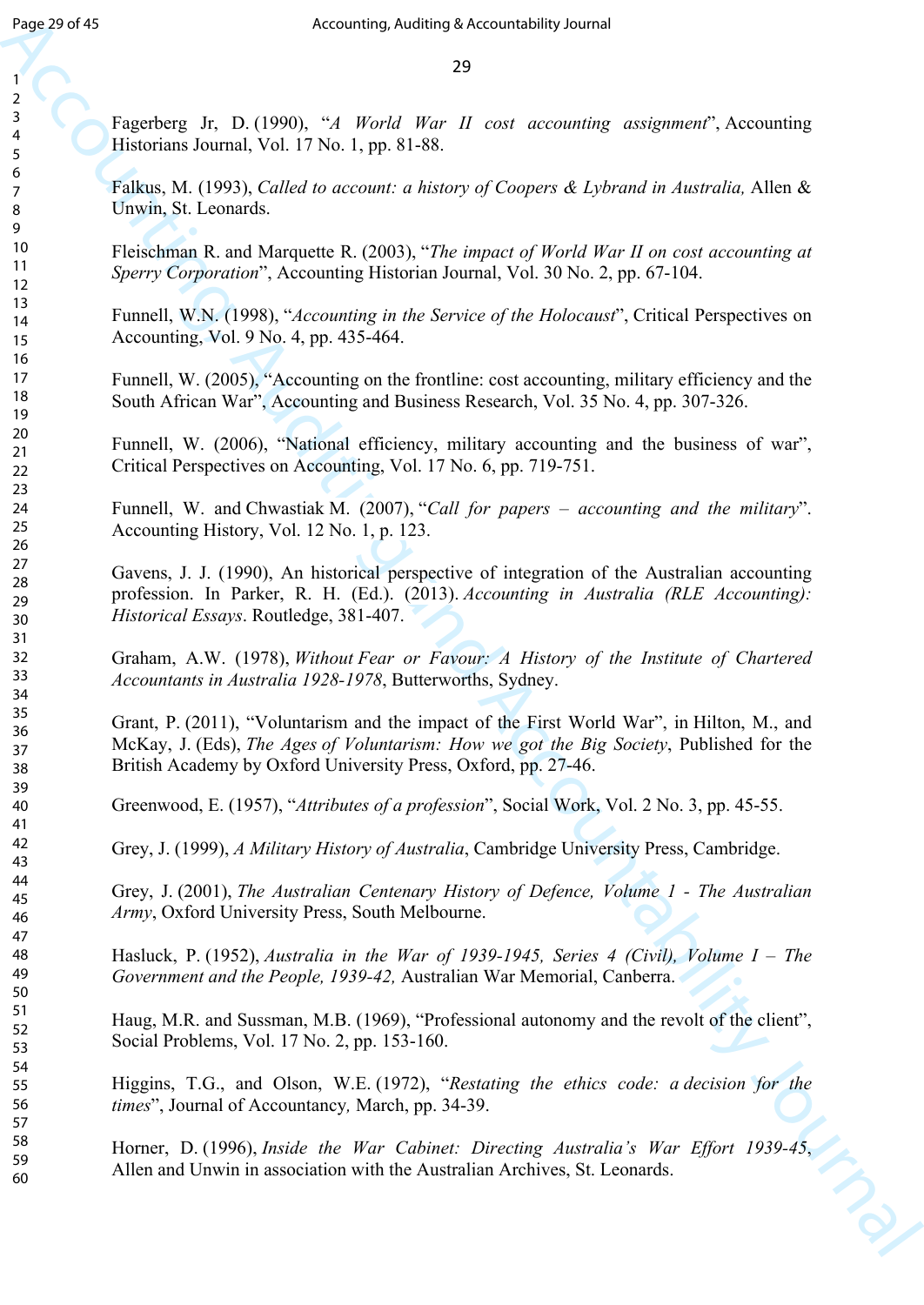Horovitz, J.H. (1980), *Top Management Control in Europe,* Macmillan, London.

Horner, D. (2000), *Defence Supremo: Sir Frederick Shedden and the Making of Australian Defence Policy*, Allen and Unwin, St. Leonards.

Hughes, E.C. (1958), *Men and their work,* Free Press, Glencoe.

Klegon, D. (1978), "*The sociology of professions: an emerging perspective*", Sociology of Work and Occupations, Vol. 5 No. 3, pp. 259-283.

Larson, M.S. (1977), *The rise of professionalism: A sociological analysis*, University of California Press, Berkeley.

Lee, T.A. (1990), "*A systematic view of the history of the world of accounting",* Accounting, Business and Financial History, Vol. 1 No. 1, pp. 73-107.

Lee, T.A. (1995), "*The professionalization of accountancy*", Accounting, Auditing and Accountability Journal, Vol. 8 No. 4, pp. 48-69.

Linn R. (1996), *Power,* Progress *and Profit: A History of the Australian Accounting Profession,* Australian Society of Certified Practising Accountants, Melbourne.

Lippman, E. and Wilson, P. (2007), "*The culpability of accounting in perpetuating Holocaust*", Accounting History, Vol. 12 No. 3, pp. 283-303.

Accounting, Auditing Setzentebbility Direct Engines (September 1987)<br>
Accounting, Auditor, C. (1990), Top Management Convertis Conduct a Constanting Leadern.<br>
However, D. (1990), Top Management Convertis Conducts Constant Loft, A. (1986), "*Towards a critical understanding of accounting: the case of cost accounting in the U.K., 1914-1925*", Accounting, Organizations and Society, Vol. 11 No. 2, pp. 137-169.

Long, G. (1952), *Australia in the War of 1939-1945; Series 1 (Army), Volume I - To Benghazi*, Australian War Memorial, Canberra.

Macdonald, K.A. (1995), *The sociology of the profession*s, Sage, London.

Marshall N.J. (1978), *A Jubilee History, 1928*–*1978*, Institute of Chartered Accountants in Australia - Victorian Division, Melbourne.

Matthews, D., Anderson, M., and Edwards, J.R. (1998), *The priesthood of industry: the rise of the professional accountant in British management,* Oxford University Press, Oxford.

Meiksins, P.F., and Watson, J.M. (1989), "*Professional autonomy and organizational control: The case of engineers*", The Sociological Quarterly, Vol. 30 No. 4, pp. 561-585.

Mellor, D.P. (1958), *Australia in the War of 1939-1945, Series 4 (Civil), Volume V – The Role of Science and Industry*, Australian War Memorial, Canberra.

Miley, F. M., and Read, A. F. (2012), "*The implications of supply accounting deficiencies in the Australian Army during the Second World War*", Accounting History Review, Vol. 22 No. 1, pp. 73-91.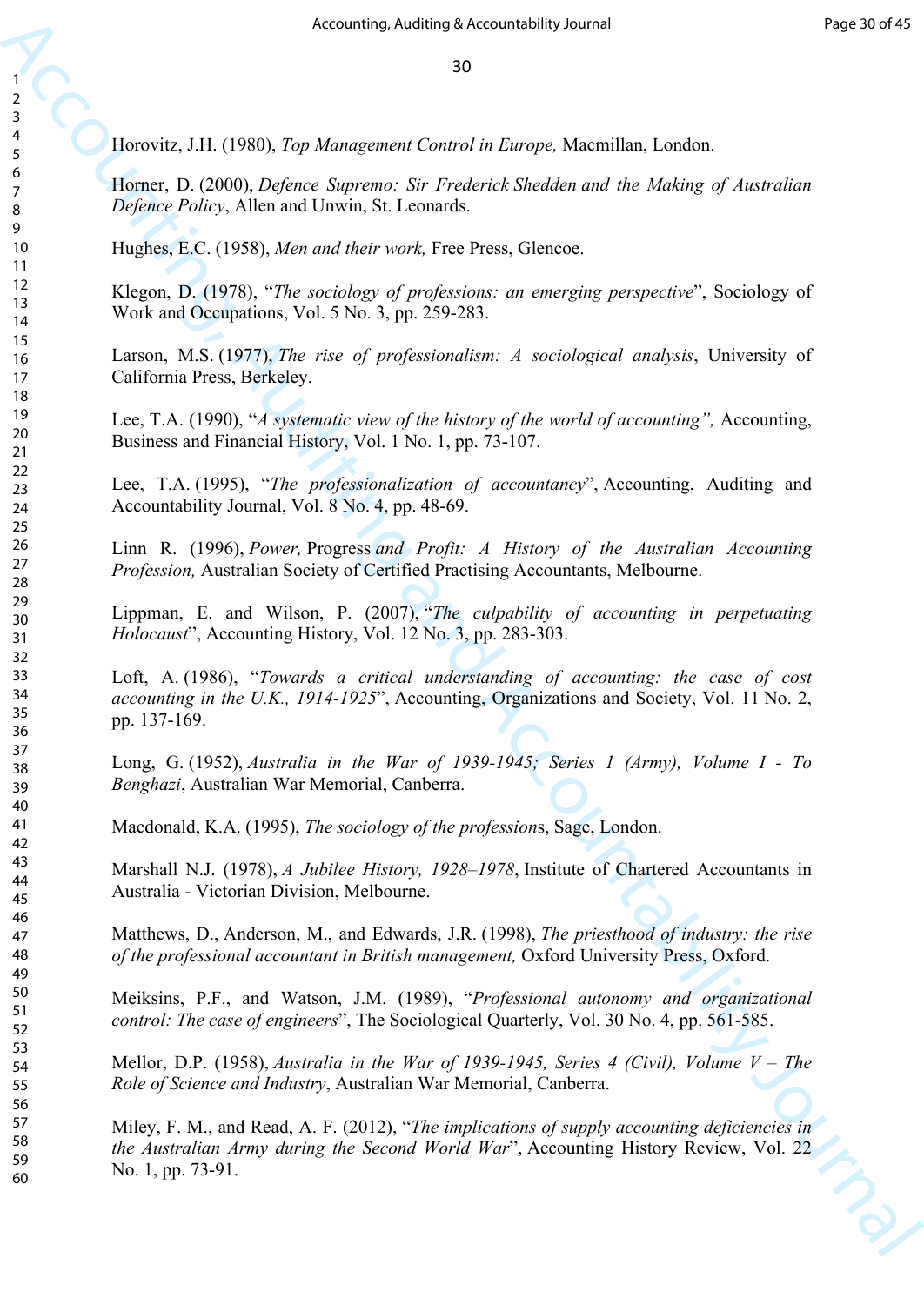Musick, M.A., and Wilson, J. (2008), *Volunteers: A social profile,* Indiana University Press, Bloomington.

Palazzo, A. (2001), *The Australian Army: a history of its organisation 1901-2001*, Oxford University Press, South Melbourne.

Parkin, F. (1979), *Marxism and Class Theory: A Bourgeouise Critique,* Tavistock, London.

Parson, T. (1939), "*The professions and social structure*", Social Forces, Vol. 17 No. 4, pp. 457-467.

Poullaos, C. (1994), *Making the Australian Chartered Accountant*, Garland Publishing, New York.

Ritzer, G. (1972), *Man and his work: conflict and change,* Appleton-Century-Crofts, New York.

Roth, J.A. (1974), "*The sociologist's decoys*", Sociology of Work and Occupations, Vol. 1 No. 1, pp. 6-23.

Sikka, P., and Willmott, H. (1995), "*The power of "independence": defending and extending the jurisdiction of accounting in the United Kingdom*", Accounting, Organizations and Society, Vol. 20 No. 6, pp. 547-581.

Stacey, Nicholas A.H. (1954), *English Accountancy: A Study in Social and Economic History 1800-1954*, Gee and Company, London.

Stephens, A. (2001), *The Australian Centenary History of Defence, Volume 1 - The Royal Australian Air Force*, Oxford University Press, South Melbourne.

Stevens, D. (2001), *The Australian Centenary History of Defence, Volume 4 - The Making of the Australian Defence Force*, Oxford University Press, South Melbourne.

Suchman, M. (1995), "*Managing legitimacy: strategies and institutional approaches*", Academy of Management Review, Vol. 20 No. 3, pp. 571-610.

Tyson, T.N., and Fleischman, R.K. (2006), "*Accounting for Interned Japanese-American Civilians during World War II: Creating Incentives and Establishing Controls for Captive Workers*", Accounting Historians Journal, Vol. 33 No. 1, pp. 167-202.

Van Maanen, J. and Barley, S.R. (1984), "*Occupational communities: culture and control in organizations*", Research in Organizational Behavior, Vol. 6, pp. 287-365.

West, B. (1996), "*The professionalization of accounting: a review of recent historical research and its implications*", Accounting History, NS Vol. 1 No. 1, pp. 77-102.

For  $\mu$  30<br>
Accounting Actions 2.3<br>
Accounting and 2.3<br>
Accounting and 2.000 Molecular States 2.4 social profile. Lakina Calcounts Press.<br>
Altomatique, A. 2008). Polymerical and account of the China Calcounts 2.4 social Willmott, H. (1986), "*Organising the profession: a theoretical and historical examination of the development of the major accountancy bodies in the U.K.*", Accounting, Organizations and Society, Vol. 11 No. 6, pp. 555-580.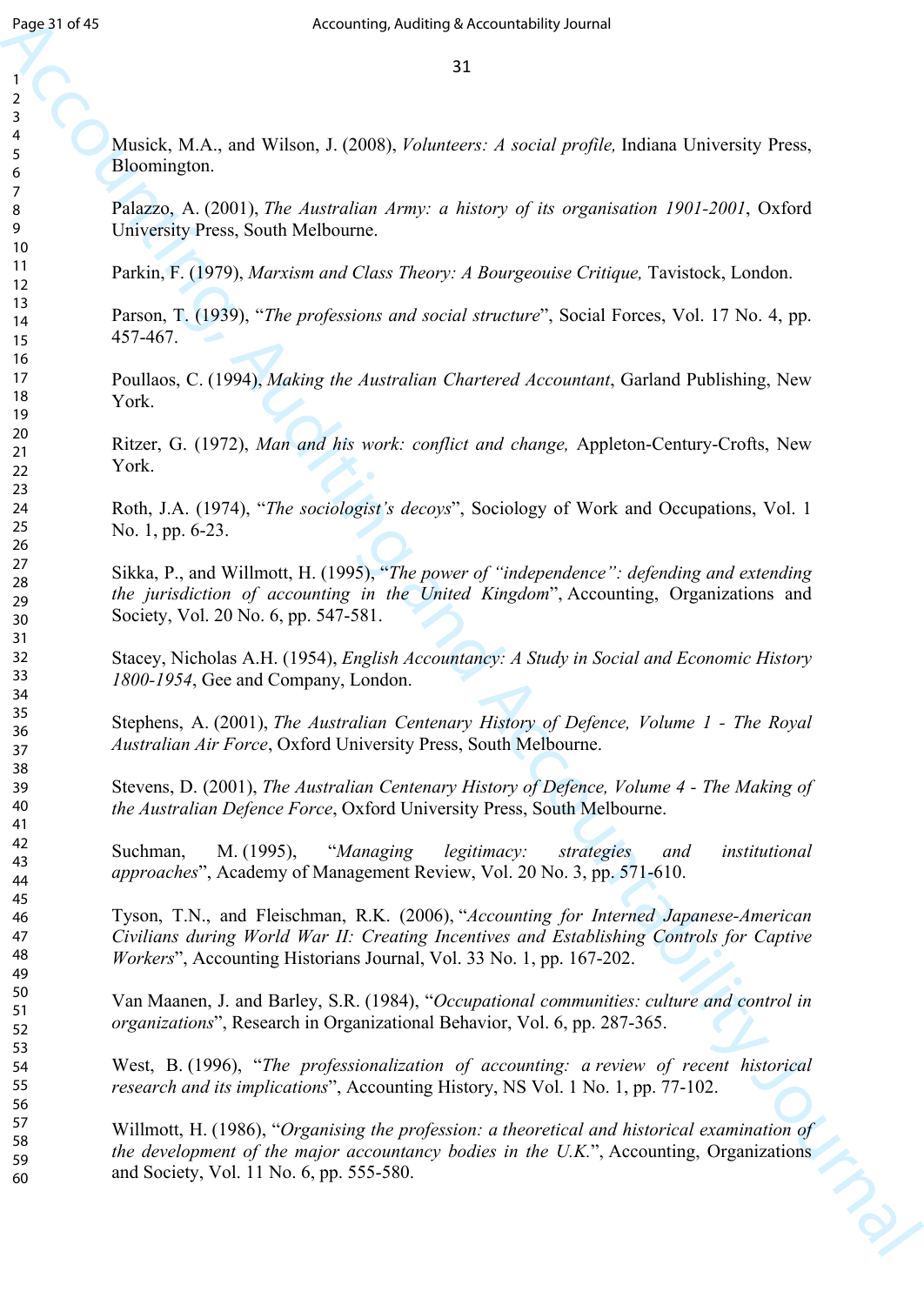Accounting, Addition Schwartedship Journal of the counter of conting at  $\frac{2}{3}$ <br>  $\frac{2}{3}$ <br>  $\frac{2}{3}$ <br>  $\frac{2}{3}$ <br>  $\frac{2}{3}$ <br>  $\frac{2}{3}$ <br>  $\frac{2}{3}$ <br>  $\frac{2}{3}$ <br>  $\frac{2}{3}$ <br>  $\frac{2}{3}$ <br>  $\frac{2}{3}$ <br>  $\frac{2}{3}$ <br>  $\frac{2}{3}$ <br>  $\frac{2}{$ Zambon, S. and Zan, L. (2007), "*Controlling expenditure or the slow emergence of costing at the Venice Arsenal, 1586–1633*", Accounting, Business and Financial History, Vol. 17 No. 1, pp. 105–28.

Zan, L. (2004), "*Accounting and management discourse in proto-industrial settings: the Venice Arsenal in the turn of the 16<sup>th</sup> Century*", Accounting and Business Research, Vol. 32 No. 2, pp.145-175.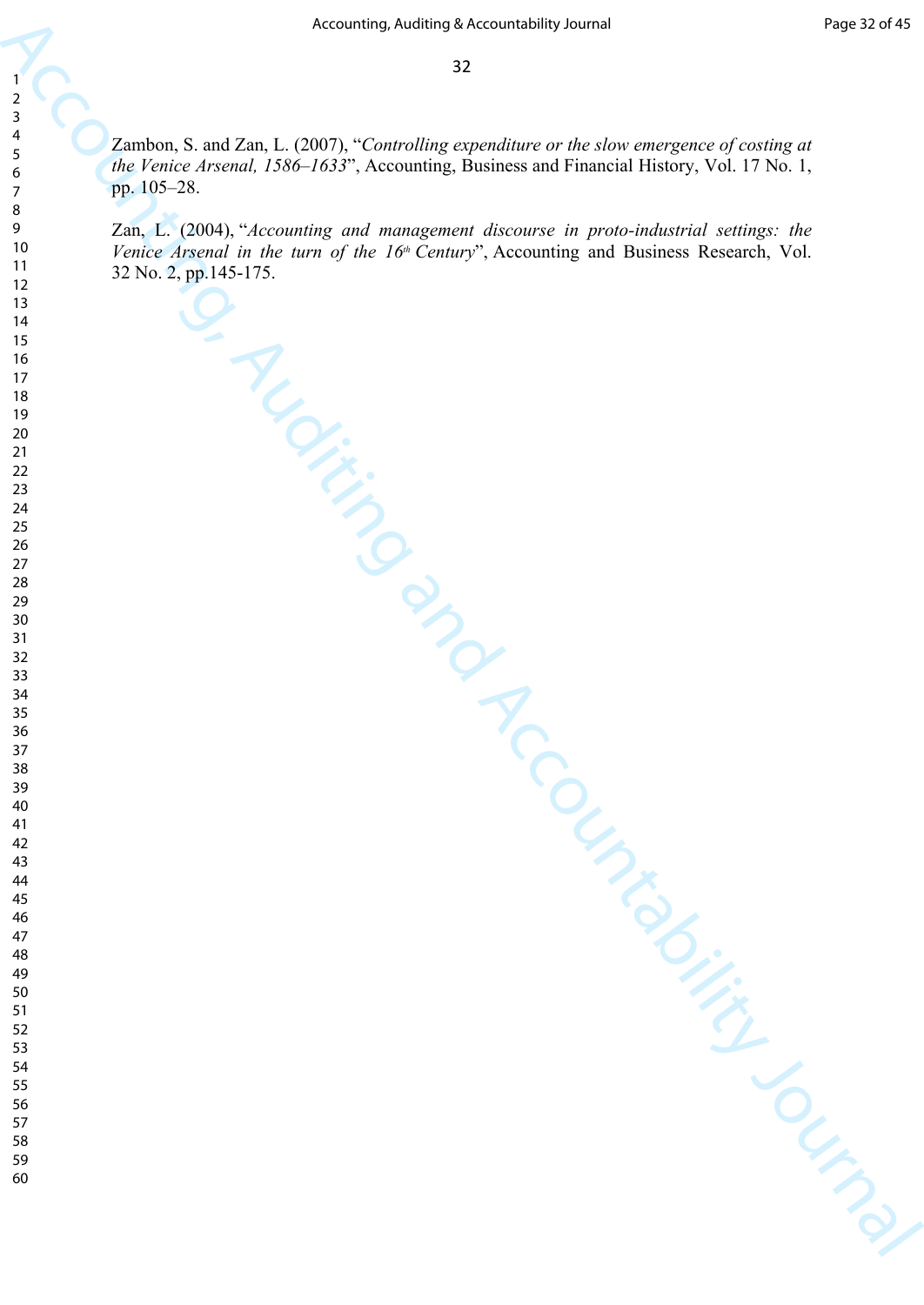# **APPENDICES**

## **APPENDIX I – CLASSIFICATION OF ACCOUNTANCY SERVICES**

| <b>PART A - Primary Classes</b> |
|---------------------------------|
|---------------------------------|

| Class <sup>1</sup> |  | Class description |  |
|--------------------|--|-------------------|--|
|                    |  |                   |  |

- 1. Administrative and Consultative
- General Accountancy and Auditing
	- **Engineering**
- 4. Food, Drink and Clothing
- **Other Industries**
- 6. Primary Productions
- **Transport**
- Wholesale and Retail
- 9. Finance
- Public Utilities
- Government and Municipal

## **PART B – Secondary Classes**

| Page 33 of 45 |       | Accounting, Auditing & Accountability Journal                              |
|---------------|-------|----------------------------------------------------------------------------|
|               |       |                                                                            |
|               |       | 33                                                                         |
| 2             |       |                                                                            |
| 3             |       |                                                                            |
| 4             |       |                                                                            |
| 5             |       | <b>APPENDICES</b>                                                          |
| 6             |       |                                                                            |
| 7<br>8        |       | <b>APPENDIX I - CLASSIFICATION OF ACCOUNTANCY SERVICES</b>                 |
| 9             |       |                                                                            |
| 10            |       | <b>PART A - Primary Classes</b>                                            |
| 11            | Class | Class description                                                          |
| 12            | 1.    | Administrative and Consultative                                            |
| 13            | 2.    | General Accountancy and Auditing                                           |
| 14            | 3.    | Engineering                                                                |
| 15<br>16      | 4.    | Food, Drink and Clothing                                                   |
| 17            | 5.    | Other Industries                                                           |
| 18            | 6.    | <b>Primary Productions</b>                                                 |
| 19            | 7.    | Transport                                                                  |
| 20            | 8.    | <b>Wholesale and Retail</b>                                                |
| 21            | 9.    | Finance                                                                    |
| 22            | 10.   | <b>Public Utilities</b>                                                    |
| 23<br>24      | 11.   | Government and Municipal                                                   |
| 25            |       |                                                                            |
| 26            |       | <b>PART B - Secondary Classes</b>                                          |
| 27            |       |                                                                            |
| 28            |       | Primary 3. Engineering                                                     |
| 29            | 1.    | Mechanical (general)                                                       |
| 30            | 2.    | Electrical                                                                 |
| 31<br>32      | 3.    | Construction                                                               |
| 33            | 4.    | Railway and Tramway Workshops                                              |
| 34            |       | Note: This classification embraces work of a highly specialised character. |
| 35            |       | The fabrication of iron steel is embraced by Class 5(b)                    |
| 36            |       |                                                                            |
| 37            |       | Primary 4. Food, Drink and Clothing                                        |
| 38            | 1.    | Butter, Cheese and Milk Products                                           |
| 39<br>40      | 2.    | Meat and Fish Canning                                                      |
| 41            | 3.    | <b>Bakeries and Biscuit Making</b>                                         |
| 42            | 4.    | Fruit and Vegetable Preserving                                             |
| 43            | 5.    | <b>Food Products</b>                                                       |
| 44            | 6.    | Confectionery                                                              |
| 45            | 7.    | <b>Grain Milling</b>                                                       |
| 46<br>47      | 8.    | <b>Sugar Milling</b>                                                       |
| 48            | 9.    | <b>Hotels and Restaurants</b>                                              |
| 49            | 11.   | Tea, Coffee and Cocoa                                                      |
| 50            | 12.   | <b>Breweries and Aerated Waters</b>                                        |
| 51            | 13.   | Wines and Spirits                                                          |
| 52            | 14.   | Tobacco                                                                    |
| 53            | 16.   | <b>Woollen Textiles</b>                                                    |
| 54<br>55      | 17.   | <b>Cotton Textiles</b>                                                     |
| 56            | 18.   | Hosiery and other Knitted Goods                                            |
| 57            | 19.   | Tailoring and Clothing                                                     |
| 58            | 20.   | <b>Shirts and Collars</b>                                                  |
| 59            | 24.   | Boots and Shoes                                                            |
| 60            |       |                                                                            |
|               |       |                                                                            |
|               |       |                                                                            |
|               |       | OUMEDINATION                                                               |
|               |       |                                                                            |
|               |       |                                                                            |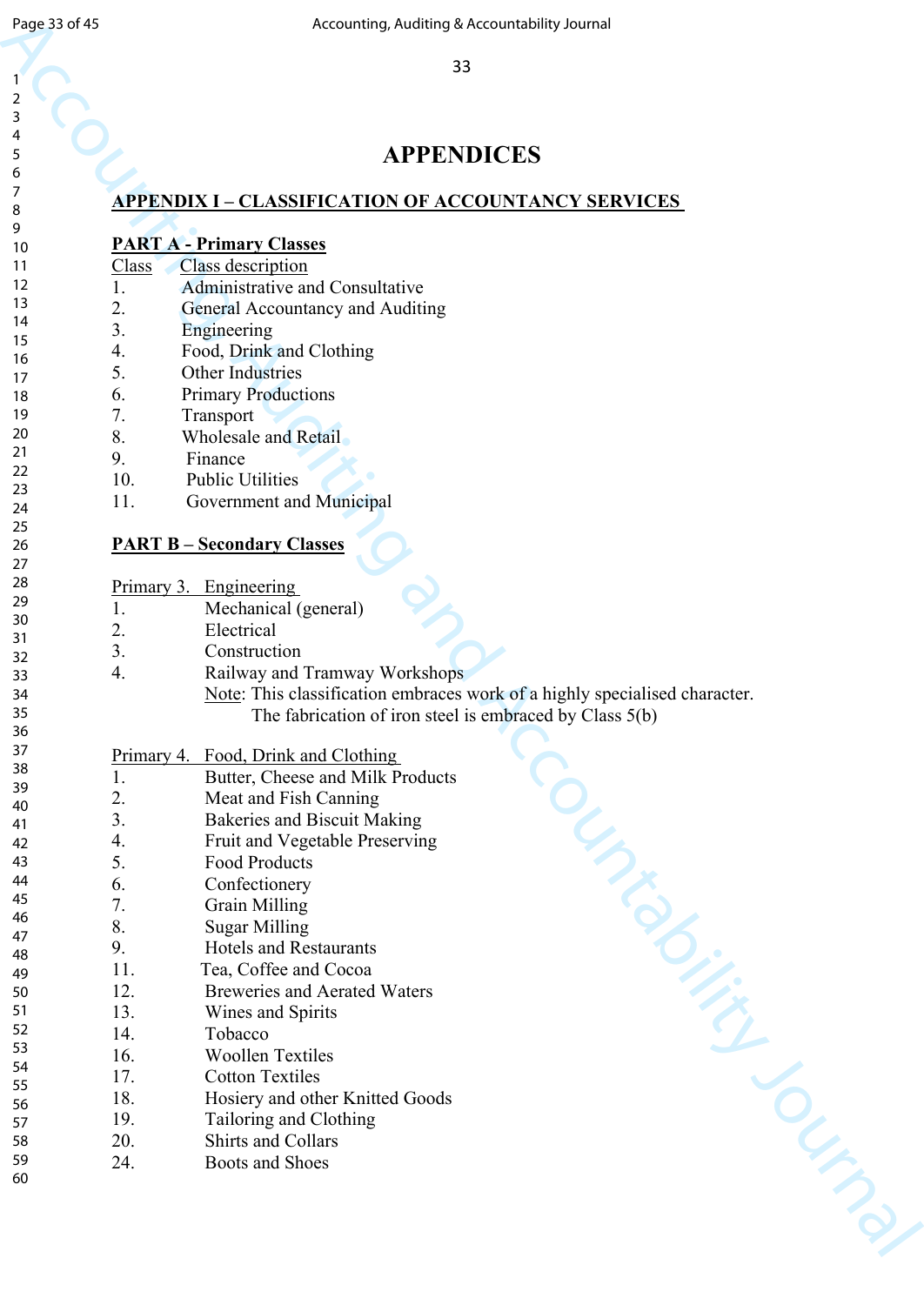|                |                | Accounting, Auditing & Accountability Journal                          | Page 34 of 45 |
|----------------|----------------|------------------------------------------------------------------------|---------------|
|                |                |                                                                        |               |
|                |                | 34                                                                     |               |
| $\overline{2}$ |                |                                                                        |               |
| 3              | 25.            | Headwear                                                               |               |
| 4              |                | Notes: Numbers have been provided for possible additions.              |               |
| 5              |                | Item 4 includes jams, pickles, soups and sauces.                       |               |
| 6<br>7         |                | Item 9. These have been included because of the preparation            |               |
| 8              |                | of foods and drinks for consumption.                                   |               |
| 9              |                |                                                                        |               |
| 10             | Primary 5.     | Other Industries                                                       |               |
| 11             | 1.             | <b>Chemicals and Drugs</b>                                             |               |
| 12<br>13       | 2.             | <b>Chemical Fertilizers</b>                                            |               |
| 14             | 3.             | Soap and Candle Factories                                              |               |
| 15             | 4.             | <b>Agricultural Implements</b>                                         |               |
| 16             | 5.             | Iron, Steel and other Metals (Smelting and Fabricating)                |               |
| 17             | 6.             | Nonferrous Metals and Alloys (Extracting and Refining)                 |               |
| 18             | 7.             | Motor Vehicles, Aeroplanes, Cycles and Accessories                     |               |
| 19             | 8.             | <b>Tyres and Rubber Goods</b>                                          |               |
| 20<br>21       | 9.             | <b>Electrical Appliances and Wireless Apparatus</b>                    |               |
| 22             | 10.            | Building Materials, Saw Milling and Construction                       |               |
| 23             | 11.            | Paints and Varnishes                                                   |               |
| 24             | 12.            | Ropes and Twine                                                        |               |
| 25             | 13.            | Furniture and Upholstery                                               |               |
| 26             | 14.            | Household appliances and utensils                                      |               |
| 27<br>28       | 15.            | Tanning and Leather Dressing                                           |               |
| 29             | 16.            | Printing and Publishing                                                |               |
| 30             | 17.            | Paper, Pulp and Cartons                                                |               |
| 31             | 18.            | Amusements                                                             |               |
| 32             | 19.            | Laundry and Dryers                                                     |               |
| 33             | 20.            | Cannisters                                                             |               |
| 34             |                | Note: Item 5. See note under Class 3.                                  |               |
| 35<br>36       |                |                                                                        |               |
| 37             |                | Primary 6. Primary Production                                          |               |
| 38             | 1.             | Agricultural                                                           |               |
| 39             | 2.             | Pastoral                                                               |               |
| 40             | 3.             | Dairy and Farmyard                                                     |               |
| 41             | 4.             | Mining and Quarrying                                                   |               |
| 42<br>43       | 5.             | Forestry                                                               |               |
| 44             | 6.             | Fisheries                                                              |               |
| 45             |                | Note: Accountants to Wool Selling houses are included under "Pastoral" |               |
| 46             |                | as these persons must have a good knowledge of the industry.           |               |
| 47             |                |                                                                        |               |
| 48             |                | Primary 7. Transport                                                   |               |
| 49<br>50       | 1.             | Shipping                                                               |               |
| 51             | 2.             | Railways                                                               |               |
| 52             | 3 <sub>1</sub> | Tramways                                                               |               |
| 53             | 4.             | Motor                                                                  |               |
| 54             | 5.             | Airways                                                                |               |
| 55             | 6.             | General                                                                |               |
| 56<br>57       |                |                                                                        |               |
| 58             |                | Primary 8. Wholesale and Retail                                        |               |
| 59             | 1.             | Importers, Exporters and Agents                                        |               |
| 60             | 2.             | <b>Chain Stores</b>                                                    |               |
|                |                |                                                                        | I Lynn        |
|                |                |                                                                        |               |
|                |                |                                                                        |               |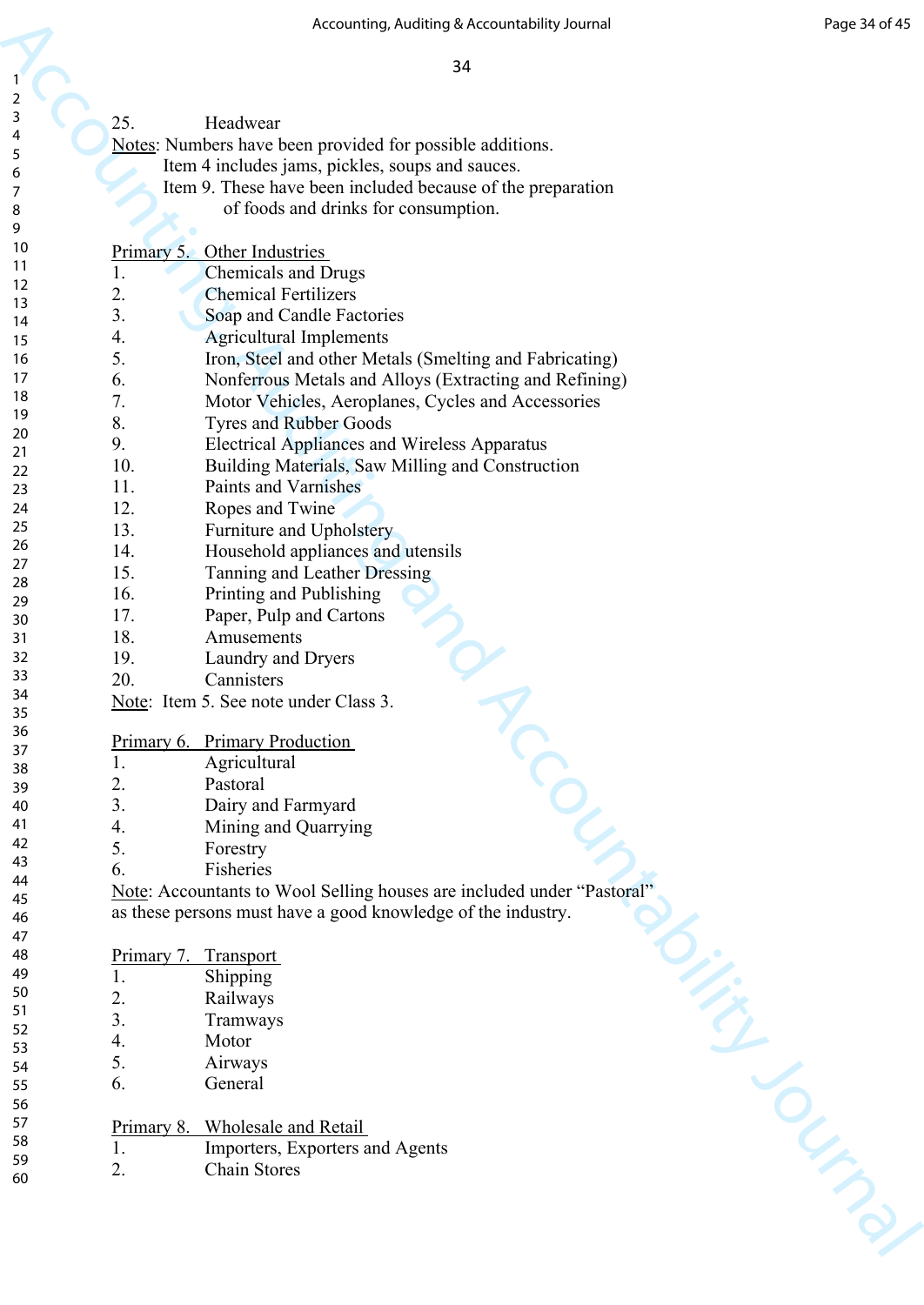- Department Stores
- General

| Page 35 of 45 | Accounting, Auditing & Accountability Journal                                       |
|---------------|-------------------------------------------------------------------------------------|
|               |                                                                                     |
| 1             | 35                                                                                  |
| 2             |                                                                                     |
| 3             | 3.                                                                                  |
| 4             | <b>Department Stores</b>                                                            |
| 5             | $\overline{4}$ .<br>General                                                         |
| 6             | Note: The secondary classification 'General" has been used to cover such persons as |
| 7             | newsagents, life assurance salesmen and others not associated with manufacturing or |
| 8             | processing.                                                                         |
| 9<br>10       |                                                                                     |
| 11            | Primary 9. Finance                                                                  |
| 12            | <b>Banking</b><br>1.                                                                |
| 13            | 4.<br><b>Trustee Companies</b>                                                      |
| 14            | 5.<br><b>Building Societies</b>                                                     |
| 15            | 6.<br><b>Friendly Societies</b>                                                     |
| 16            | 7.<br>Hire Purchase, Cash Orders and Loans                                          |
| 17            | 8.<br><b>Sharebrokers</b>                                                           |
| 18<br>19      | 12.<br>Insurance                                                                    |
| 20            | 13.<br>Life Insurance                                                               |
| 21            | Note: Numbers have been provided for possible additions.                            |
| 22            |                                                                                     |
| 23            | Primary 10. Public Utilities                                                        |
| 24            | Gas<br>1.                                                                           |
| 25            | 2.<br>Electricity                                                                   |
| 26<br>27      | 3.<br>Water and Sewerage                                                            |
| 28            | Fire Brigades<br>4.                                                                 |
| 29            | 5.<br>Hospitals and Asylums                                                         |
| 30            | Ports and Harbours<br>6.                                                            |
| 31            |                                                                                     |
| 32            |                                                                                     |
| 33<br>34      |                                                                                     |
| 35            |                                                                                     |
| 36            |                                                                                     |
| 37            |                                                                                     |
| 38            |                                                                                     |
| 39            |                                                                                     |
| 40            |                                                                                     |
| 41<br>42      |                                                                                     |
| 43            |                                                                                     |
| 44            |                                                                                     |
| 45            |                                                                                     |
| 46            |                                                                                     |
| 47            |                                                                                     |
| 48            |                                                                                     |
| 49<br>50      |                                                                                     |
| 51            |                                                                                     |
| 52            |                                                                                     |
| 53            |                                                                                     |
| 54            |                                                                                     |
| 55            |                                                                                     |
| 56<br>57      |                                                                                     |
| 58            |                                                                                     |
| 59            |                                                                                     |
| 60            |                                                                                     |
|               |                                                                                     |
|               |                                                                                     |
|               |                                                                                     |
|               |                                                                                     |
|               |                                                                                     |

| Primary 10. | <b>Public Utilities</b> |
|-------------|-------------------------|
|             |                         |

- Gas Electricity 3. Water and Sewerage Fire Brigades 5. Hospitals and Asylums
- Ports and Harbours
-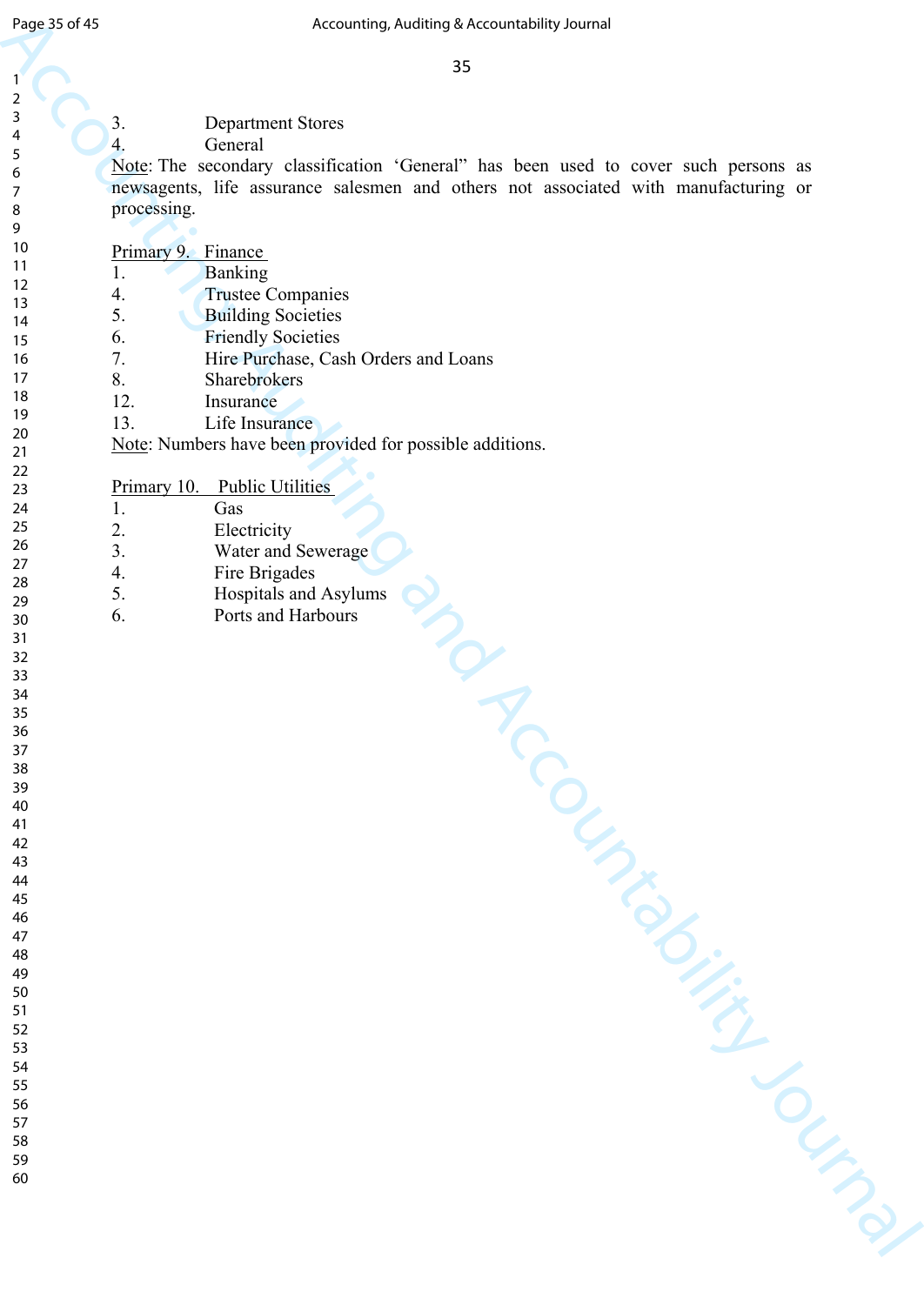# **APPENDIX II – Task descriptions as reported by C.W. Anderson**

|                | Accounting, Auditing & Accountability Journal                                      | Page 36 of 45 |
|----------------|------------------------------------------------------------------------------------|---------------|
|                |                                                                                    |               |
|                | 36                                                                                 |               |
| $\overline{2}$ |                                                                                    |               |
| 3              |                                                                                    |               |
| 4              | <b>APPENDIX II – Task descriptions as reported by C.W. Anderson</b>                |               |
| 5              |                                                                                    |               |
| 6              | <b>Department of the Army</b>                                                      |               |
| 7              | Headquarters - Finance Branch                                                      |               |
| 8              | Details of expenditure on works services at military camps<br>Soldier's allotments |               |
| 9              | District Finance Offices (AIF Section)                                             |               |
| 10             | Checking extracts of paybooks [WF.5] with soldier's ledger cards                   |               |
| 11<br>12       | Checking soldier's acquittance rolls with summaries                                |               |
| 13             | Checking extract of page 2 of soldier's paybook with soldier's ledger card         |               |
| 14             | Checking the WF.1 entry with the WF.3 soldier's ledger card and                    |               |
| 15             | WF.45 allottee's ledger card                                                       |               |
| 16             | Casual checking arising from day-to-day (unspecified)                              |               |
| 17             | General assistance in all departments                                              |               |
| 18             | Records - increases in departmental allowances                                     |               |
| 19             | - compilation of credit earnings                                                   |               |
| 20             | Central Ordnance Depot                                                             |               |
| 21             | Clothing records - past and present                                                |               |
| 22             | Ordnance Branch - Accounts                                                         |               |
| 23             | Provision accounts - checking accounts for payment                                 |               |
| 24<br>25       | Unit ledgers – entering from forms / posting                                       |               |
| 26             | Stores ledgers – entering from forms / posting                                     |               |
| 27             | Internal auditing                                                                  |               |
| 28             | Stocktaking                                                                        |               |
| 29             |                                                                                    |               |
| 30             | <b>Department of the Navy</b>                                                      |               |
| 31             | Advice to transport section on shipping charges                                    |               |
| 32             | Finance Branch                                                                     |               |
| 33             | Service ledgers – checking balances and service                                    |               |
| 34             | Particulars from one quarterly ledger to another                                   |               |
| 35             | Posting character and ability assessments                                          |               |
| 36<br>37       | Posting from Ship's ledger to reserve cards                                        |               |
| 38             | Leave commission warrants                                                          |               |
| 39             | Allotments                                                                         |               |
| 40             | Outfit gratuities paid to Reserve Officers                                         |               |
| 41             | <b>Stores Branch</b>                                                               |               |
| 42             | Checking London vouchers                                                           |               |
| 43             | Checking and posting Stores / Stock Ledgers<br><b>Accounts Branch</b>              |               |
| 44             | Checking costs                                                                     |               |
| 45             |                                                                                    |               |
| 46             | <b>LIMBYSING</b><br><b>Department of Air</b>                                       |               |
| 47             | Reconciliations between Pay Ledger postings and                                    |               |
| 48<br>49       | summaries of acquittances                                                          |               |
| 50             | Allotments                                                                         |               |
| 51             | Pay (unspecified)                                                                  |               |
| 52             |                                                                                    |               |
| 53             | <b>Department of Supply and Development</b>                                        |               |
| 54             | Analysis of appropriations                                                         |               |
| 55             | Checking overtime records                                                          |               |
| 56             | <b>Aircraft Production Commission</b>                                              |               |
| 57             | Register of parts – checking group classifications                                 |               |
| 58             | and entering symbols and supply centres on cards                                   |               |
| 59<br>60       | Materials - checking classification to material specifications                     |               |
|                |                                                                                    |               |
|                |                                                                                    | Your Man      |
|                |                                                                                    |               |
|                |                                                                                    |               |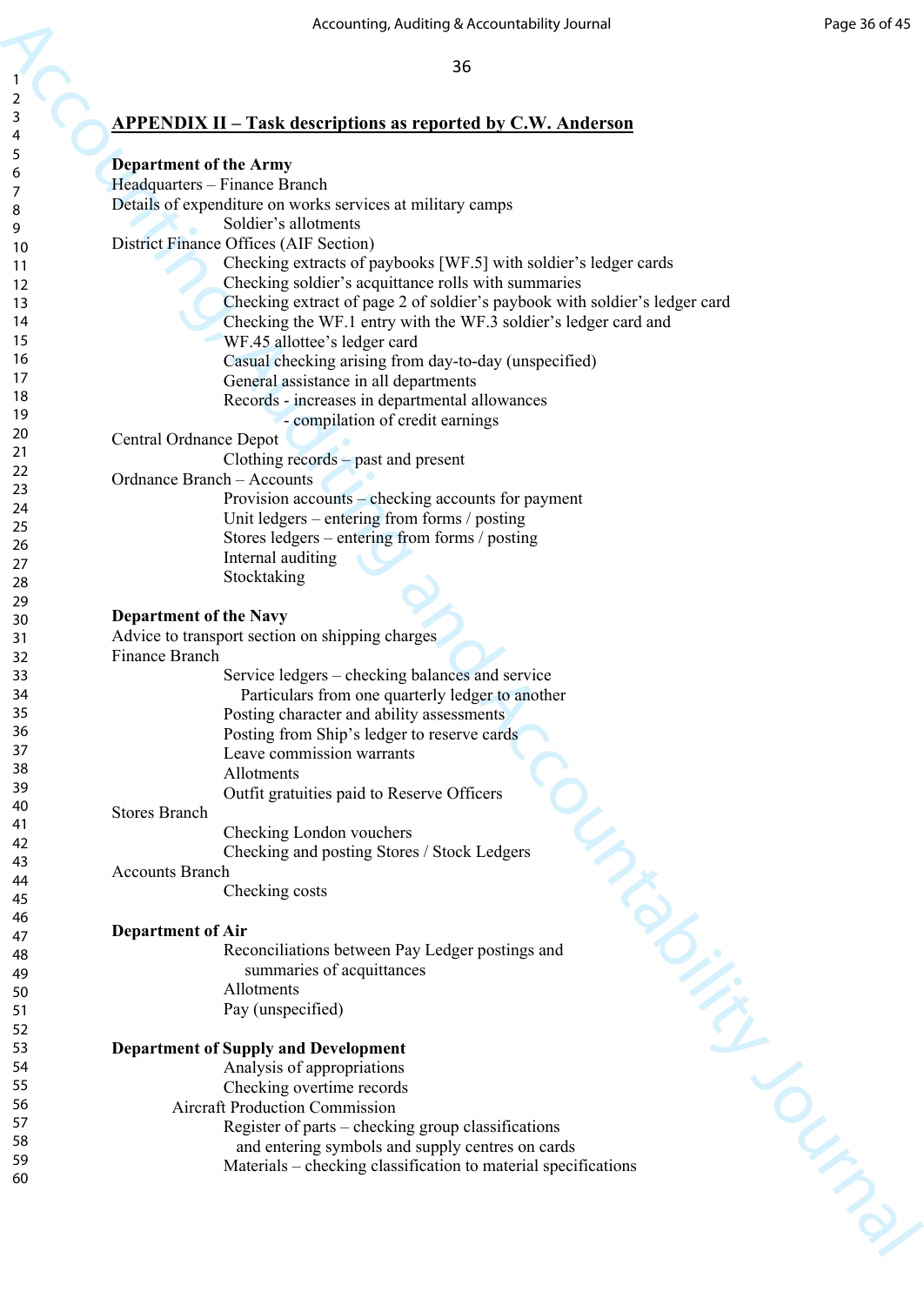| Page 37 of 45  | Accounting, Auditing & Accountability Journal                                                                  |
|----------------|----------------------------------------------------------------------------------------------------------------|
|                |                                                                                                                |
| 1              | 37                                                                                                             |
| $\overline{2}$ |                                                                                                                |
| 3              | and calculating standard quantities in Production Department                                                   |
| 4              | <b>Planning Records</b>                                                                                        |
| 5              |                                                                                                                |
| 6<br>7         | <b>Auditor-General's Department - Defence Section</b>                                                          |
| 8              | Assisting on systems of accounts in new departments                                                            |
| 9              | Pay office auditing - AIF pay DFO                                                                              |
| 10             | Militia Camps mess audits                                                                                      |
| 11             | Contracts Board – checking buying procedures of the board<br>Audits / Inspections - various                    |
| 12<br>13       | Officer's and Sergeant's Messes                                                                                |
| 14             | RAAF Semi-official accounts                                                                                    |
| 15             | <b>RAAF Service Institutes (Canteens)</b>                                                                      |
| 16             | Unofficial funds on RAAF stations (43 in total)                                                                |
| 17             | <b>Accounts at various Military Camps</b>                                                                      |
| 18             | <b>Accounts of various Militia Units</b>                                                                       |
| 19             | <b>Accounts at WAAAF unit</b>                                                                                  |
| 20<br>21       | Voluntary Aid Detachments - headquarters statements                                                            |
| 22             | <b>Australian Red Cross</b>                                                                                    |
| 23             | Greek War Relief Special Day Appeal                                                                            |
| 24             | Tin Hat Appeal – R.S.S.I.L.A.<br><b>WA Combined Charities Council</b>                                          |
| 25             | <b>Spearfelt Patriotic Appeal</b>                                                                              |
| 26             | Women's Auxiliary of the Patriotic Fund                                                                        |
| 27             |                                                                                                                |
| 28<br>29       | <b>Consultancy and Advisory</b>                                                                                |
| 30             | Advice to Provision Section of QMG's Department on systems                                                     |
| 31             | <b>Voluntary Aid Detachments</b>                                                                               |
| 32             | <b>Instructing Commandants and Secretaries</b>                                                                 |
| 33             | Standardisation of accounts and statements                                                                     |
| 34             | Preparation of list of Standard Rulings                                                                        |
| 35             | Assisting in selection of personnel for War Departments – 90 positions                                         |
| 36<br>37       | Supply of personnel to attend schools for inclusion in government<br>accounting prior to taking up appointment |
| 38             | Assisting in selection of permanent officers for various arms                                                  |
| 39             | of the service                                                                                                 |
| 40             | including Pay Corps and Ordnance                                                                               |
| 41             | Advice to accountants on joining forces in an accountancy capacity                                             |
| 42             | Advice to members contemplating enlistment                                                                     |
| 43             | Assisting Minister of Munitions in the selection of personnel                                                  |
| 44<br>45       | for costing work in Munitions Factories                                                                        |
| 46             | Assisting District Finance Officers in the selection                                                           |
| 47             | of permanent officers                                                                                          |
| 48             | Assisting in staffing of the Pay Corps from compulsory trainees                                                |
| 49             | Other - various<br>Red Cross House – analysis of accounts                                                      |
| 50             | Navy House – control of cash takings                                                                           |
| 51<br>52       | War Savings Offices - unspecified                                                                              |
| 53             | Cafes for British children                                                                                     |
| 54             |                                                                                                                |
| 55             |                                                                                                                |
| 56             |                                                                                                                |
| 57             |                                                                                                                |
| 58             |                                                                                                                |
| 59<br>60       |                                                                                                                |
|                |                                                                                                                |
|                | ilige of the Contract                                                                                          |
|                |                                                                                                                |
|                |                                                                                                                |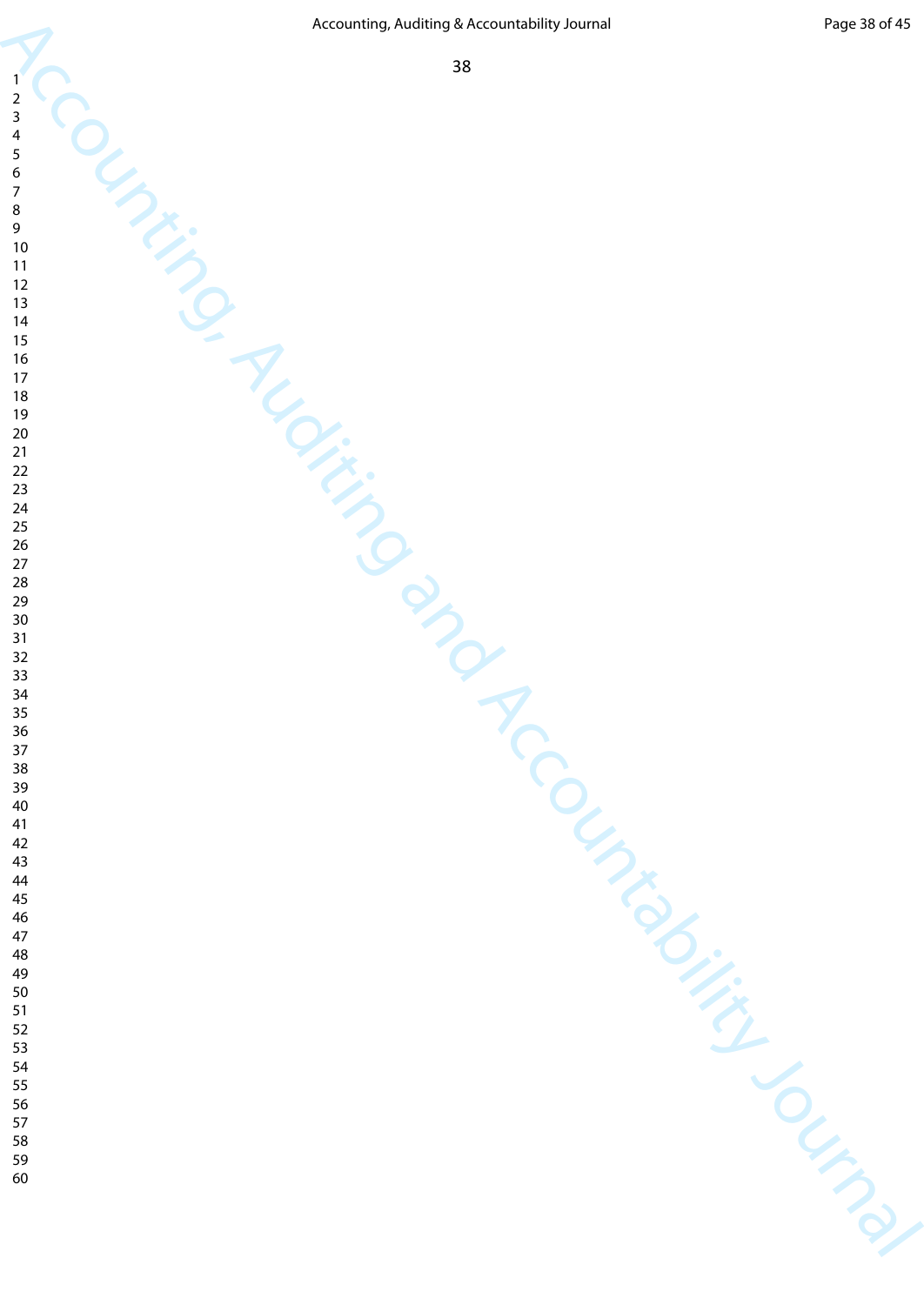| Page 39 of 45 | Accounting, Auditing & Accountability Journal                                                                                                                                                                                                                                                           |
|---------------|---------------------------------------------------------------------------------------------------------------------------------------------------------------------------------------------------------------------------------------------------------------------------------------------------------|
|               |                                                                                                                                                                                                                                                                                                         |
|               |                                                                                                                                                                                                                                                                                                         |
| 1             |                                                                                                                                                                                                                                                                                                         |
| $\mathbf 2$   |                                                                                                                                                                                                                                                                                                         |
| 3             | <b>FIGURE 1: QUESTIONNAIRE</b>                                                                                                                                                                                                                                                                          |
| 4             |                                                                                                                                                                                                                                                                                                         |
| 5             | <b>HONORARY SERVICES</b><br>REGISTER OF AUSTRALIAN ACCOUNTANTS FOR NATIONAL SERVICE                                                                                                                                                                                                                     |
| 6<br>7        | OR PART TIME<br>(15)* ARE YOU AVAILABLE FULL TIME<br>$\Box$                                                                                                                                                                                                                                             |
| 8             | -CHRISTIAN NAMES<br>$(1)$ SURNAME<br>(16) IF AVAILABLE PART TIME ONLY, STATE THE MAXIMUM NUMBER OF MORNINGS, AFTERNOONS OR EVENINGS<br>(BLOCK LETTERS)<br>PER WEEK DURING WHICH YOU WOULD BE PREPARED TO SERVE REGULARLY.                                                                               |
| 9             | (2) BUSINESS ADDRESS.<br><b>AFTERNOONS</b><br><b>EVENINGS</b><br>MORNINGS                                                                                                                                                                                                                               |
| 10            | (Attendances at the appointed place must be punctual and regular.)<br>(3) PRIVATE ADDRESS.<br>(17) INDICATE IN THE TABLE BELOW THE SESSIONS WHICH COULD BE ALLOTTED TO YOU, GIVING AS WIDE A                                                                                                            |
| 11            | SELECTION AS POSSIBLE.<br>III for exemple you can be available "ney two" montings, afternoons or aventags, write in the table "ney two." If you are available for two annivers mily, sask by consent there are more assistant from which a milestine ca<br>(5) PRIVATE TEL. No<br>(4) BUSINESS TEL. No. |
| 12            | OR SINGLE<br>$(7)^*$ MARRIED<br>(6) DATE OF BIRTH.<br>(8)* NATIONALITY: BRITISH, NATURAL BORN<br>BRITISH, NATURALISED<br>FOREIGN                                                                                                                                                                        |
| 13            | MORNING<br>AFTERNOON<br><b>KVENING</b><br>7 P.M. - IO F.M.<br>2 P.M. - 5.50 P.M.<br>9.30 A.M. - 1 P.M.<br>(9)* STATE OF GENERAL HEALTH: GOOD<br>BAD "<br><b>INDIFFERENT</b>                                                                                                                             |
| 14            | MONDAY<br>ARE YOU A MEMBER OF NAVY, A.I.P., MILITIA, AIR FORCE, OR RESERVE OF SUCH FORCES. STATING RANK.<br>(10)<br>OR HAVE YOU ANY OTHER OBLIGATION FOR NATIONAL SERVICE?<br>TUESDAY                                                                                                                   |
| 15            | WEDNESDAY                                                                                                                                                                                                                                                                                               |
| 16            | THURGDAY<br>(11) PROFESSIONAL QUALIFICATIONS, DEGREES, DIPLOMAS, ETC.;<br>FRIDAY                                                                                                                                                                                                                        |
| 17            | يبز<br>SATURDAY<br>(12) PROFESSIONAL OR BUSINESS POSITION, GIVING PERSONAL STATUS, ALSO NAME OF FIRM OR EMPLOYER<br>WHERE ENGAGED OR LAST ENGAGED. (It would assist the classification of services affered if you would give brief details                                                              |
| 18            | <b>BUNDAY</b><br>of your professional or business career and experience.)<br>(18) IF YOU ARE NOT AVAILABLE IMMEDIATELY, AND WILL BE AVAILABLE AT SOME FUTURE DATE, INDIGATE                                                                                                                             |
| 19            | SUCH DATE                                                                                                                                                                                                                                                                                               |
| 20<br>21      |                                                                                                                                                                                                                                                                                                         |
| 22            | <b>REMUNERATED SERVICES</b><br>(13) INDICATE ANY CLASS OF BUSINESS OR ACCOUNTANCY AND COST ACCOUNTANCY OF WHICH YOU HAVE<br>(19) IF YOU ARE WILLING TO CONSIDER AN OFFER OF A FULL TIME, SALARIED POST, INDICATE                                                                                        |
| 23            | SPECIAL KNOWLEDGE:<br>(A) WHAT IS THE MINIMUM SALARY YOU WOULD BE PREPARED TO CONSIDER?-                                                                                                                                                                                                                |
| 24            | 181 WOULD YOU BE AVAILABLE AT ONCE?<br>ICI WHAT NOTICE WOULD YOU REQUIRE?                                                                                                                                                                                                                               |
| 25            | (14) HAVE YOU EXPERIENCE OF MECHANICAL ACCOUNTING? IF SO, GIVE BRIEF DETAILS:<br>(D) WOULD YOU SERVE IN ANY LOCALITY?<br>(E) IN WHAT LOCALITIES WOULD YOU SERVET                                                                                                                                        |
| 26            |                                                                                                                                                                                                                                                                                                         |
| 27            | * Insert cross in appropriate square.<br>ONE COPY ONLY OF THIS FORM TO BE SENT TO THE BECRETARY OF THE CENTRAL REGISTER.<br>PLEASE INDICATE (VAILABILITY ON REVERSE SIDE                                                                                                                                |
| 28            | Source: NAA: A663 0130/3/708                                                                                                                                                                                                                                                                            |
| 29            |                                                                                                                                                                                                                                                                                                         |
| 30            |                                                                                                                                                                                                                                                                                                         |
| 31            |                                                                                                                                                                                                                                                                                                         |
| 32<br>33      |                                                                                                                                                                                                                                                                                                         |
| 34            |                                                                                                                                                                                                                                                                                                         |
|               |                                                                                                                                                                                                                                                                                                         |
| 35<br>36      |                                                                                                                                                                                                                                                                                                         |
| 37            |                                                                                                                                                                                                                                                                                                         |
| 38            |                                                                                                                                                                                                                                                                                                         |
| 39            |                                                                                                                                                                                                                                                                                                         |
| 40            |                                                                                                                                                                                                                                                                                                         |
| 41            |                                                                                                                                                                                                                                                                                                         |
| 42            |                                                                                                                                                                                                                                                                                                         |
| 43            |                                                                                                                                                                                                                                                                                                         |
| 44            |                                                                                                                                                                                                                                                                                                         |
| 45<br>46      |                                                                                                                                                                                                                                                                                                         |
| 47            |                                                                                                                                                                                                                                                                                                         |
| 48            |                                                                                                                                                                                                                                                                                                         |
| 49            |                                                                                                                                                                                                                                                                                                         |
| 50            |                                                                                                                                                                                                                                                                                                         |
| 51            |                                                                                                                                                                                                                                                                                                         |
| 52            |                                                                                                                                                                                                                                                                                                         |
| 53            |                                                                                                                                                                                                                                                                                                         |
| 54            |                                                                                                                                                                                                                                                                                                         |
| 55            |                                                                                                                                                                                                                                                                                                         |
| 56<br>57      |                                                                                                                                                                                                                                                                                                         |
| 58            |                                                                                                                                                                                                                                                                                                         |
|               |                                                                                                                                                                                                                                                                                                         |
| 59<br>60      |                                                                                                                                                                                                                                                                                                         |
|               |                                                                                                                                                                                                                                                                                                         |
|               |                                                                                                                                                                                                                                                                                                         |
|               |                                                                                                                                                                                                                                                                                                         |
|               |                                                                                                                                                                                                                                                                                                         |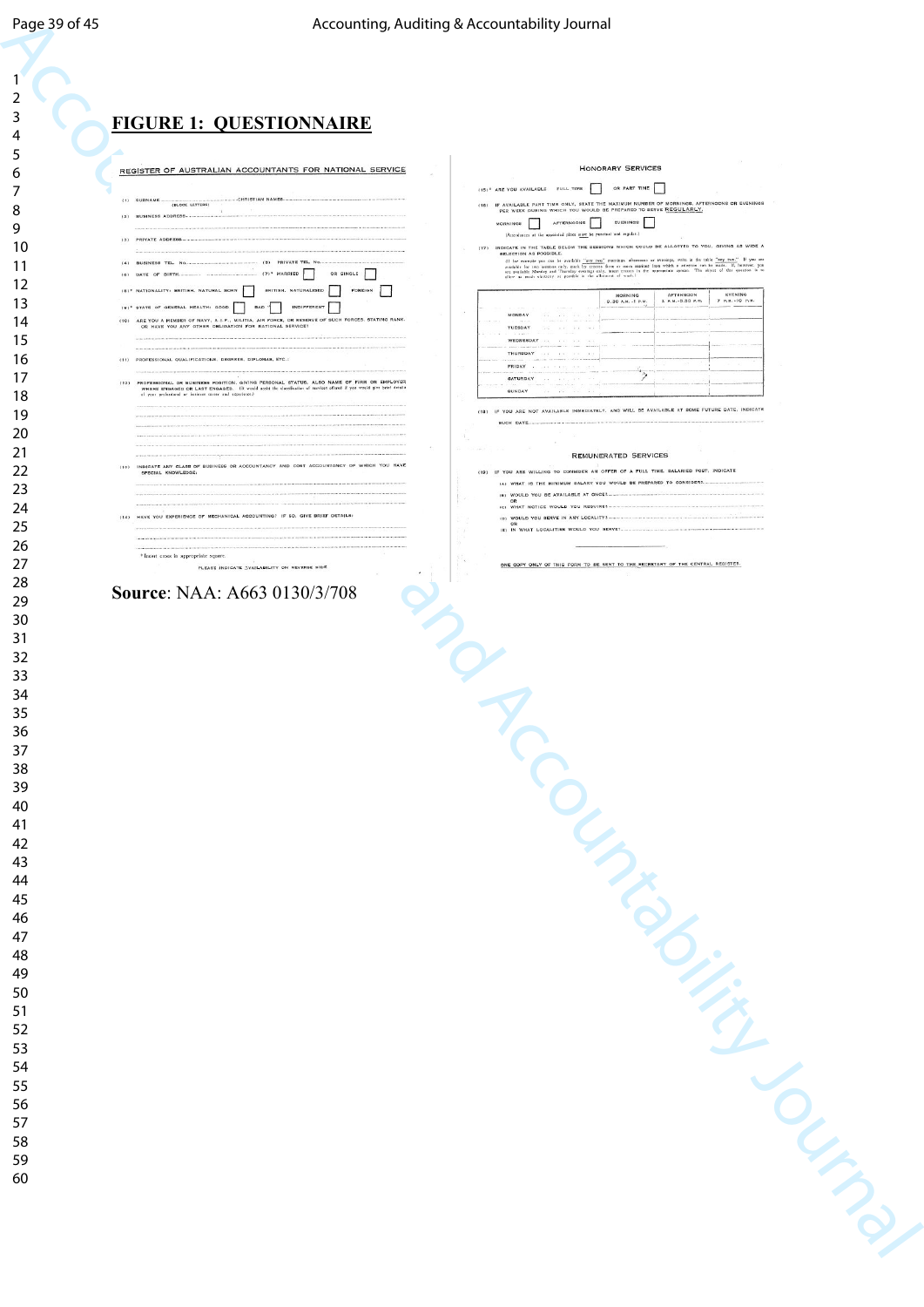## **FIGURE 2: (EXAMPLE) VISIBLE RECORD SYSTEM CARD**

|                                  | Accounting, Auditing & Accountability Journal                                                                                                                                                                                                                                   | Page 40 of 45 |
|----------------------------------|---------------------------------------------------------------------------------------------------------------------------------------------------------------------------------------------------------------------------------------------------------------------------------|---------------|
|                                  | $\mathbf{1}$                                                                                                                                                                                                                                                                    |               |
|                                  |                                                                                                                                                                                                                                                                                 |               |
|                                  | <u> FIGURE 2: (EXAMPLE) VISIBLE RECORD SYSTEM CARD</u>                                                                                                                                                                                                                          |               |
|                                  |                                                                                                                                                                                                                                                                                 |               |
|                                  |                                                                                                                                                                                                                                                                                 |               |
| BUS. AD.                         | C1. <sub>TEL.</sub> MU6245<br>C/- Offner, Hadley & Co., 377 Lit. Collins St., Melbourne.<br><b>TEL. JW3208</b>                                                                                                                                                                  |               |
| PRIV. AD.                        | 409 Rae St., Nth Fitzroy                                                                                                                                                                                                                                                        |               |
| BIRTH<br><b>STATUS</b><br>CLASS. | 2/6/05<br><b>EXECUTE NATIONALITY B</b> HEALTH G DEGREES AICA., COST Accountant,<br>Licensed Company & Municipal<br>Chief Clerk, Melb. Office of Offner, Hadley & Co.,<br>Auditor.<br>Chartered Accountants.<br>General Accountancy and Auditing - General                       |               |
| CAREER                           | Chief Clerk, Melb. Office of Offner Hadley & Co., Chartered Account-<br>ants for 8 years, Specialising in production & Management methods<br>and controls. Previously a senior clerk with W. B. Bennett & Co.,<br>Public Accountants for 5 years general Accounting & Auditing. |               |
| <b>COSTING</b>                   | Foundries and assembly &c.                                                                                                                                                                                                                                                      |               |
| <b>MACHINES</b>                  | Calculating and Bookkeeping                                                                                                                                                                                                                                                     |               |
| <b>OTHER DUTIES</b>              |                                                                                                                                                                                                                                                                                 |               |
| AGE<br>35                        | EVEN. MON. TUES. WED.<br>SUN.<br>CLASS.<br>MORN AFT.<br>ERL.<br>SAT.<br><b>BLAMEY, Albert Henry</b><br>$\overline{c}$<br>ı<br>$2 - 2$ CM                                                                                                                                        |               |
|                                  |                                                                                                                                                                                                                                                                                 |               |
|                                  | Source: NAA: MP508 236/702/104                                                                                                                                                                                                                                                  |               |
|                                  |                                                                                                                                                                                                                                                                                 |               |
|                                  |                                                                                                                                                                                                                                                                                 |               |
|                                  | nd                                                                                                                                                                                                                                                                              |               |
|                                  |                                                                                                                                                                                                                                                                                 |               |
|                                  |                                                                                                                                                                                                                                                                                 |               |
|                                  |                                                                                                                                                                                                                                                                                 |               |
|                                  |                                                                                                                                                                                                                                                                                 |               |
|                                  |                                                                                                                                                                                                                                                                                 |               |
|                                  |                                                                                                                                                                                                                                                                                 |               |
|                                  |                                                                                                                                                                                                                                                                                 |               |
|                                  |                                                                                                                                                                                                                                                                                 |               |
|                                  |                                                                                                                                                                                                                                                                                 |               |
|                                  |                                                                                                                                                                                                                                                                                 |               |
|                                  |                                                                                                                                                                                                                                                                                 |               |
|                                  |                                                                                                                                                                                                                                                                                 |               |
|                                  |                                                                                                                                                                                                                                                                                 |               |
|                                  |                                                                                                                                                                                                                                                                                 |               |
|                                  |                                                                                                                                                                                                                                                                                 |               |
|                                  |                                                                                                                                                                                                                                                                                 |               |
|                                  |                                                                                                                                                                                                                                                                                 |               |
|                                  |                                                                                                                                                                                                                                                                                 |               |
|                                  |                                                                                                                                                                                                                                                                                 |               |
|                                  | ICCOUNTING CUTING                                                                                                                                                                                                                                                               |               |
|                                  |                                                                                                                                                                                                                                                                                 |               |
|                                  |                                                                                                                                                                                                                                                                                 |               |
|                                  |                                                                                                                                                                                                                                                                                 |               |
|                                  |                                                                                                                                                                                                                                                                                 |               |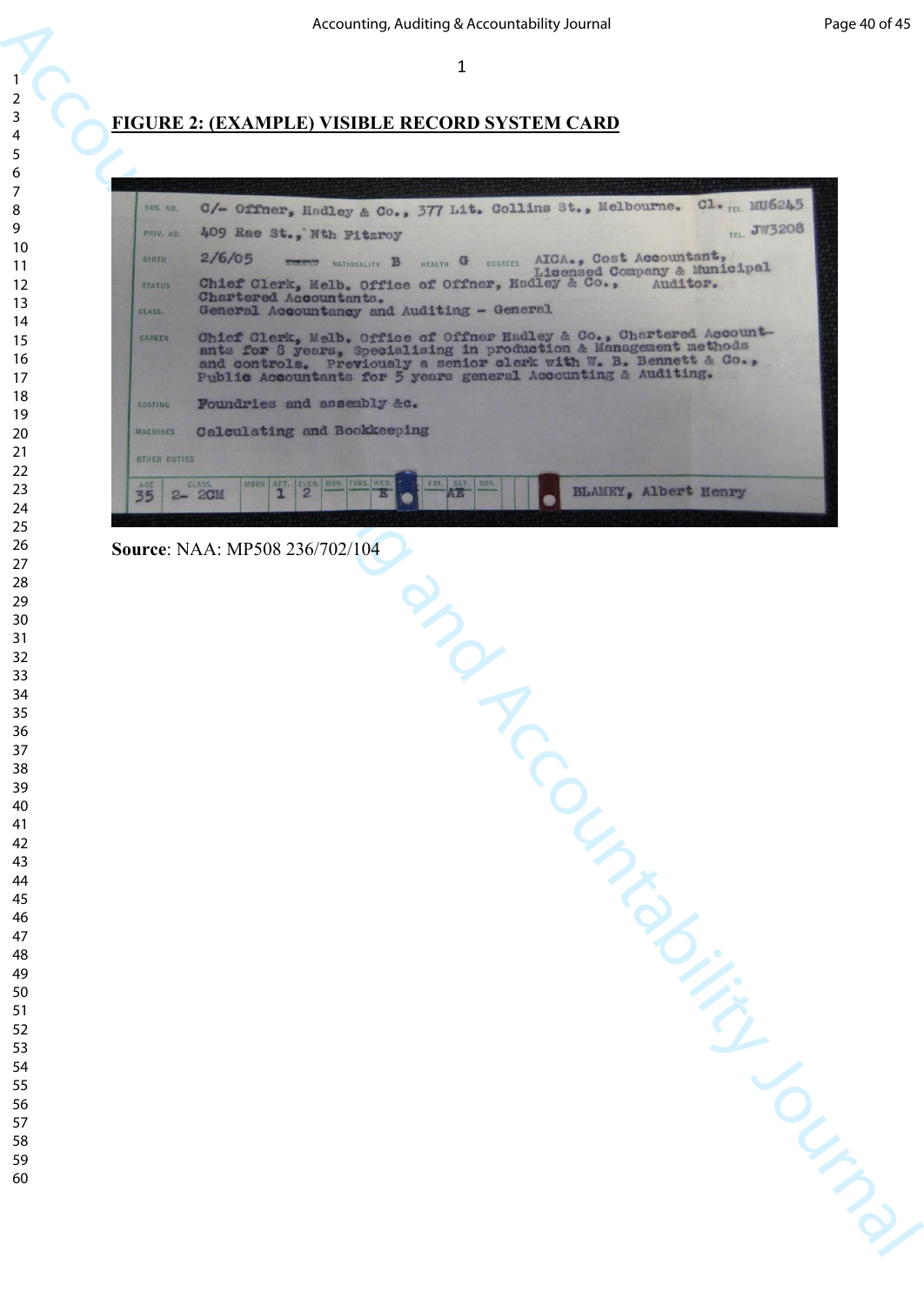| Page 41 of 45  | Accounting, Auditing & Accountability Journal            |                                               |
|----------------|----------------------------------------------------------|-----------------------------------------------|
|                |                                                          |                                               |
| $\mathbf{1}$   |                                                          |                                               |
| $\overline{2}$ |                                                          |                                               |
| 3<br>4         |                                                          |                                               |
| 5              | TABLE 1: Australian accounting institutes extant in 1939 |                                               |
| 6              |                                                          |                                               |
| 7              | Principal institutes*                                    | Minor institutes*                             |
| 8<br>9         | Commonwealth Institute of Accountants                    | Association of Practicing and                 |
| 10             |                                                          | <b>Commercial Accountants</b>                 |
| 11<br>12       | Federal Institute of Accountants                         | <b>Corporation of Consulting Accountants</b>  |
| 13             | The Institute of Chartered Accountants                   | Institute of Factory and Works                |
| 14             | in Australia                                             | Accountants                                   |
| 15             | Australasian Institute of Cost                           | Society of Commercial Accountants             |
| 16<br>17       | Accountants                                              |                                               |
| 18             | <b>Australian Association of Accountants</b>             | <b>International Institute of Accountants</b> |
| 19             | (Inc).<br>Source: Gavens 1990                            |                                               |
| 20<br>21       | (*Note: separate descriptors are not per Gavens 1990)    |                                               |
| 22             |                                                          |                                               |
| 23             |                                                          |                                               |
| 24<br>25       |                                                          |                                               |
| 26             |                                                          |                                               |
| 27<br>28       | Non                                                      |                                               |
| 29             |                                                          |                                               |
| 30             |                                                          |                                               |
| 31<br>32       |                                                          |                                               |
| 33             |                                                          |                                               |
| 34             |                                                          |                                               |
| 35             |                                                          |                                               |
| 36<br>37       |                                                          |                                               |
| 38             |                                                          |                                               |
| 39             |                                                          |                                               |
| 40<br>41       |                                                          |                                               |
| 42             |                                                          |                                               |
| 43             |                                                          |                                               |
| 44<br>45       |                                                          |                                               |
| 46             |                                                          |                                               |
| 47             |                                                          |                                               |
| 48<br>49       |                                                          |                                               |
| 50             |                                                          |                                               |
| 51             |                                                          |                                               |
| 52<br>53       |                                                          |                                               |
| 54             |                                                          |                                               |
| 55             |                                                          |                                               |
| 56<br>57       |                                                          |                                               |
| 58             |                                                          |                                               |
| 59             |                                                          |                                               |
| 60             |                                                          |                                               |
|                |                                                          |                                               |
|                |                                                          |                                               |
|                |                                                          |                                               |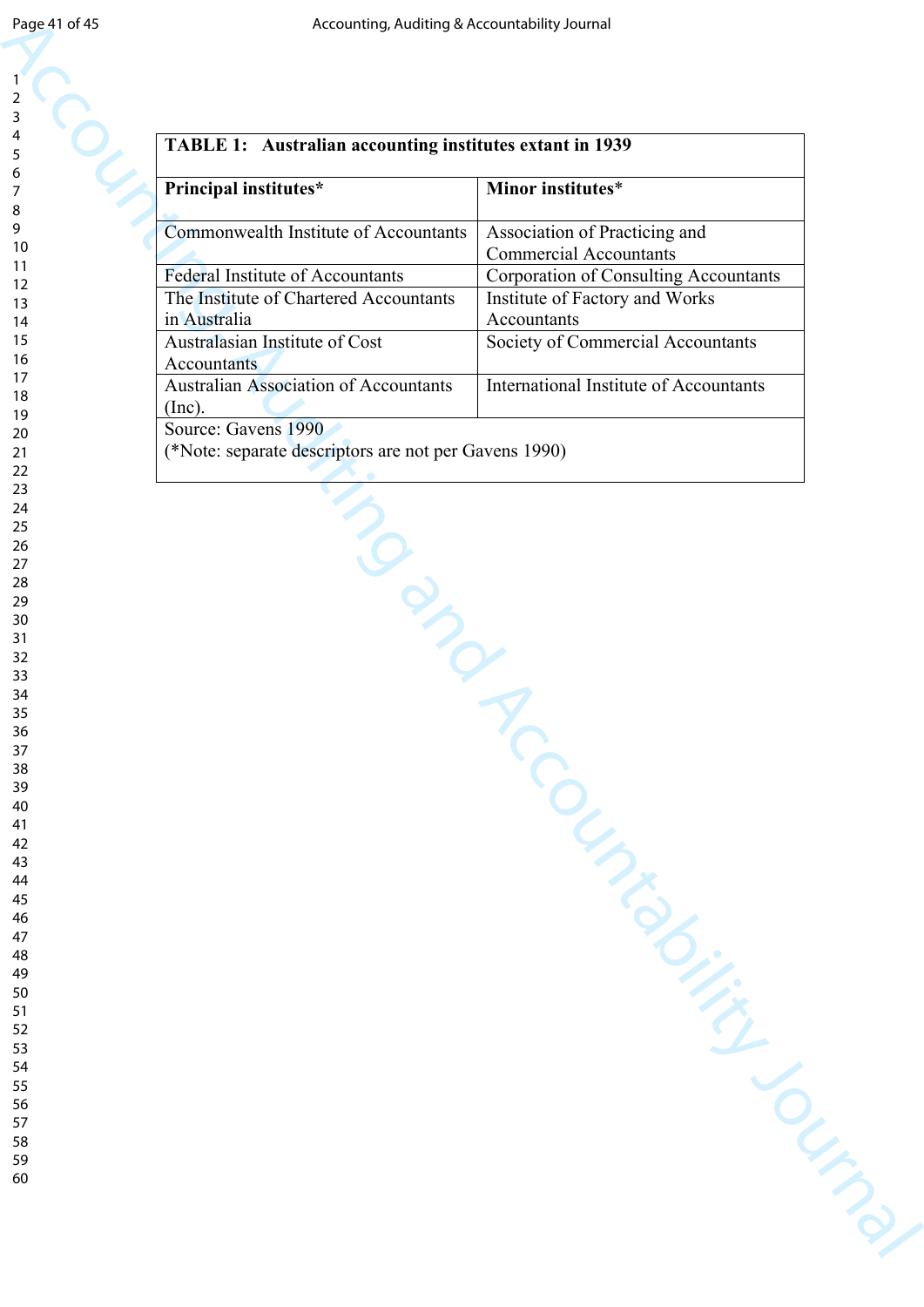|                                                 |                | Accounting, Auditing & Accountability Journal                                  | Page 42 of 45 |
|-------------------------------------------------|----------------|--------------------------------------------------------------------------------|---------------|
|                                                 |                |                                                                                |               |
| sing                                            |                |                                                                                |               |
| $\begin{array}{c} 1 \\ 2 \\ 3 \\ 4 \end{array}$ |                |                                                                                |               |
|                                                 |                | TABLE 2: Task descriptions suggested by F.G. Shedden                           |               |
|                                                 |                |                                                                                |               |
|                                                 | (i)            | The checking of pay books against ledger cards                                 |               |
| 10                                              | (ii)           | Reconciliation of the ledger card against the Allottee's ledger card           |               |
| 11                                              | (iii)          | Check of Post Office reimbursements                                            |               |
| 12<br>13                                        | (iv)           | Checking of Unit Regimental Accounts and Unit Stores Accounts (Army)           |               |
| 14                                              | (v)            | Other checking work                                                            |               |
| 15<br>16                                        | (vi)           | Help at peak periods                                                           |               |
| 17                                              | (vii)          | Overtaking of any arrears of work                                              |               |
| 18<br>19                                        | (viii)         | Special audits of services where payment is made on a cost-plus basis          |               |
| 20                                              | (ix)           | Assistance in stock-taking                                                     |               |
| 21<br>22                                        | (x)<br>Source: | Specials services and investigations as occasion arises                        |               |
| 23                                              |                | F.G. Shedden, Secretary, Department of Defence Co-ordination to the Secretary, |               |
| 24<br>25                                        |                | Department of Army, 16 July 1940. (NAA: MP508 236/720/104 S236/702/86)         |               |
| 26                                              |                |                                                                                |               |
| 27<br>28                                        |                |                                                                                |               |
| 29                                              |                |                                                                                |               |
| 30<br>31                                        |                |                                                                                |               |
| 32                                              |                | Labas                                                                          |               |
| 33<br>34                                        |                |                                                                                |               |
| 35<br>36                                        |                |                                                                                |               |
| 37                                              |                |                                                                                |               |
| 38<br>39                                        |                |                                                                                |               |
| 40                                              |                |                                                                                |               |
| 41<br>42                                        |                |                                                                                |               |
| 43                                              |                |                                                                                |               |
| 44<br>45                                        |                |                                                                                |               |
| 46                                              |                |                                                                                |               |
| 47<br>48                                        |                |                                                                                |               |
| 49                                              |                |                                                                                |               |
| 50<br>51                                        |                |                                                                                |               |
| 52                                              |                |                                                                                |               |
| 53<br>54                                        |                |                                                                                |               |
| 55                                              |                |                                                                                |               |
| 56<br>57                                        |                |                                                                                |               |
| 58                                              |                |                                                                                |               |
| 59<br>60                                        |                |                                                                                |               |
|                                                 |                |                                                                                |               |
|                                                 |                |                                                                                |               |
|                                                 |                |                                                                                |               |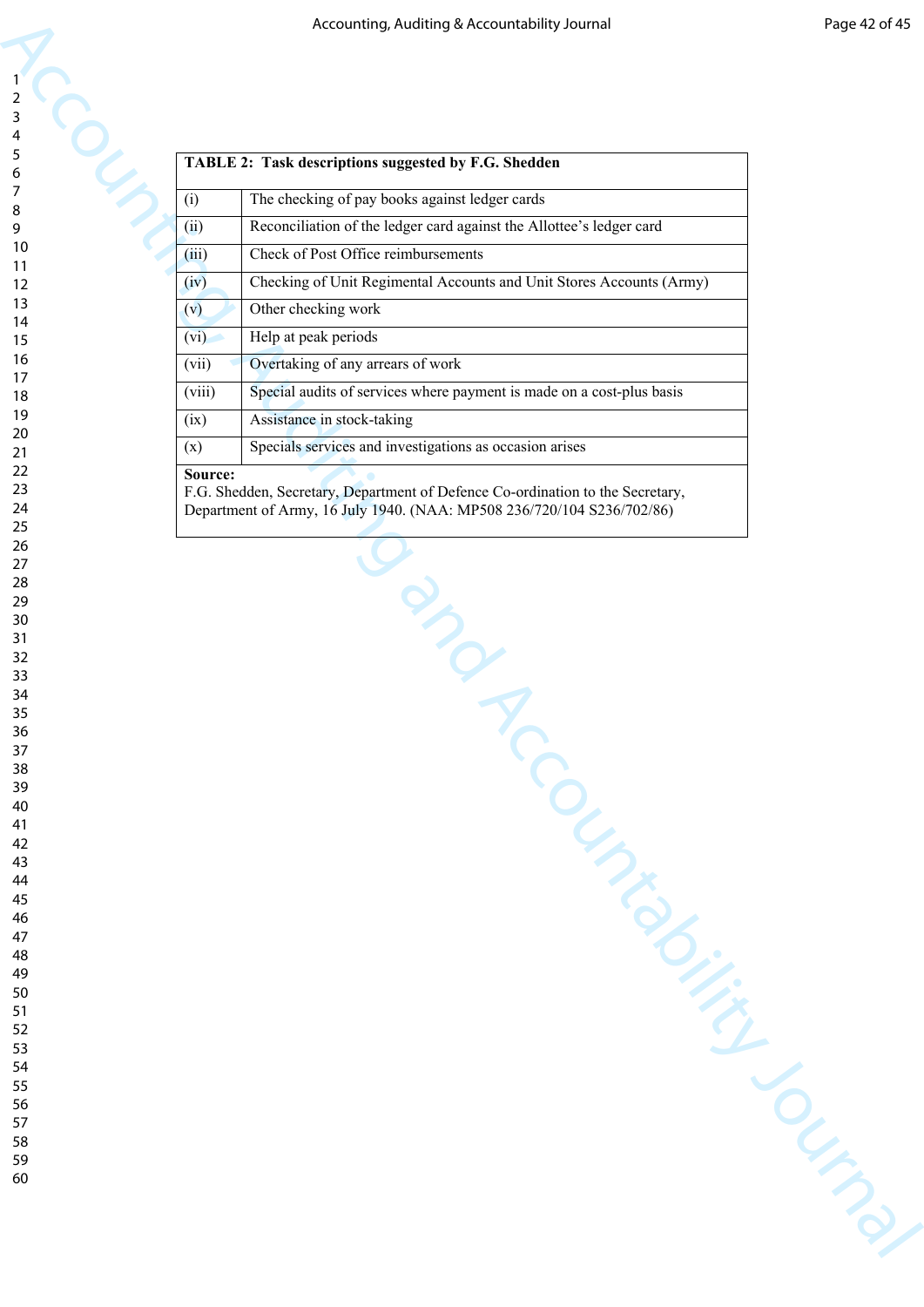| Page 43 of 45  |                          |                      | Accounting, Auditing & Accountability Journal                                                   |                                            |  |
|----------------|--------------------------|----------------------|-------------------------------------------------------------------------------------------------|--------------------------------------------|--|
|                |                          |                      |                                                                                                 |                                            |  |
| $\mathbf{1}$   |                          |                      |                                                                                                 |                                            |  |
| $\overline{c}$ |                          |                      |                                                                                                 |                                            |  |
| 3              |                          |                      |                                                                                                 |                                            |  |
| 4<br>5         |                          |                      | <b>TABLE 3: REGISTRATIONS AND ENGAGEMENT</b>                                                    |                                            |  |
| $\infty$<br>6  | (by State)               |                      | First Year of Operations 1 July 1940 to 30 June 1941                                            |                                            |  |
| $\overline{7}$ |                          |                      |                                                                                                 |                                            |  |
| 8              |                          |                      |                                                                                                 |                                            |  |
| 9<br>10        |                          | <b>Registrations</b> | <b>Completed Work</b>                                                                           | <b>Ongoing Work-in-</b><br><b>Progress</b> |  |
| 11             |                          |                      |                                                                                                 |                                            |  |
| 12             | Victoria                 | 1,019                | 374                                                                                             | 187                                        |  |
| 13             |                          |                      |                                                                                                 |                                            |  |
| 14<br>15       | <b>New South Wales</b>   | 760                  | 58                                                                                              | 44                                         |  |
| 16             | Queensland               | 374                  | $\ast$                                                                                          | 124                                        |  |
| 17             |                          |                      |                                                                                                 |                                            |  |
| 18             | <b>South Australia</b>   | 398                  | $\ast$                                                                                          | 26                                         |  |
| 19             | Western                  | 399                  | 469                                                                                             | 100                                        |  |
| $20\,$<br>21   | Australia                |                      |                                                                                                 |                                            |  |
| 22             |                          |                      |                                                                                                 |                                            |  |
| 23             | Tasmania                 | 120                  | $\ast$                                                                                          | 18                                         |  |
| 24             | <b>Total</b>             | 3,070                | 901                                                                                             | 499                                        |  |
| 25<br>26       |                          |                      | (Males 656; Females 245)                                                                        | (Males 469; Females 30)                    |  |
| 27             |                          |                      |                                                                                                 |                                            |  |
| 28             |                          |                      | Source: Central Register of Accountants, Report of Volunteer Services as at 30 June 1941, p. 1. |                                            |  |
| 29             | (NAA: A663, O130/2/699). |                      |                                                                                                 |                                            |  |
| 30<br>31       | * Detail not reported    |                      |                                                                                                 |                                            |  |
| 32             |                          |                      |                                                                                                 |                                            |  |
| 33             |                          |                      |                                                                                                 |                                            |  |
| 34             |                          |                      |                                                                                                 |                                            |  |
| $35\,$<br>36   |                          |                      |                                                                                                 |                                            |  |
| 37             |                          |                      |                                                                                                 |                                            |  |
| 38             |                          |                      |                                                                                                 |                                            |  |
| 39             |                          |                      |                                                                                                 |                                            |  |
| 40             |                          |                      |                                                                                                 |                                            |  |
| 41<br>42       |                          |                      |                                                                                                 |                                            |  |
| 43             |                          |                      |                                                                                                 |                                            |  |
| 44             |                          |                      |                                                                                                 |                                            |  |
| 45             |                          |                      |                                                                                                 |                                            |  |
| 46<br>47       |                          |                      |                                                                                                 |                                            |  |
| 48             |                          |                      |                                                                                                 |                                            |  |
| 49             |                          |                      |                                                                                                 |                                            |  |
| 50             |                          |                      |                                                                                                 |                                            |  |
| 51<br>52       |                          |                      |                                                                                                 |                                            |  |
| 53             |                          |                      |                                                                                                 |                                            |  |
| 54             |                          |                      |                                                                                                 |                                            |  |
| 55             |                          |                      |                                                                                                 |                                            |  |
| 56             |                          |                      |                                                                                                 |                                            |  |
| 57<br>58       |                          |                      |                                                                                                 |                                            |  |
| 59             |                          |                      |                                                                                                 |                                            |  |
| 60             |                          |                      |                                                                                                 |                                            |  |
|                |                          |                      |                                                                                                 |                                            |  |
|                |                          |                      |                                                                                                 |                                            |  |
|                |                          |                      |                                                                                                 |                                            |  |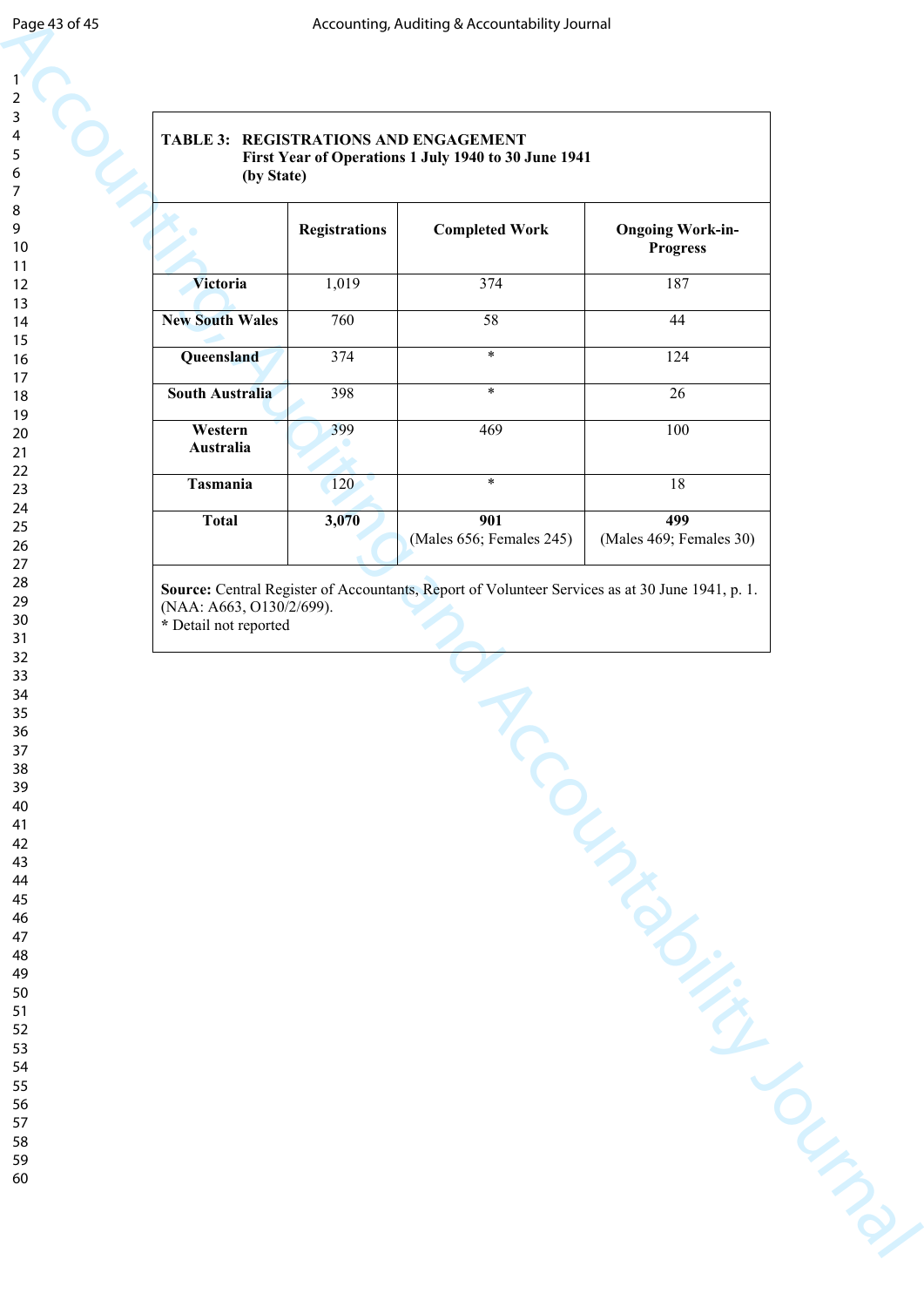#### **TABLE 4: TOTAL HOURS WORKED ON COMPLETED PROJECTS First Year of Operations 1 July 1940 to 30 June 1941 (by State / Department / Branch)**

| <b>TABLE 4:</b><br>TOTAL HOURS WORKED ON COMPLETED PROJECTS<br>First Year of Operations 1 July 1940 to 30 June 1941<br>(by State / Department / Branch) |                |               |                                                                    |              |               |                              |              |               |  |  |
|---------------------------------------------------------------------------------------------------------------------------------------------------------|----------------|---------------|--------------------------------------------------------------------|--------------|---------------|------------------------------|--------------|---------------|--|--|
|                                                                                                                                                         | <b>PANEL A</b> |               | <b>PANEL B</b>                                                     |              |               | PANEL C                      |              |               |  |  |
| <b>BY STATE</b>                                                                                                                                         | <b>Hours</b>   | $\frac{0}{0}$ | $\overline{\mathbf{B}\mathbf{Y}}$<br><b>DEPART-</b><br><b>MENT</b> | <b>Hours</b> | $\frac{0}{0}$ | BY<br><b>BRANCH</b>          | <b>Hours</b> | $\frac{0}{0}$ |  |  |
| Victoria                                                                                                                                                | 15,306         | (40)          | Army                                                               | 29,061       | (94)          | Ordnance                     | 16,401       | (53)          |  |  |
| <b>New South</b><br>Wales                                                                                                                               | 6,546          | (20)          | Navy                                                               | $**$         |               | Finance,<br>Treasury,<br>Pay | 12,621       | (40)          |  |  |
| Queensland                                                                                                                                              | $\star$        |               | Air                                                                | 426          | (1)           | Aircraft<br>Production       | 1,167        | (3)           |  |  |
| Western<br>Australia                                                                                                                                    | 8,610          | (27)          | Auditor-<br>General                                                | 402          | (1)           | Other $-$ not<br>specified   | 1,176        | (4)           |  |  |
| <b>South</b><br>Australia                                                                                                                               | 603            | (4)           | Aircraft<br>Production                                             | 1,167        | (3)           |                              |              |               |  |  |
| Tasmania                                                                                                                                                | $\ast$         |               | Other $-$ non-<br>departmental                                     | 309          | (1)           |                              |              |               |  |  |
| <b>TOTAL</b>                                                                                                                                            | 31,365         | (100)         | <b>TOTAL</b>                                                       | 31,365       | (100)         | <b>TOTAL</b>                 | 31,365       | (100)         |  |  |
|                                                                                                                                                         |                |               |                                                                    |              |               |                              |              |               |  |  |